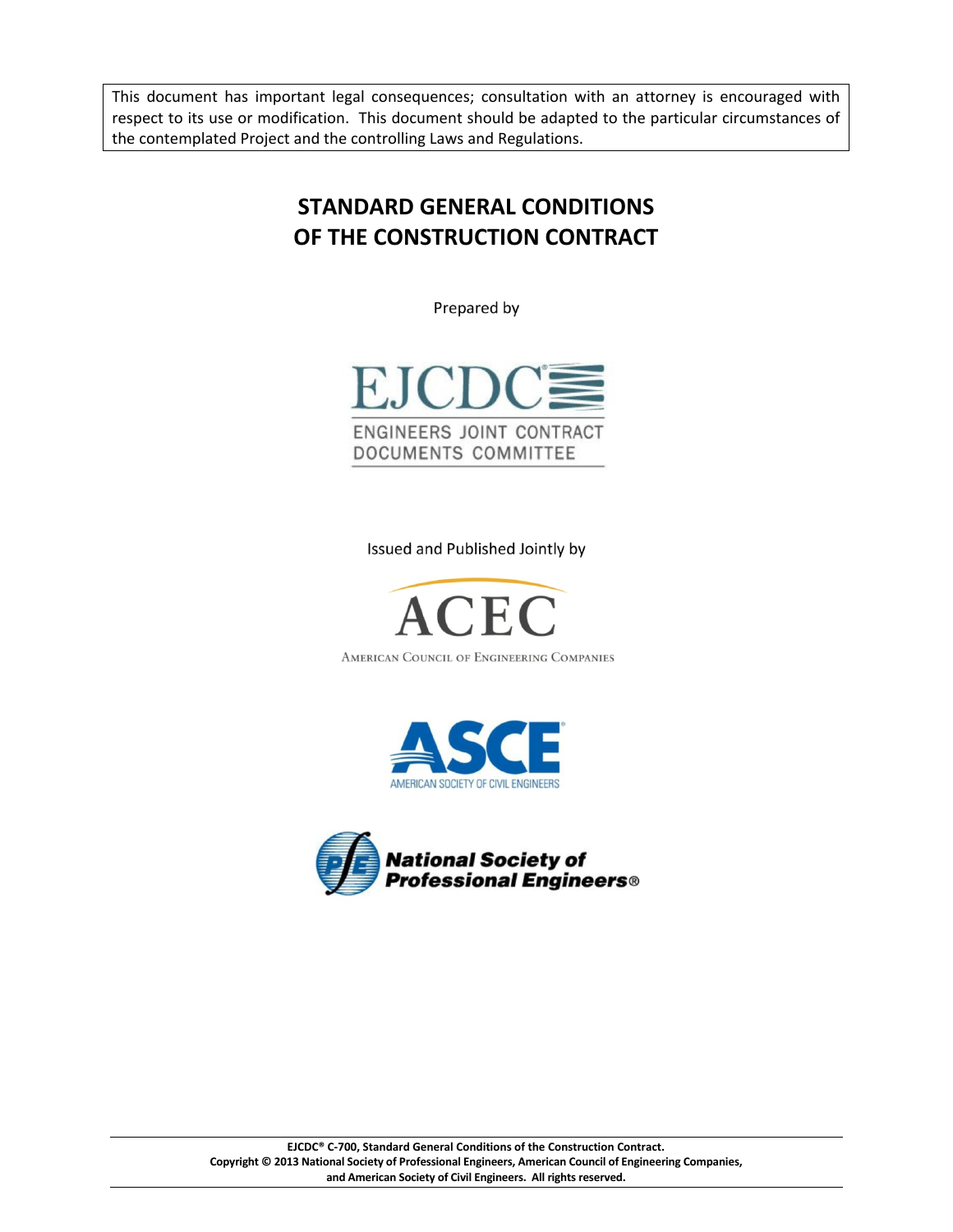These General Conditions have been prepared for use with the Agreement Between Owner and Contractor for Construction Contract (EJCDC® C‐520, Stipulated Sum, or C‐525, Cost‐Plus, 2013 Editions). Their provisions are interrelated and a change in one may necessitate a change in the other.

To prepare supplementary conditions that are coordinated with the General Conditions, use EJCDC's Guide to the Preparation of Supplementary Conditions (EJCDC® C‐800, 2013 Edition). The full EJCDC Construction series of documents is discussed in the Commentary on the 2013 EJCDC Construction Documents (EJCDC® C‐001, 2013 Edition).

Copyright © 2013:

National Society of Professional Engineers 1420 King Street, Alexandria, VA 22314‐2794 (703) 684‐2882

www.nspe.org

American Council of Engineering Companies 1015 15th Street N.W., Washington, DC 20005 (202) 347‐7474

www.acec.org

American Society of Civil Engineers 1801 Alexander Bell Drive, Reston, VA 20191‐4400 (800) 548‐2723 www.asce.org

The copyright for this document is owned jointly by the three sponsoring organizations listed above. The National Society of Professional Engineers is the Copyright Administrator for the EJCDC documents; please direct all inquiries regarding EJCDC copyrights to NSPE.

NOTE: EJCDC publications may be purchased at www.ejcdc.org, or from any of the sponsoring organizations above.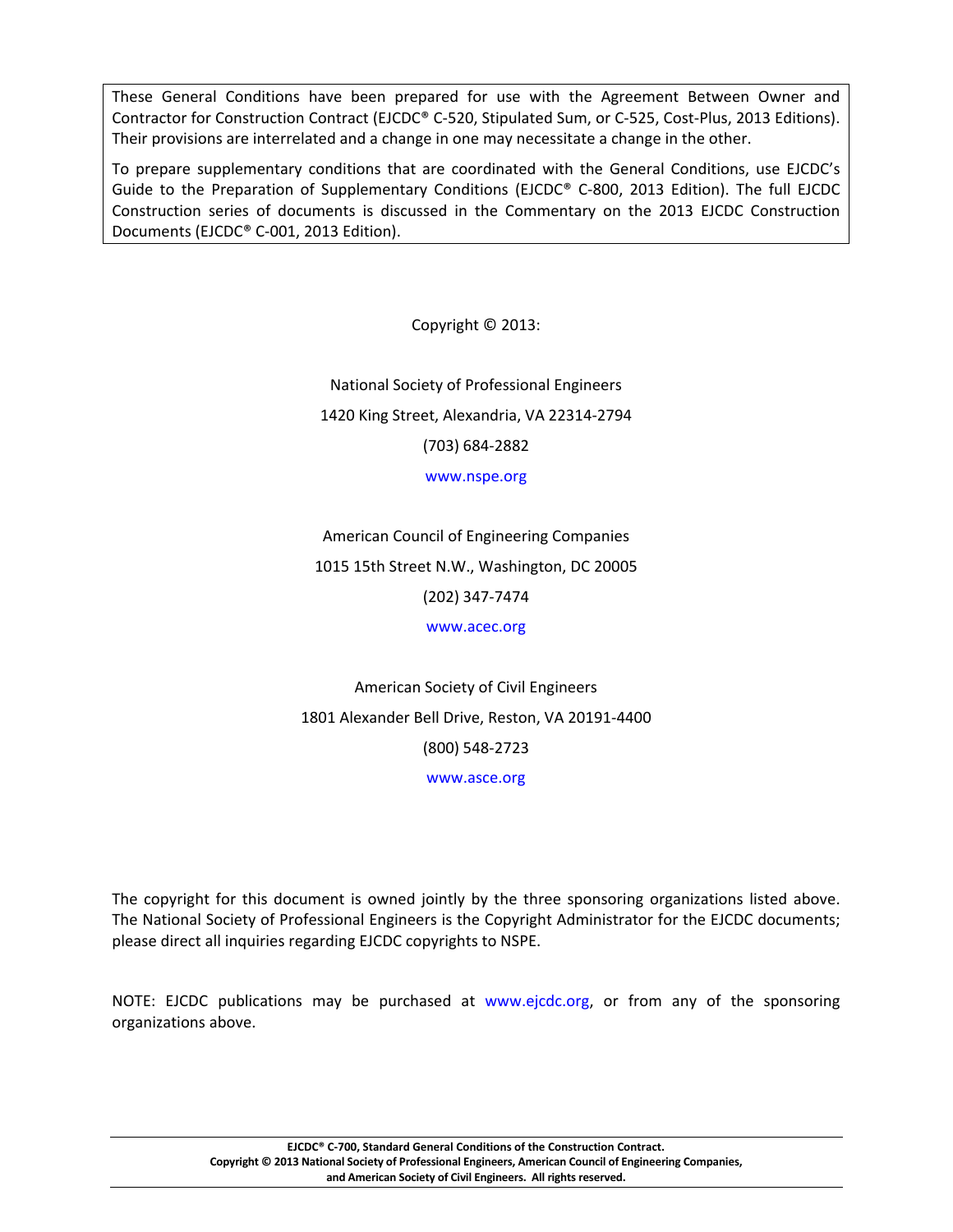# **STANDARD GENERAL CONDITIONS OF THE CONSTRUCTION CONTRACT**

# **TABLE OF CONTENTS**

|      |                                                                                                | Page |
|------|------------------------------------------------------------------------------------------------|------|
|      |                                                                                                |      |
| 1.01 |                                                                                                |      |
| 1.02 |                                                                                                |      |
|      |                                                                                                |      |
| 2.01 |                                                                                                |      |
| 2.02 |                                                                                                |      |
| 2.03 |                                                                                                |      |
| 2.04 | Preconstruction Conference; Designation of Authorized Representatives7                         |      |
| 2.05 |                                                                                                |      |
| 2.06 |                                                                                                |      |
|      |                                                                                                |      |
| 3.01 |                                                                                                |      |
| 3.02 |                                                                                                |      |
| 3.03 |                                                                                                |      |
| 3.04 |                                                                                                |      |
| 3.05 |                                                                                                |      |
|      |                                                                                                |      |
| 4.01 |                                                                                                |      |
| 4.02 |                                                                                                |      |
| 4.03 |                                                                                                |      |
| 4.04 |                                                                                                |      |
| 4.05 |                                                                                                |      |
|      | Article 5 - Availability of Lands; Subsurface and Physical Conditions; Hazardous Environmental |      |
| 5.01 |                                                                                                |      |
| 5.02 |                                                                                                |      |
| 5.03 |                                                                                                |      |
| 5.04 |                                                                                                |      |
| 5.05 |                                                                                                |      |

**EJCDC® C‐700, Standard General Conditions of the Construction Contract.**

**Copyright © 2013 National Society of Professional Engineers, American Council of Engineering Companies,**

**and American Society of Civil Engineers. All rights reserved. Page i**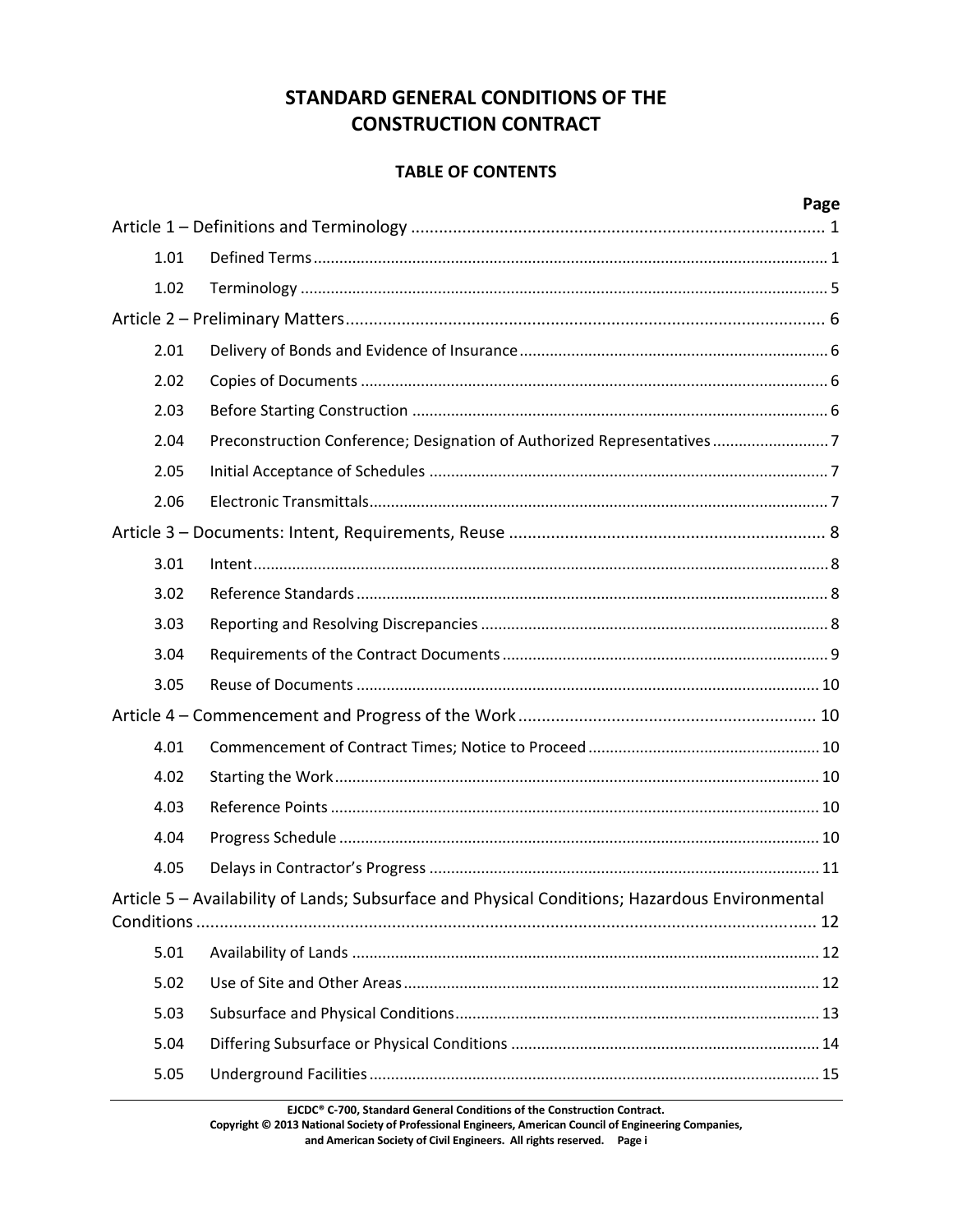| 5.06 |  |
|------|--|
|      |  |
| 6.01 |  |
| 6.02 |  |
| 6.03 |  |
| 6.04 |  |
| 6.05 |  |
| 6.06 |  |
| 6.07 |  |
|      |  |
| 7.01 |  |
| 7.02 |  |
| 7.03 |  |
| 7.04 |  |
| 7.05 |  |
| 7.06 |  |
| 7.07 |  |
| 7.08 |  |
| 7.09 |  |
| 7.10 |  |
| 7.11 |  |
| 7.12 |  |
| 7.13 |  |
| 7.14 |  |
| 7.15 |  |
| 7.16 |  |
| 7.17 |  |
| 7.18 |  |
| 7.19 |  |
|      |  |
| 8.01 |  |
| 8.02 |  |
| 8.03 |  |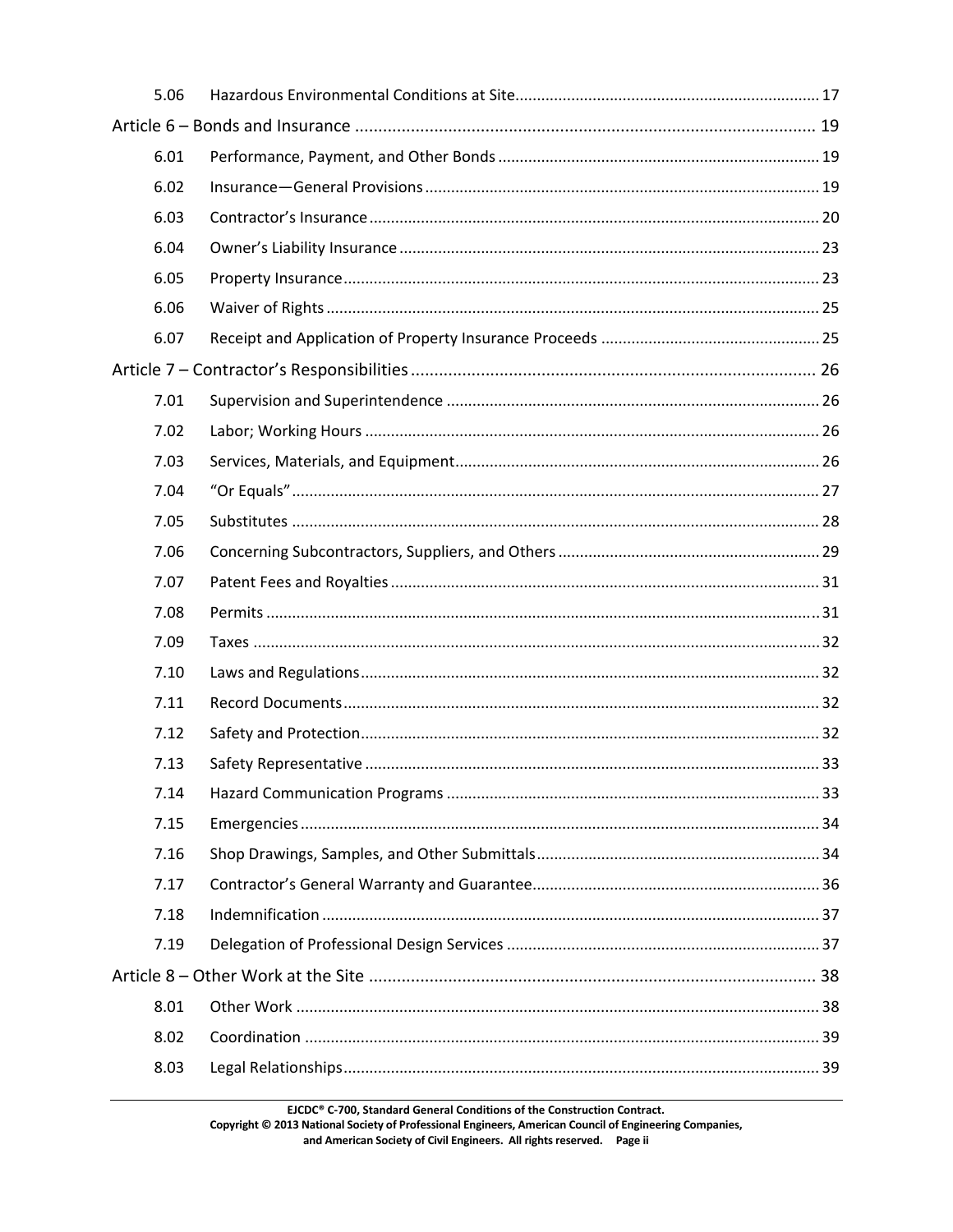| 9.01  |                                                                               |  |
|-------|-------------------------------------------------------------------------------|--|
| 9.02  |                                                                               |  |
| 9.03  |                                                                               |  |
| 9.04  |                                                                               |  |
| 9.05  |                                                                               |  |
| 9.06  |                                                                               |  |
| 9.07  |                                                                               |  |
| 9.08  |                                                                               |  |
| 9.09  |                                                                               |  |
| 9.10  |                                                                               |  |
| 9.11  |                                                                               |  |
| 9.12  |                                                                               |  |
|       |                                                                               |  |
| 10.01 |                                                                               |  |
| 10.02 |                                                                               |  |
| 10.03 |                                                                               |  |
| 10.04 |                                                                               |  |
| 10.05 |                                                                               |  |
| 10.06 |                                                                               |  |
| 10.07 | Decisions on Requirements of Contract Documents and Acceptability of Work  42 |  |
| 10.08 |                                                                               |  |
| 10.09 |                                                                               |  |
|       |                                                                               |  |
| 11.01 |                                                                               |  |
| 11.02 |                                                                               |  |
| 11.03 |                                                                               |  |
| 11.04 |                                                                               |  |
| 11.05 |                                                                               |  |
| 11.06 |                                                                               |  |
| 11.07 |                                                                               |  |
| 11.08 |                                                                               |  |
|       |                                                                               |  |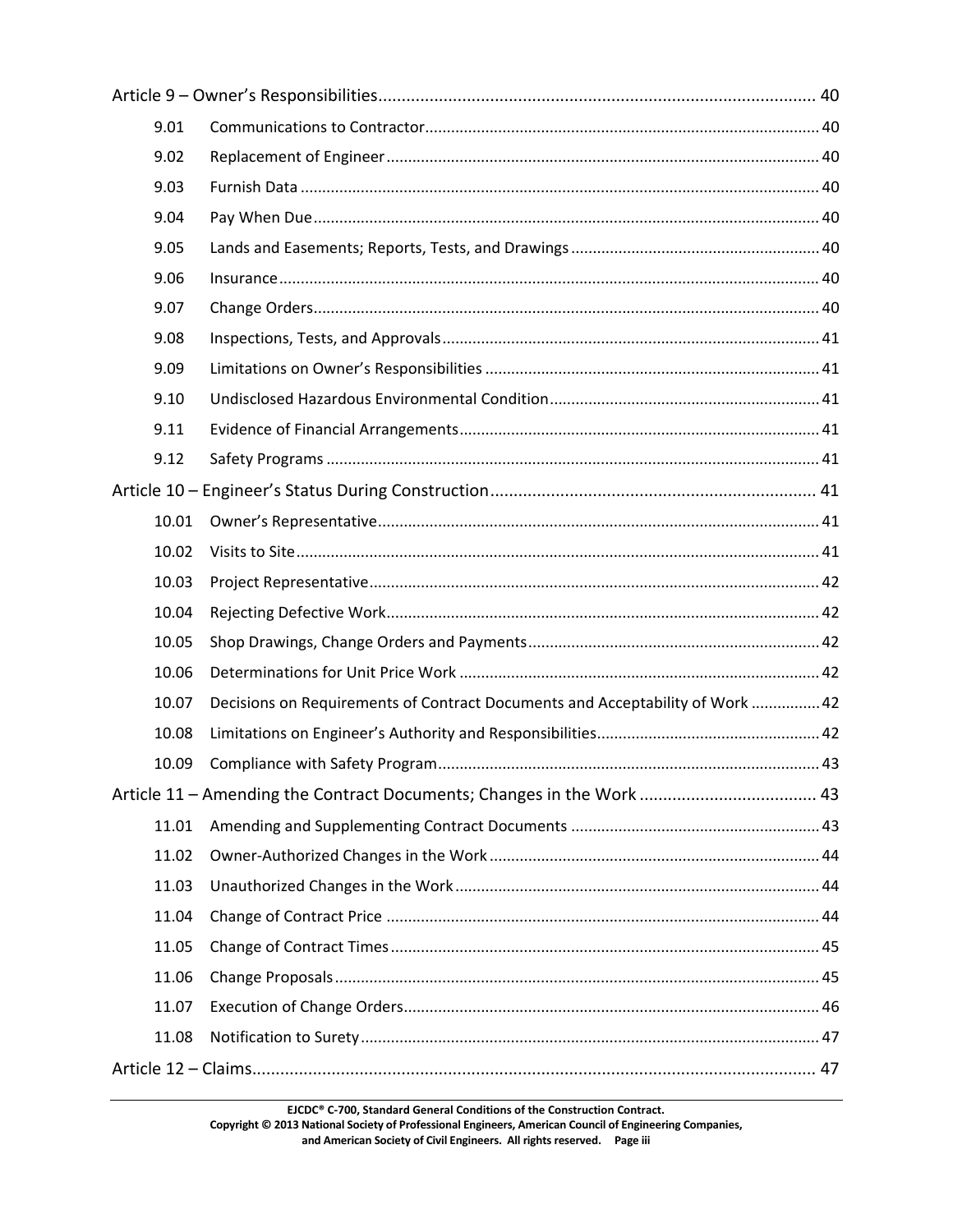| 12.01 |                                                                                            |  |
|-------|--------------------------------------------------------------------------------------------|--|
|       |                                                                                            |  |
| 13.01 |                                                                                            |  |
| 13.02 |                                                                                            |  |
| 13.03 |                                                                                            |  |
|       | Article 14 - Tests and Inspections; Correction, Removal or Acceptance of Defective Work 52 |  |
| 14.01 |                                                                                            |  |
| 14.02 |                                                                                            |  |
| 14.03 |                                                                                            |  |
| 14.04 |                                                                                            |  |
| 14.05 |                                                                                            |  |
| 14.06 |                                                                                            |  |
| 14.07 |                                                                                            |  |
|       | Article 15 - Payments to Contractor; Set-Offs; Completion; Correction Period 55            |  |
| 15.01 |                                                                                            |  |
| 15.02 |                                                                                            |  |
| 15.03 |                                                                                            |  |
| 15.04 |                                                                                            |  |
| 15.05 |                                                                                            |  |
| 15.06 |                                                                                            |  |
| 15.07 |                                                                                            |  |
| 15.08 |                                                                                            |  |
|       |                                                                                            |  |
| 16.01 |                                                                                            |  |
| 16.02 |                                                                                            |  |
| 16.03 |                                                                                            |  |
| 16.04 |                                                                                            |  |
|       |                                                                                            |  |
| 17.01 |                                                                                            |  |
|       |                                                                                            |  |
| 18.01 |                                                                                            |  |
| 18.02 |                                                                                            |  |
| 18.03 |                                                                                            |  |

EJCDC® C-700, Standard General Conditions of the Construction Contract.

Copyright © 2013 National Society of Professional Engineers, American Council of Engineering Companies,<br>and American Society of Civil Engineers. All rights reserved. Page iv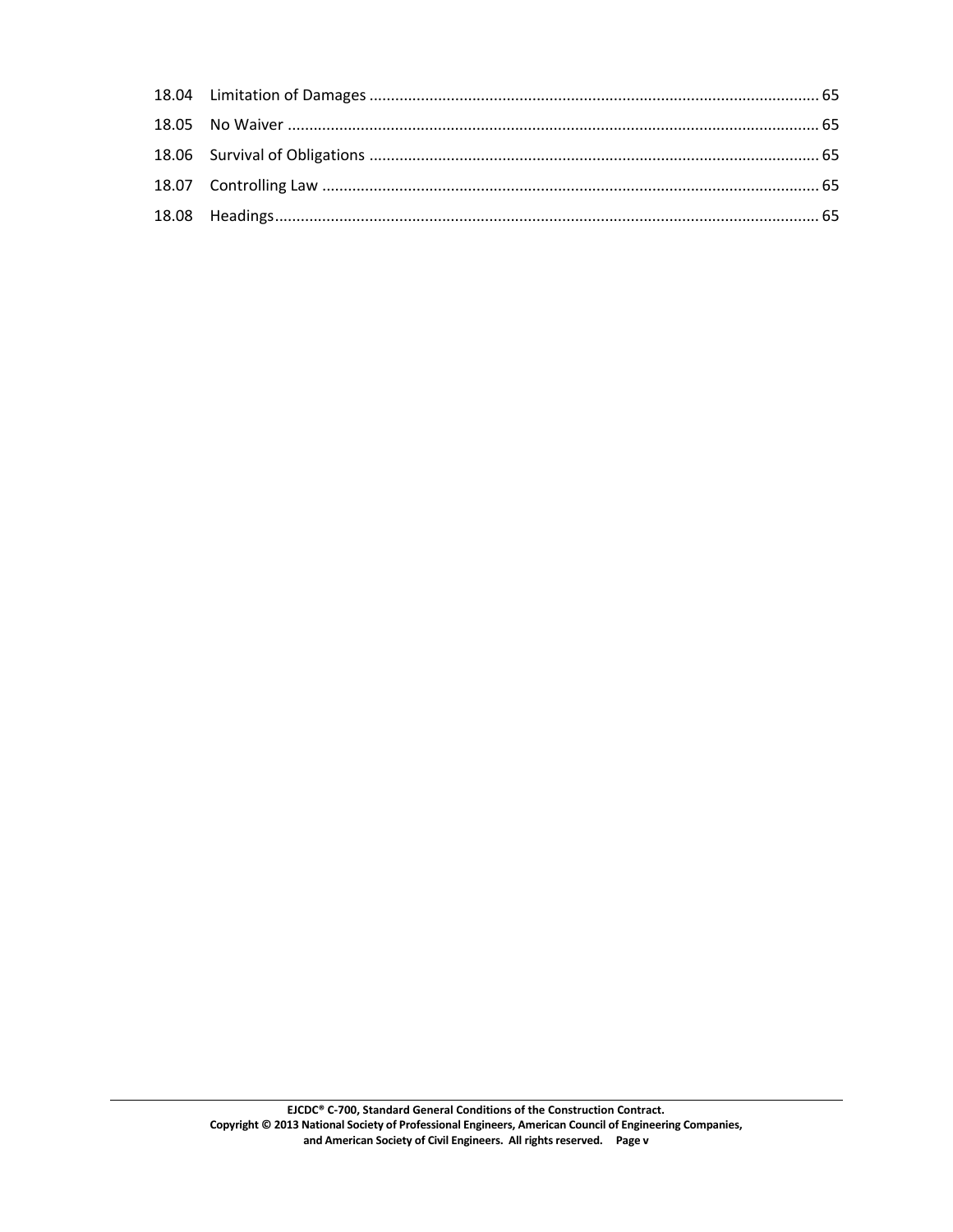#### **ARTICLE 1 – DEFINITIONS AND TERMINOLOGY**

#### 1.01 *Defined Terms*

- A. Wherever used in the Bidding Requirements or Contract Documents, a term printed with initial capital letters, including the term's singular and plural forms, will have the meaning indicated in the definitions below. In addition to terms specifically defined, terms with initial capital letters in the Contract Documents include references to identified articles and paragraphs, and the titles of other documents or forms.
	- 1. *Addenda*—Written or graphic instruments issued prior to the opening of Bids which clarify, correct, or change the Bidding Requirements or the proposed Contract Documents.
	- 2. *Agreement*—The written instrument, executed by Owner and Contractor, that sets forth the Contract Price and Contract Times, identifies the parties and the Engineer, and designates the specific items that are Contract Documents.
	- 3. *Application for Payment*—The form acceptable to Engineer which is to be used by Contractor during the course of the Work in requesting progress or final payments and which is to be accompanied by such supporting documentation as is required by the Contract Documents.
	- 4. *Bid*—The offer of a Bidder submitted on the prescribed form setting forth the prices for the Work to be performed.
	- 5. *Bidder*—An individual or entity that submits a Bid to Owner.
	- 6. *Bidding Documents*—The Bidding Requirements, the proposed Contract Documents, and all Addenda.
	- 7. *Bidding Requirements*—The advertisement or invitation to bid, Instructions to Bidders, Bid Bond or other Bid security, if any, the Bid Form, and the Bid with any attachments.
	- 8. *Change Order*—A document which is signed by Contractor and Owner and authorizes an addition, deletion, or revision in the Work or an adjustment in the Contract Price or the Contract Times, or other revision to the Contract, issued on or after the Effective Date of the Contract.
	- 9. *Change Proposal*—A written request by Contractor, duly submitted in compliance with the procedural requirements set forth herein, seeking an adjustment in Contract Price or Contract Times, or both; contesting an initial decision by Engineer concerning the requirements of the Contract Documents or the acceptability of Work under the Contract Documents; challenging a set‐off against payments due; or seeking other relief with respect to the terms of the Contract.
	- 10. *Claim*—(a) A demand or assertion by Owner directly to Contractor, duly submitted in compliance with the procedural requirements set forth herein: seeking an adjustment of Contract Price or Contract Times, or both; contesting an initial decision by Engineer concerning the requirements of the Contract Documents or the acceptability of Work under the Contract Documents; contesting Engineer's decision regarding a Change Proposal; seeking resolution of a contractual issue that Engineer has declined to address; or seeking other relief with respect to the terms of the Contract; or (b) a demand or assertion by Contractor directly to Owner, duly submitted in compliance with the procedural requirements set forth herein, contesting Engineer's decision regarding a Change Proposal; or seeking resolution of a contractual issue that Engineer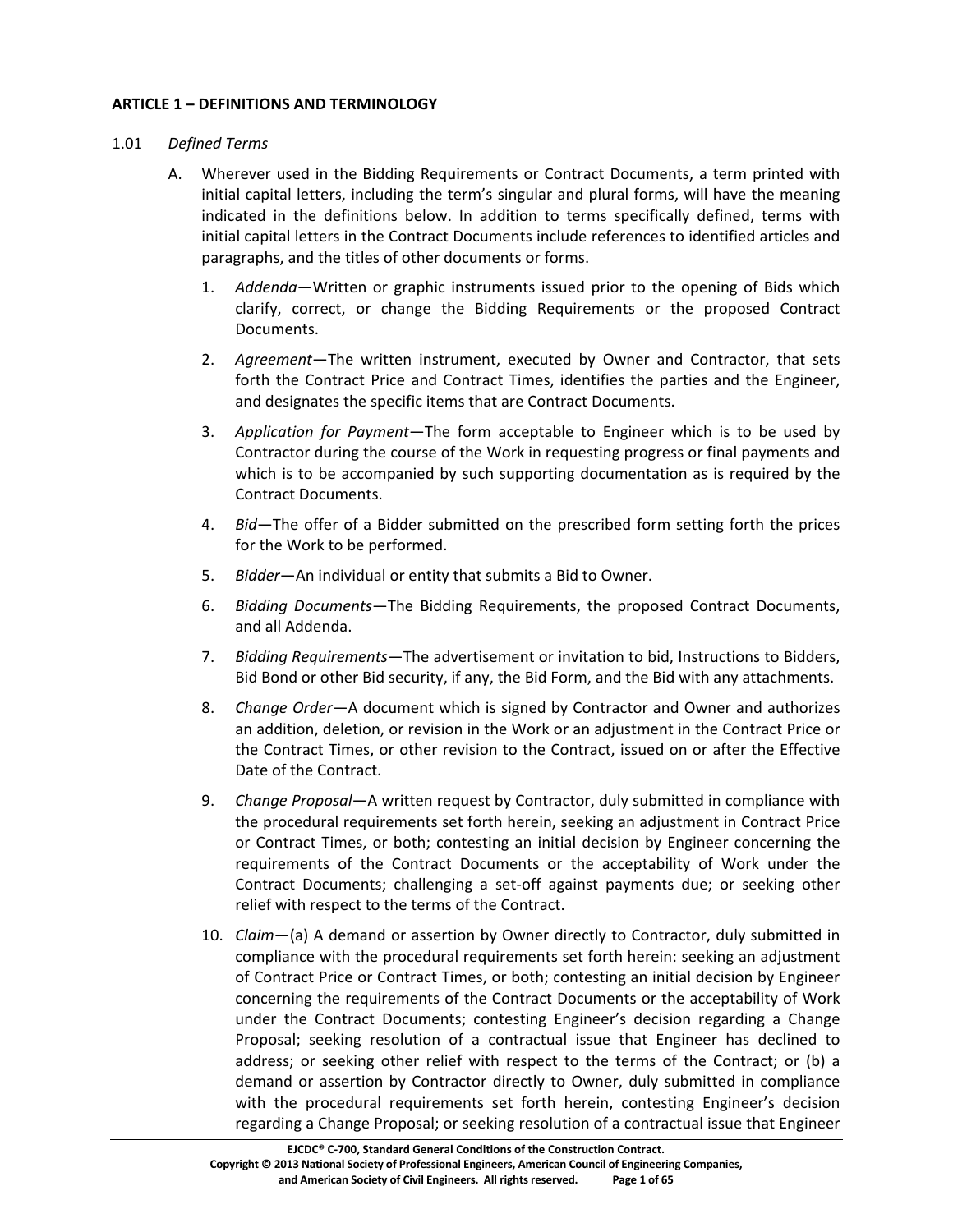has declined to address. A demand for money or services by a third party is not a Claim.

- 11. *Constituent of Concern*—Asbestos, petroleum, radioactive materials, polychlorinated biphenyls (PCBs), hazardous waste, and any substance, product, waste, or other material of any nature whatsoever that is or becomes listed, regulated, or addressed pursuant to (a) the Comprehensive Environmental Response, Compensation and Liability Act, 42 U.S.C. §§9601 et seq. ("CERCLA"); (b) the Hazardous Materials Transportation Act, 49 U.S.C. §§5501 et seq.; (c) the Resource Conservation and Recovery Act, 42 U.S.C. §§6901 et seq. ("RCRA"); (d) the Toxic Substances Control Act, 15 U.S.C. §§2601 et seq.; (e) the Clean Water Act, 33 U.S.C. §§1251 et seq.; (f) the Clean Air Act, 42 U.S.C. §§7401 et seq.; or (g) any other federal, state, or local statute, law, rule, regulation, ordinance, resolution, code, order, or decree regulating, relating to, or imposing liability or standards of conduct concerning, any hazardous, toxic, or dangerous waste, substance, or material.
- 12. *Contract*—The entire and integrated written contract between the Owner and Contractor concerning the Work.
- 13. *Contract Documents*—Those items so designated in the Agreement, and which together comprise the Contract.
- 14. *Contract Price*—The money that Owner has agreed to pay Contractor for completion of the Work in accordance with the Contract Documents. .
- 15. *Contract Times*—The number of days or the dates by which Contractor shall: (a) achieve Milestones, if any; (b) achieve Substantial Completion; and (c) complete the Work.
- 16. *Contractor*—The individual or entity with which Owner has contracted for performance of the Work.
- 17. *Cost of the Work*—See Paragraph 13.01 for definition.
- 18. *Drawings*—The part of the Contract that graphically shows the scope, extent, and character of the Work to be performed by Contractor.
- 19. *Effective Date of the Contract*—The date, indicated in the Agreement, on which the Contract becomes effective.
- 20. *Engineer*—The individual or entity named as such in the Agreement.
- 21. *Field Order*—A written order issued by Engineer which requires minor changes in the Work but does not change the Contract Price or the Contract Times.
- 22. *Hazardous Environmental Condition*—The presence at the Site of Constituents of Concern in such quantities or circumstances that may present a danger to persons or property exposed thereto. The presence at the Site of materials that are necessary for the execution of the Work, or that are to be incorporated in the Work, and that are controlled and contained pursuant to industry practices, Laws and Regulations, and the requirements of the Contract, does not establish a Hazardous Environmental Condition.
- 23. *Laws and Regulations; Laws or Regulations*—Any and all applicable laws, statutes, rules, regulations, ordinances, codes, and orders of any and all governmental bodies, agencies, authorities, and courts having jurisdiction.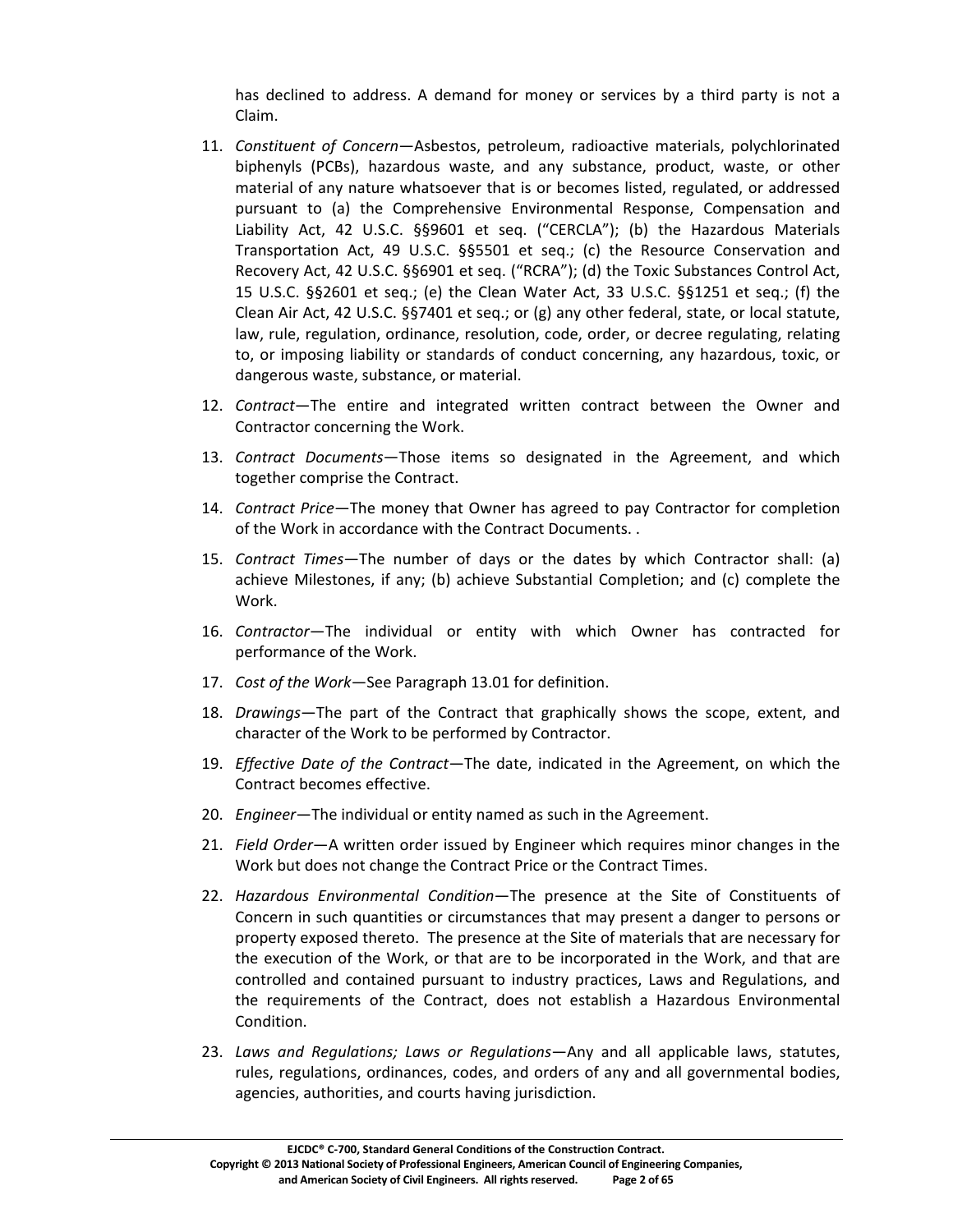- 24. *Liens*—Charges, security interests, or encumbrances upon Contract‐related funds, real property, or personal property.
- 25. *Milestone*—A principal event in the performance of the Work that the Contract requires Contractor to achieve by an intermediate completion date or by a time prior to Substantial Completion of all the Work.
- 26. *Notice of Award*—The written notice by Owner to a Bidder of Owner's acceptance of the Bid.
- 27. *Notice to Proceed*—A written notice by Owner to Contractor fixing the date on which the Contract Times will commence to run and on which Contractor shall start to perform the Work.
- 28. *Owner*—The individual or entity with which Contractor has contracted regarding the Work, and which has agreed to pay Contractor for the performance of the Work, pursuant to the terms of the Contract.
- 29. *Progress Schedule*—A schedule, prepared and maintained by Contractor, describing the sequence and duration of the activities comprising the Contractor's plan to accomplish the Work within the Contract Times.
- 30. *Project*—The total undertaking to be accomplished for Owner by engineers, contractors, and others, including planning, study, design, construction, testing, commissioning, and start‐up, and of which the Work to be performed under the Contract Documents is a part.
- 31. *Project Manual*—The written documents prepared for, or made available for, procuring and constructing the Work, including but not limited to the Bidding Documents or other construction procurement documents, geotechnical and existing conditions information, the Agreement, bond forms, General Conditions, Supplementary Conditions, and Specifications. The contents of the Project Manual may be bound in one or more volumes.
- 32. *Resident Project Representative*—The authorized representative of Engineer assigned to assist Engineer at the Site. As used herein, the term Resident Project Representative or "RPR" includes any assistants or field staff of Resident Project Representative.
- 33. *Samples*—Physical examples of materials, equipment, or workmanship that are representative of some portion of the Work and that establish the standards by which such portion of the Work will be judged.
- 34. *Schedule of Submittals*—A schedule, prepared and maintained by Contractor, of required submittals and the time requirements for Engineer's review of the submittals and the performance of related construction activities.
- 35. *Schedule of Values*—A schedule, prepared and maintained by Contractor, allocating portions of the Contract Price to various portions of the Work and used as the basis for reviewing Contractor's Applications for Payment.
- 36. *Shop Drawings*—All drawings, diagrams, illustrations, schedules, and other data or information that are specifically prepared or assembled by or for Contractor and submitted by Contractor to illustrate some portion of the Work. Shop Drawings, whether approved or not, are not Drawings and are not Contract Documents.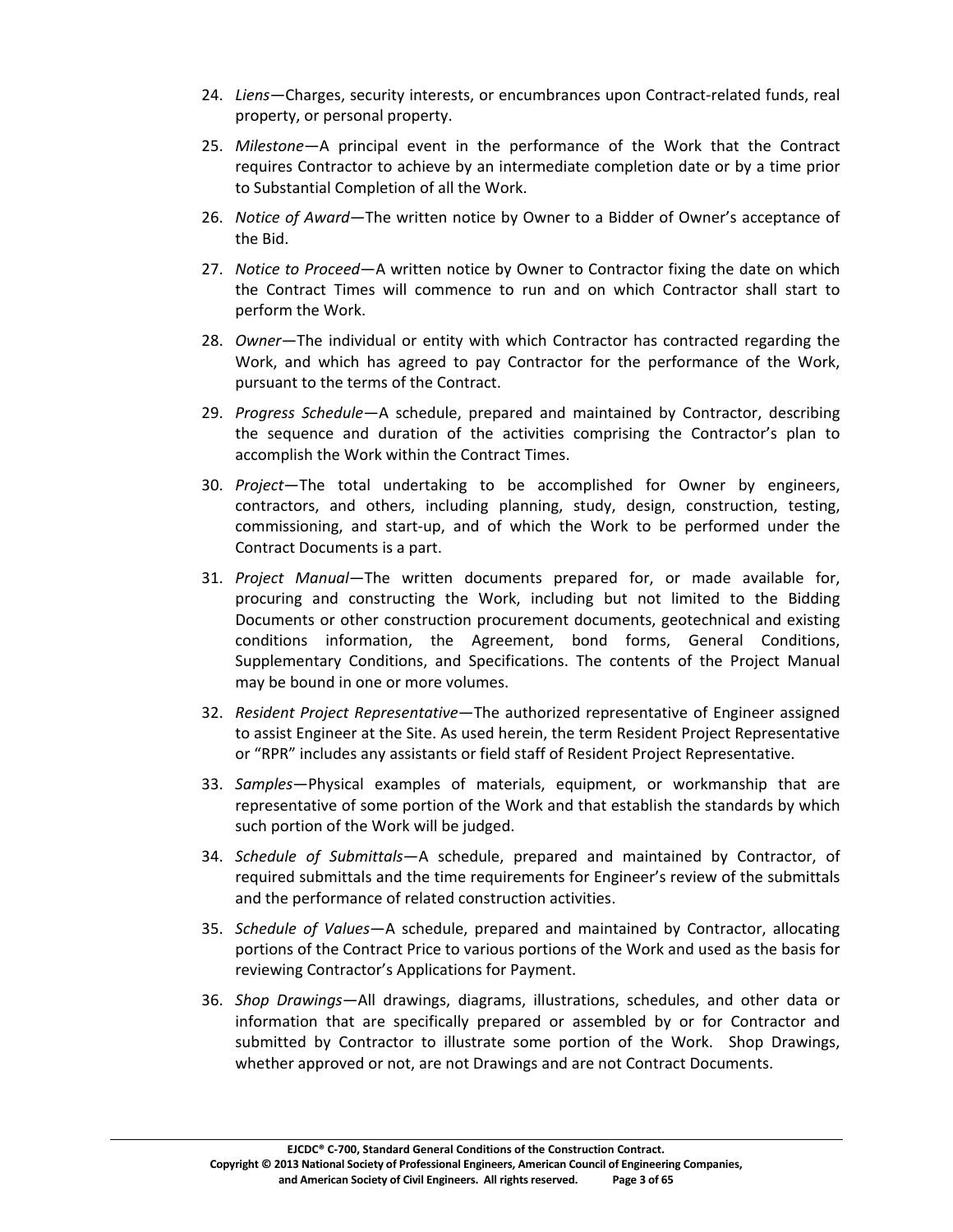- 37. *Site*—Lands or areas indicated in the Contract Documents as being furnished by Owner upon which the Work is to be performed, including rights‐of‐way and easements, and such other lands furnished by Owner which are designated for the use of Contractor.
- 38. *Specifications*—The part of the Contract that consists of written requirements for materials, equipment, systems, standards, and workmanship as applied to the Work, and certain administrative requirements and procedural matters applicable to the Work.
- 39. *Subcontractor*—An individual or entity having a direct contract with Contractor or with any other Subcontractor for the performance of a part of the Work.
- 40. *Substantial Completion*—The time at which the Work (or a specified part thereof) has progressed to the point where, in the opinion of Engineer, the Work (or a specified part thereof) is sufficiently complete, in accordance with the Contract Documents, so that the Work (or a specified part thereof) can be utilized for the purposes for which it is intended. The terms "substantially complete" and "substantially completed" as applied to all or part of the Work refer to Substantial Completion thereof.
- 41. *Successful Bidder*—The Bidder whose Bid the Owner accepts, and to which the Owner makes an award of contract, subject to stated conditions.
- 42. *Supplementary Conditions*—The part of the Contract that amends or supplements these General Conditions.
- 43. *Supplier*—A manufacturer, fabricator, supplier, distributor, materialman, or vendor having a direct contract with Contractor or with any Subcontractor to furnish materials or equipment to be incorporated in the Work by Contractor or a Subcontractor.
- 44. *Technical Data*—Those items expressly identified as Technical Data in the Supplementary Conditions, with respect to either (a) subsurface conditions at the Site, or physical conditions relating to existing surface or subsurface structures at the Site (except Underground Facilities) or (b) Hazardous Environmental Conditions at the Site. If no such express identifications of Technical Data have been made with respect to conditions at the Site, then the data contained in boring logs, recorded measurements of subsurface water levels, laboratory test results, and other factual, objective information regarding conditions at the Site that are set forth in any geotechnical or environmental report prepared for the Project and made available to Contractor are hereby defined as Technical Data with respect to conditions at the Site under Paragraphs 5.03, 5.04, and 5.06.
- 45. *Underground Facilities*—All underground pipelines, conduits, ducts, cables, wires, manholes, vaults, tanks, tunnels, or other such facilities or attachments, and any encasements containing such facilities, including but not limited to those that convey electricity, gases, steam, liquid petroleum products, telephone or other communications, fiber optic transmissions, cable television, water, wastewater, storm water, other liquids or chemicals, or traffic or other control systems.
- 46. *Unit Price Work*—Work to be paid for on the basis of unit prices.
- 47. *Work*—The entire construction or the various separately identifiable parts thereof required to be provided under the Contract Documents. Work includes and is the result of performing or providing all labor, services, and documentation necessary to produce such construction; furnishing, installing, and incorporating all materials and equipment into such construction; and may include related services such as testing, start-up, and commissioning, all as required by the Contract Documents.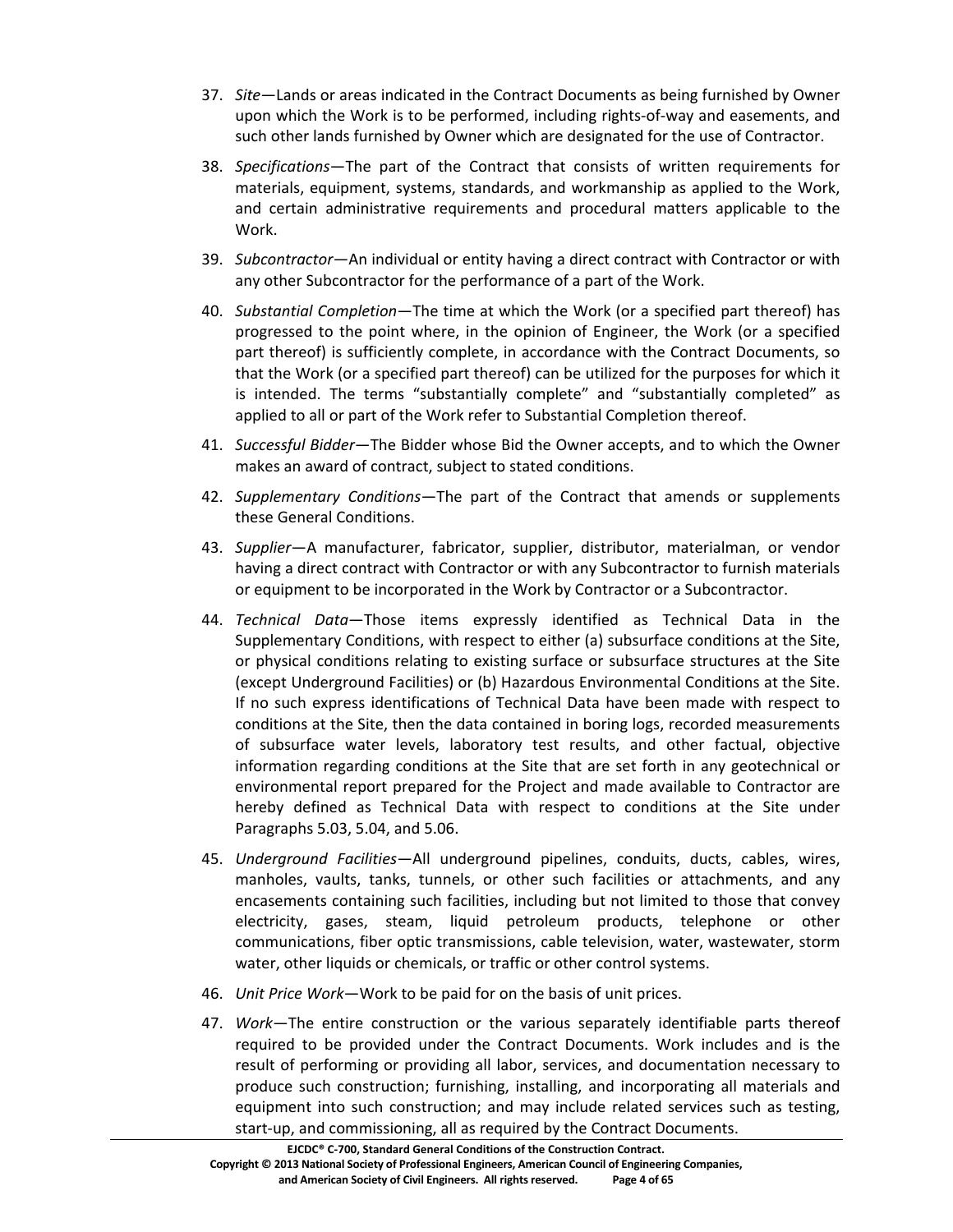48. *Work Change Directive*—A written directive to Contractor issued on or after the Effective Date of the Contract, signed by Owner and recommended by Engineer, ordering an addition, deletion, or revision in the Work.

#### 1.02 *Terminology*

- A. The words and terms discussed in the following paragraphs are not defined but, when used in the Bidding Requirements or Contract Documents, have the indicated meaning.
- B. *Intent of Certain Terms or Adjectives*:
	- 1. The Contract Documents include the terms "as allowed," "as approved," "as ordered," "as directed" or terms of like effect or import to authorize an exercise of professional judgment by Engineer. In addition, the adjectives "reasonable," "suitable," "acceptable," "proper," "satisfactory," or adjectives of like effect or import are used to describe an action or determination of Engineer as to the Work. It is intended that such exercise of professional judgment, action, or determination will be solely to evaluate, in general, the Work for compliance with the information in the Contract Documents and with the design concept of the Project as a functioning whole as shown or indicated in the Contract Documents (unless there is a specific statement indicating otherwise). The use of any such term or adjective is not intended to and shall not be effective to assign to Engineer any duty or authority to supervise or direct the performance of the Work, or any duty or authority to undertake responsibility contrary to the provisions of Article 10 or any other provision of the Contract Documents.
- C. *Day*:
	- 1. The word "day" means a calendar day of 24 hours measured from midnight to the next midnight.
- D. *Defective*:
	- 1. The word "defective," when modifying the word "Work," refers to Work that is unsatisfactory, faulty, or deficient in that it:
		- a. does not conform to the Contract Documents; or
		- b. does not meet the requirements of any applicable inspection, reference standard, test, or approval referred to in the Contract Documents; or
		- c. has been damaged prior to Engineer's recommendation of final payment (unless responsibility for the protection thereof has been assumed by Owner at Substantial Completion in accordance with Paragraph 15.03 or 15.04).
- E. *Furnish, Install, Perform, Provide*:
	- 1. The word "furnish," when used in connection with services, materials, or equipment, shall mean to supply and deliver said services, materials, or equipment to the Site (or some other specified location) ready for use or installation and in usable or operable condition.
	- 2. The word "install," when used in connection with services, materials, or equipment, shall mean to put into use or place in final position said services, materials, or equipment complete and ready for intended use.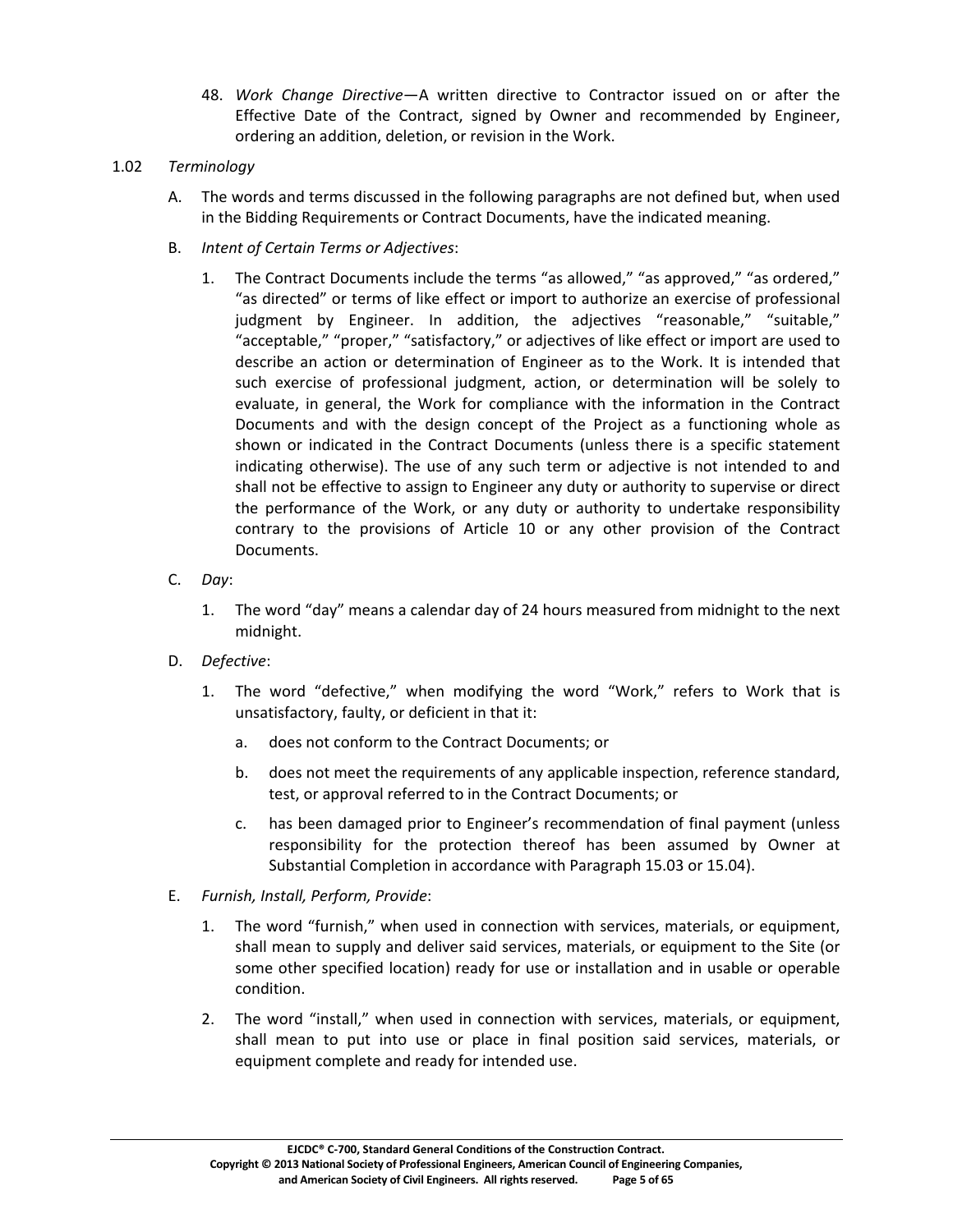- 3. The words "perform" or "provide," when used in connection with services, materials, or equipment, shall mean to furnish and install said services, materials, or equipment complete and ready for intended use.
- 4. If the Contract Documents establish an obligation of Contractor with respect to specific services, materials, or equipment, but do not expressly use any of the four words "furnish," "install," "perform," or "provide," then Contractor shall furnish and install said services, materials, or equipment complete and ready for intended use.
- F. Unless stated otherwise in the Contract Documents, words or phrases that have a wellknown technical or construction industry or trade meaning are used in the Contract Documents in accordance with such recognized meaning.

#### **ARTICLE 2 – PRELIMINARY MATTERS**

- 2.01 *Delivery of Bonds and Evidence of Insurance*
	- A. *Bonds*: When Contractor delivers the executed counterparts of the Agreement to Owner, Contractor shall also deliver to Owner such bonds as Contractor may be required to furnish.
	- B. *Evidence of Contractor's Insurance*: When Contractor delivers the executed counterparts of the Agreement to Owner, Contractor shall also deliver to Owner, with copies to each named insured and additional insured (as identified in the Supplementary Conditions or elsewhere in the Contract), the certificates and other evidence of insurance required to be provided by Contractor in accordance with Article 6.
	- C. *Evidence of Owner's Insurance*: After receipt of the executed counterparts of the Agreement and all required bonds and insurance documentation, Owner shall promptly deliver to Contractor, with copies to each named insured and additional insured (as identified in the Supplementary Conditions or otherwise), the certificates and other evidence of insurance required to be provided by Owner under Article 6.
- 2.02 *Copies of Documents*
	- A. Owner shall furnish to Contractor four printed copies of the Contract (including one fully executed counterpart of the Agreement), and one copy in electronic portable document format (PDF). Additional printed copies will be furnished upon request at the cost of reproduction.
	- B. Owner shall maintain and safeguard at least one original printed record version of the Contract, including Drawings and Specifications signed and sealed by Engineer and other design professionals. Owner shall make such original printed record version of the Contract available to Contractor for review. Owner may delegate the responsibilities under this provision to Engineer.
- 2.03  *Before Starting Construction*
	- A. *Preliminary Schedules*: Within 10 days after the Effective Date of the Contract (or as otherwise specifically required by the Contract Documents), Contractor shall submit to Engineer for timely review:
		- 1. a preliminary Progress Schedule indicating the times (numbers of days or dates) for starting and completing the various stages of the Work, including any Milestones specified in the Contract;
		- 2. a preliminary Schedule of Submittals; and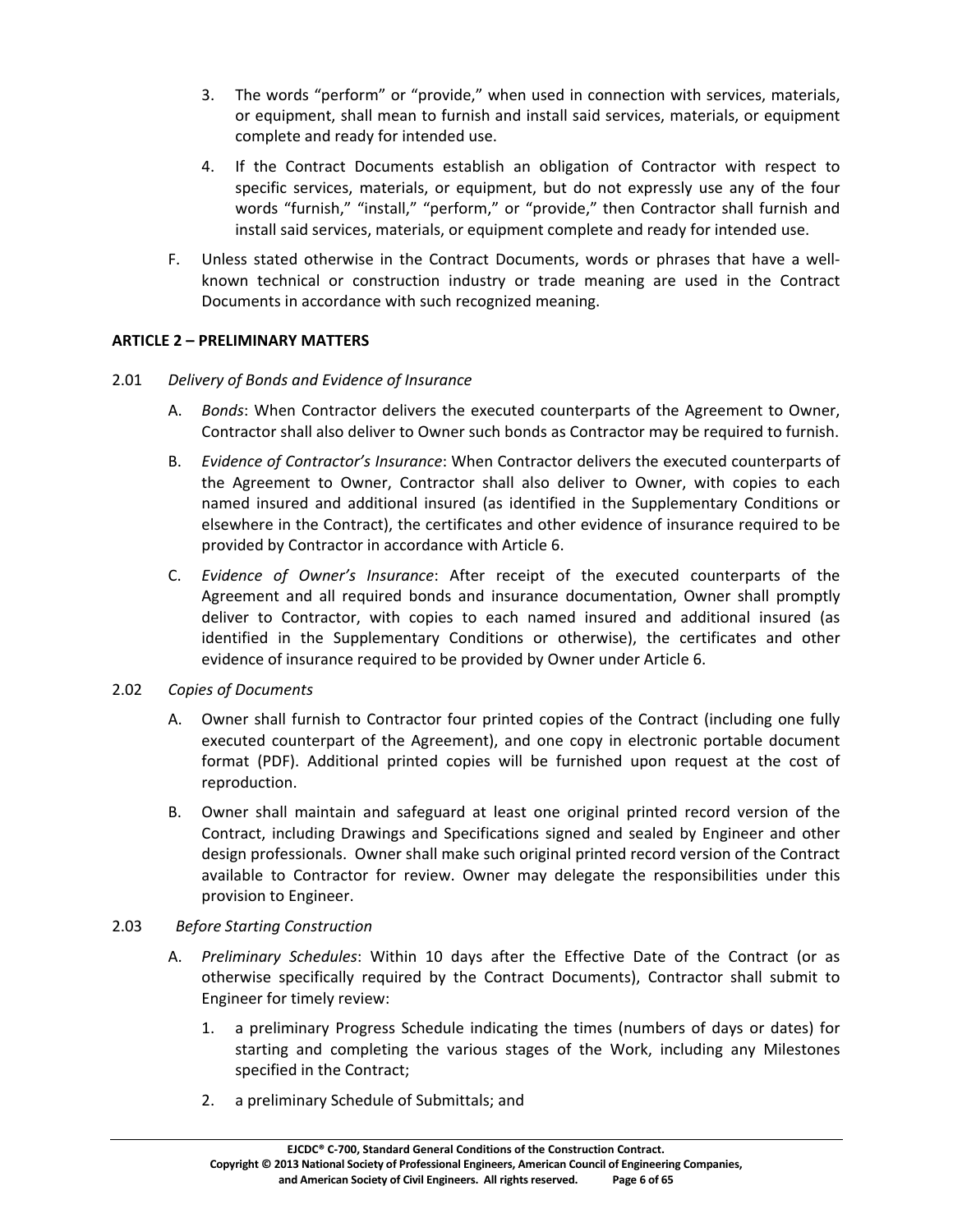3. a preliminary Schedule of Values for all of the Work which includes quantities and prices of items which when added together equal the Contract Price and subdivides the Work into component parts in sufficient detail to serve as the basis for progress payments during performance of the Work. Such prices will include an appropriate amount of overhead and profit applicable to each item of Work.

# 2.04 *Preconstruction Conference; Designation of Authorized Representatives*

- A. Before any Work at the Site is started, a conference attended by Owner, Contractor, Engineer, and others as appropriate will be held to establish a working understanding among the parties as to the Work and to discuss the schedules referred to in Paragraph 2.03.A, procedures for handling Shop Drawings, Samples, and other submittals, processing Applications for Payment, electronic or digital transmittals, and maintaining required records.
- B. At this conference Owner and Contractor each shall designate, in writing, a specific individual to act as its authorized representative with respect to the services and responsibilities under the Contract. Such individuals shall have the authority to transmit and receive information, render decisions relative to the Contract, and otherwise act on behalf of each respective party.

# 2.05 *Initial Acceptance of Schedules*

- A. At least 10 days before submission of the first Application for Payment a conference, attended by Contractor, Engineer, and others as appropriate, will be held to review for acceptability to Engineer as provided below the schedules submitted in accordance with Paragraph 2.03.A. Contractor shall have an additional 10 days to make corrections and adjustments and to complete and resubmit the schedules. No progress payment shall be made to Contractor until acceptable schedules are submitted to Engineer.
	- 1. The Progress Schedule will be acceptable to Engineer if it provides an orderly progression of the Work to completion within the Contract Times. Such acceptance will not impose on Engineer responsibility for the Progress Schedule, for sequencing, scheduling, or progress of the Work, nor interfere with or relieve Contractor from Contractor's full responsibility therefor.
	- 2. Contractor's Schedule of Submittals will be acceptable to Engineer if it provides a workable arrangement for reviewing and processing the required submittals.
	- 3. Contractor's Schedule of Values will be acceptable to Engineer as to form and substance if it provides a reasonable allocation of the Contract Price to the component parts of the Work.

# 2.06 *Electronic Transmittals*

- A. Except as otherwise stated elsewhere in the Contract, the Owner, Engineer, and Contractor may transmit, and shall accept, Project-related correspondence, text, data, documents, drawings, information, and graphics, including but not limited to Shop Drawings and other submittals, in electronic media or digital format, either directly, or through access to a secure Project website.
- B. If the Contract does not establish protocols for electronic or digital transmittals, then Owner, Engineer, and Contractor shall jointly develop such protocols.
- C. When transmitting items in electronic media or digital format, the transmitting party makes no representations as to long term compatibility, usability, or readability of the items resulting from the recipient's use of software application packages, operating systems, or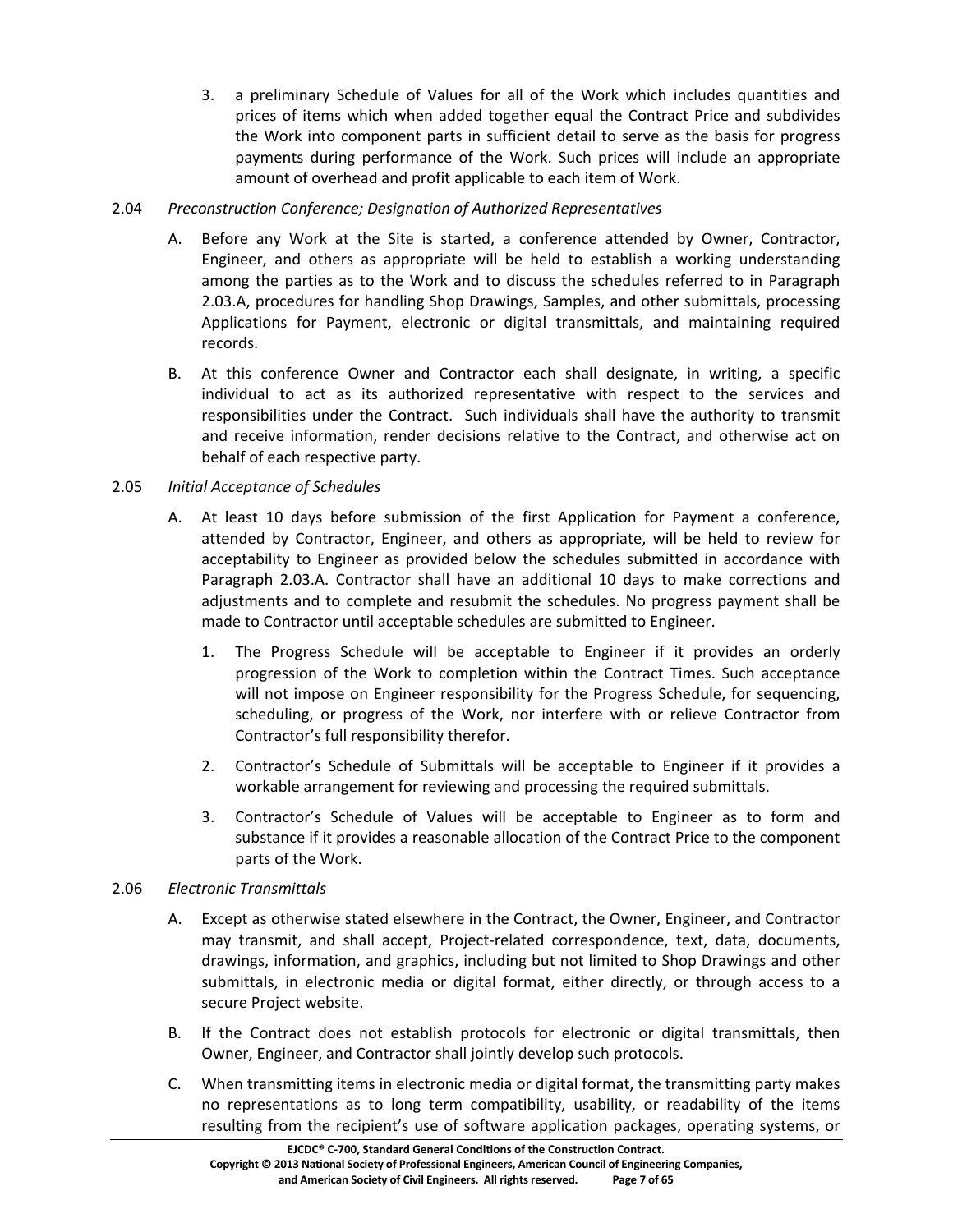computer hardware differing from those used in the drafting or transmittal of the items, or from those established in applicable transmittal protocols.

# **ARTICLE 3 – DOCUMENTS: INTENT, REQUIREMENTS, REUSE**

#### 3.01 *Intent*

- A. The Contract Documents are complementary; what is required by one is as binding as if required by all.
- B. It is the intent of the Contract Documents to describe a functionally complete project (or part thereof) to be constructed in accordance with the Contract Documents.
- C. Unless otherwise stated in the Contract Documents, if there is a discrepancy between the electronic or digital versions of the Contract Documents (including any printed copies derived from such electronic or digital versions) and the printed record version, the printed record version shall govern.
- D. The Contract supersedes prior negotiations, representations, and agreements, whether written or oral.
- E. Engineer will issue clarifications and interpretations of the Contract Documents as provided herein.
- 3.02 *Reference Standards*
	- A. Standards Specifications, Codes, Laws and Regulations
		- Reference in the Contract Documents to standard specifications, manuals, reference standards, or codes of any technical society, organization, or association, or to Laws or Regulations, whether such reference be specific or by implication, shall mean the standard specification, manual, reference standard, code, or Laws or Regulations in effect at the time of opening of Bids (or on the Effective Date of the Contract if there were no Bids), except as may be otherwise specifically stated in the Contract Documents.
		- 2. No provision of any such standard specification, manual, reference standard, or code, or any instruction of a Supplier, shall be effective to change the duties or responsibilities of Owner, Contractor, or Engineer, or any of their subcontractors, consultants, agents, or employees, from those set forth in the part of the Contract Documents prepared by or for Engineer. No such provision or instruction shall be effective to assign to Owner, Engineer, or any of their officers, directors, members, partners, employees, agents, consultants, or subcontractors, any duty or authority to supervise or direct the performance of the Work or any duty or authority to undertake responsibility inconsistent with the provisions of the part of the Contract Documents prepared by or for Engineer.

#### 3.03 *Reporting and Resolving Discrepancies*

- A. *Reporting Discrepancies*:
	- 1. *Contractor's Verification of Figures and Field Measurements*: Before undertaking each part of the Work, Contractor shall carefully study the Contract Documents, and check and verify pertinent figures and dimensions therein, particularly with respect to applicable field measurements. Contractor shall promptly report in writing to Engineer any conflict, error, ambiguity, or discrepancy that Contractor discovers, or has actual knowledge of, and shall not proceed with any Work affected thereby until the conflict,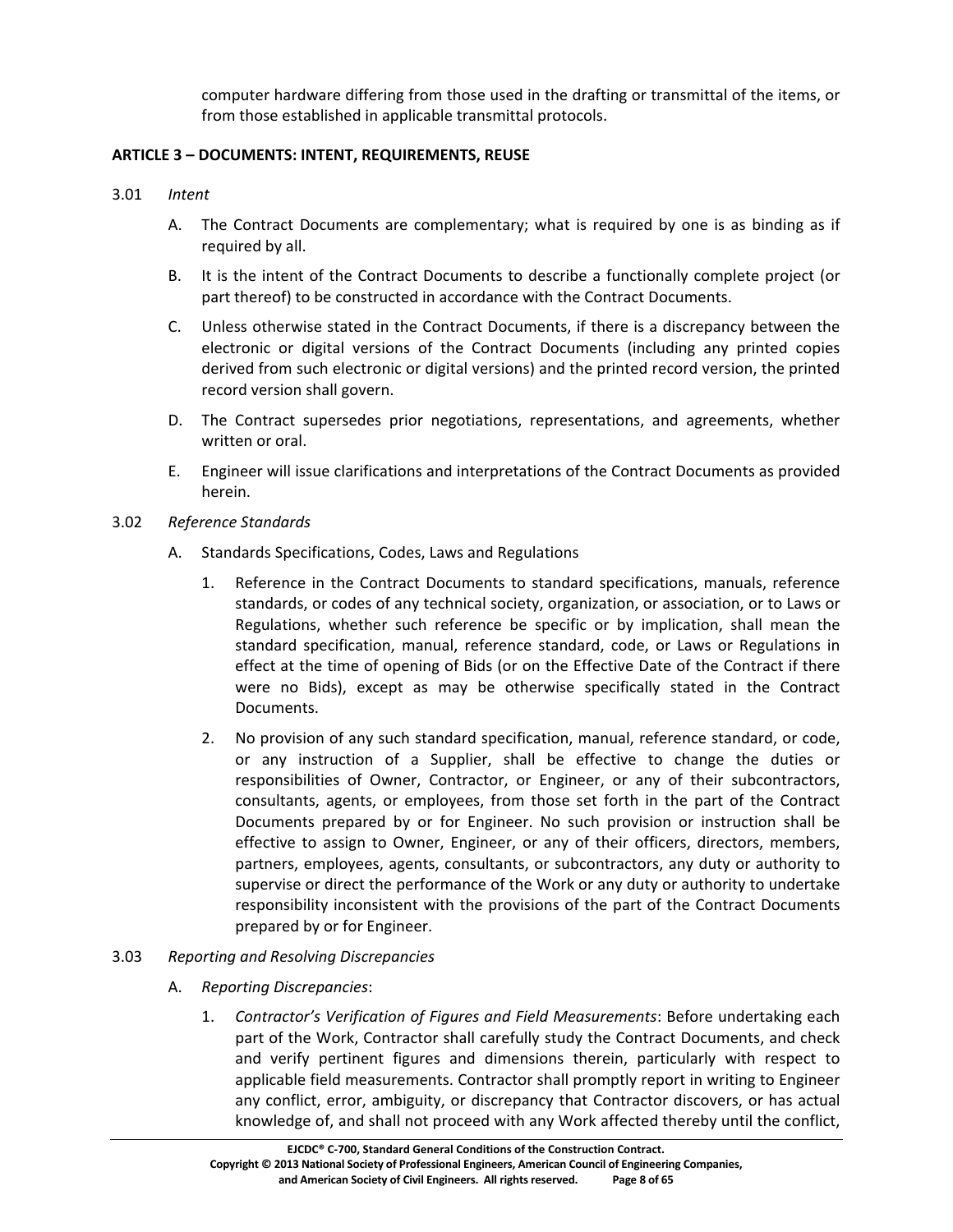error, ambiguity, or discrepancy is resolved, by a clarification or interpretation by Engineer, or by an amendment or supplement to the Contract Documents issued pursuant to Paragraph 11.01.

- 2. *Contractor's Review of Contract Documents*: If, before or during the performance of the Work, Contractor discovers any conflict, error, ambiguity, or discrepancy within the Contract Documents, or between the Contract Documents and (a) any applicable Law or Regulation, (b) actual field conditions, (c) any standard specification, manual, reference standard, or code, or (d) any instruction of any Supplier, then Contractor shall promptly report it to Engineer in writing. Contractor shall not proceed with the Work affected thereby (except in an emergency as required by Paragraph 7.15) until the conflict, error, ambiguity, or discrepancy is resolved, by a clarification or interpretation by Engineer, or by an amendment or supplement to the Contract Documents issued pursuant to Paragraph 11.01.
- 3. Contractor shall not be liable to Owner or Engineer for failure to report any conflict, error, ambiguity, or discrepancy in the Contract Documents unless Contractor had actual knowledge thereof.
- B. *Resolving Discrepancies*:
	- 1. Except as may be otherwise specifically stated in the Contract Documents, the provisions of the part of the Contract Documents prepared by or for Engineer shall take precedence in resolving any conflict, error, ambiguity, or discrepancy between such provisions of the Contract Documents and:
		- a. the provisions of any standard specification, manual, reference standard, or code, or the instruction of any Supplier (whether or not specifically incorporated by reference as a Contract Document); or
		- b. the provisions of any Laws or Regulations applicable to the performance of the Work (unless such an interpretation of the provisions of the Contract Documents would result in violation of such Law or Regulation).

# 3.04 *Requirements of the Contract Documents*

- A. During the performance of the Work and until final payment, Contractor and Owner shall submit to the Engineer all matters in question concerning the requirements of the Contract Documents (sometimes referred to as requests for information or interpretation—RFIs), or relating to the acceptability of the Work under the Contract Documents, as soon as possible after such matters arise. Engineer will be the initial interpreter of the requirements of the Contract Documents, and judge of the acceptability of the Work thereunder.
- B. Engineer will, with reasonable promptness, render a written clarification, interpretation, or decision on the issue submitted, or initiate an amendment or supplement to the Contract Documents. Engineer's written clarification, interpretation, or decision will be final and binding on Contractor, unless it appeals by submitting a Change Proposal, and on Owner, unless it appeals by filing a Claim.
- C. If a submitted matter in question concerns terms and conditions of the Contract Documents that do not involve (1) the performance or acceptability of the Work under the Contract Documents, (2) the design (as set forth in the Drawings, Specifications, or otherwise), or (3) other engineering or technical matters, then Engineer will promptly give written notice to Owner and Contractor that Engineer is unable to provide a decision or interpretation. If Owner and Contractor are unable to agree on resolution of such a matter in question, either party may pursue resolution as provided in Article 12.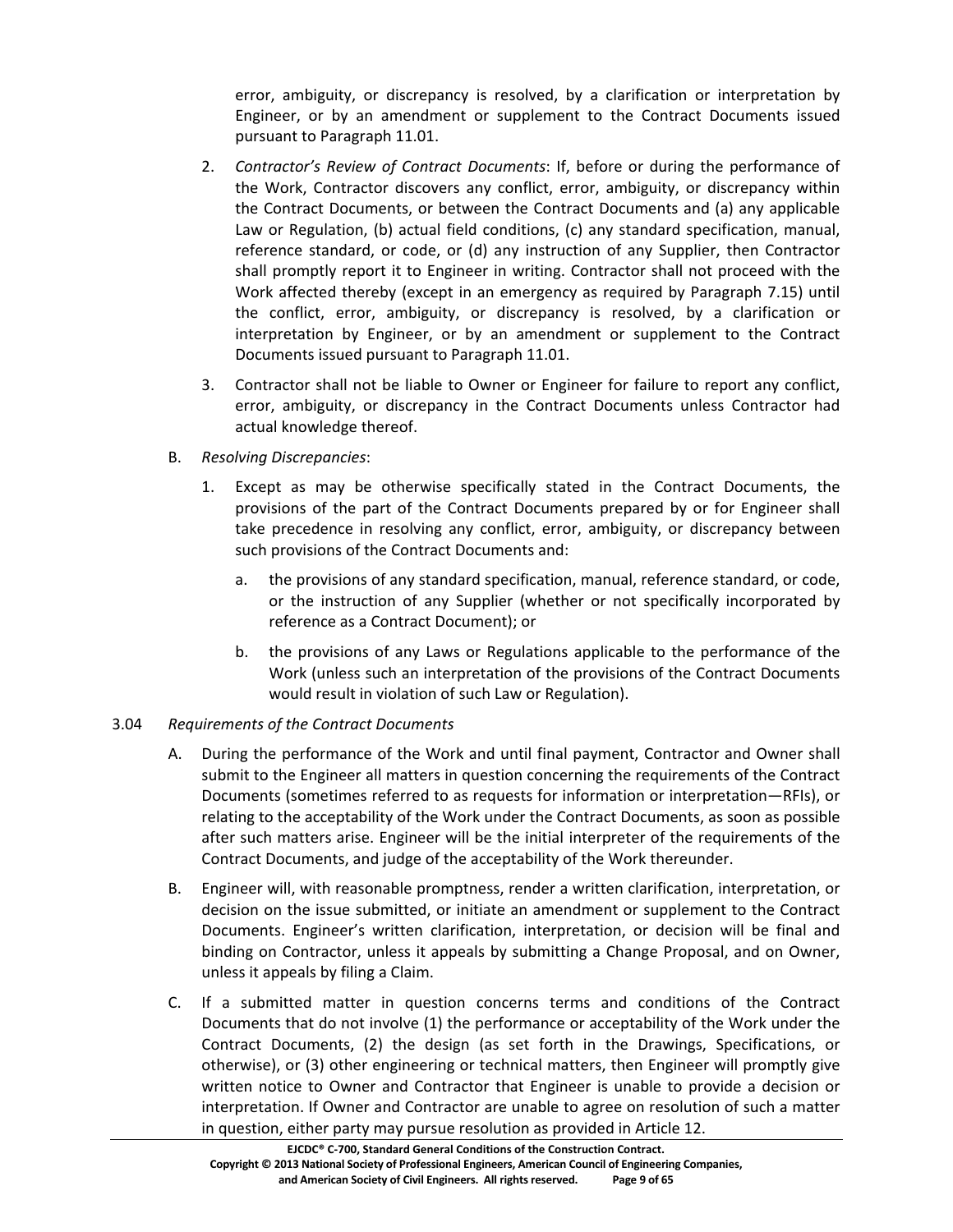#### 3.05 *Reuse of Documents*

- A. Contractor and its Subcontractors and Suppliers shall not:
	- have or acquire any title to or ownership rights in any of the Drawings, Specifications, or other documents (or copies of any thereof) prepared by or bearing the seal of Engineer or its consultants, including electronic media editions, or reuse any such Drawings, Specifications, other documents, or copies thereof on extensions of the Project or any other project without written consent of Owner and Engineer and specific written verification or adaptation by Engineer; or
	- 2. have or acquire any title or ownership rights in any other Contract Documents, reuse any such Contract Documents for any purpose without Owner's express written consent, or violate any copyrights pertaining to such Contract Documents.
- B. The prohibitions of this Paragraph 3.05 will survive final payment, or termination of the Contract. Nothing herein shall preclude Contractor from retaining copies of the Contract Documents for record purposes.

#### **ARTICLE 4 – COMMENCEMENT AND PROGRESS OF THE WORK**

- 4.01 *Commencement of Contract Times; Notice to Proceed*
	- A. The Contract Times will commence to run on the thirtieth day after the Effective Date of the Contract or, if a Notice to Proceed is given, on the day indicated in the Notice to Proceed. A Notice to Proceed may be given at any time within 30 days after the Effective Date of the Contract. In no event will the Contract Times commence to run later than the sixtieth day after the day of Bid opening or the thirtieth day after the Effective Date of the Contract, whichever date is earlier.
- 4.02 *Starting the Work*
	- A. Contractor shall start to perform the Work on the date when the Contract Times commence to run. No Work shall be done at the Site prior to such date.
- 4.03 *Reference Points*
	- A. Owner shall provide engineering surveys to establish reference points for construction which in Engineer's judgment are necessary to enable Contractor to proceed with the Work. Contractor shall be responsible for laying out the Work, shall protect and preserve the established reference points and property monuments, and shall make no changes or relocations without the prior written approval of Owner. Contractor shall report to Engineer whenever any reference point or property monument is lost or destroyed or requires relocation because of necessary changes in grades or locations, and shall be responsible for the accurate replacement or relocation of such reference points or property monuments by professionally qualified personnel.

#### 4.04 *Progress Schedule*

- A. Contractor shall adhere to the Progress Schedule established in accordance with Paragraph 2.05 as it may be adjusted from time to time as provided below.
	- 1. Contractor shall submit to Engineer for acceptance (to the extent indicated in Paragraph 2.05) proposed adjustments in the Progress Schedule that will not result in changing the Contract Times.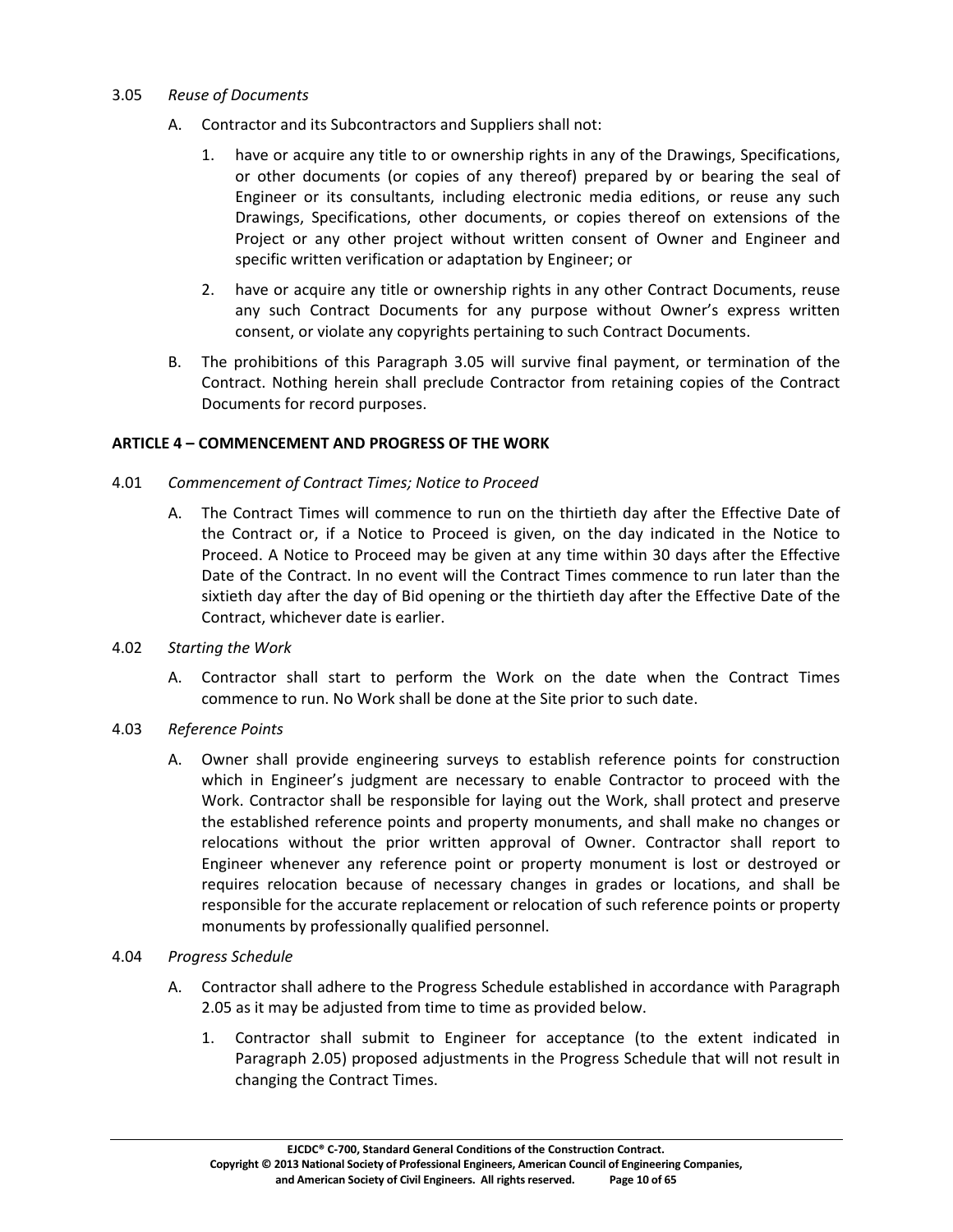- 2. Proposed adjustments in the Progress Schedule that will change the Contract Times shall be submitted in accordance with the requirements of Article 11.
- B. Contractor shall carry on the Work and adhere to the Progress Schedule during all disputes or disagreements with Owner. No Work shall be delayed or postponed pending resolution of any disputes or disagreements, or during any appeal process, except as permitted by Paragraph 16.04, or as Owner and Contractor may otherwise agree in writing.

#### 4.05 *Delays in Contractor's Progress*

- A. If Owner, Engineer, or anyone for whom Owner is responsible, delays, disrupts, or interferes with the performance or progress of the Work, then Contractor shall be entitled to an equitable adjustment in the Contract Times and Contract Price. Contractor's entitlement to an adjustment of the Contract Times is conditioned on such adjustment being essential to Contractor's ability to complete the Work within the Contract Times.
- B. Contractor shall not be entitled to an adjustment in Contract Price or Contract Times for delay, disruption, or interference caused by or within the control of Contractor. Delay, disruption, and interference attributable to and within the control of a Subcontractor or Supplier shall be deemed to be within the control of Contractor.
- C. If Contractor's performance or progress is delayed, disrupted, or interfered with by unanticipated causes not the fault of and beyond the control of Owner, Contractor, and those for which they are responsible, then Contractor shall be entitled to an equitable adjustment in Contract Times. Contractor's entitlement to an adjustment of the Contract Times is conditioned on such adjustment being essential to Contractor's ability to complete the Work within the Contract Times. Such an adjustment shall be Contractor's sole and exclusive remedy for the delays, disruption, and interference described in this paragraph. Causes of delay, disruption, or interference that may give rise to an adjustment in Contract Times under this paragraph include but are not limited to the following:
	- 1. severe and unavoidable natural catastrophes such as fires, floods, epidemics, and earthquakes;
	- 2. abnormal weather conditions;
	- 3. acts or failures to act of utility owners (other than those performing other work at or adjacent to the Site by arrangement with the Owner, as contemplated in Article 8); and
	- 4. acts of war or terrorism.
- D. Delays, disruption, and interference to the performance or progress of the Work resulting from the existence of a differing subsurface or physical condition, an Underground Facility that was not shown or indicated by the Contract Documents, or not shown or indicated with reasonable accuracy, and those resulting from Hazardous Environmental Conditions, are governed by Article 5.
- E. Paragraph 8.03 governs delays, disruption, and interference to the performance or progress of the Work resulting from the performance of certain other work at or adjacent to the Site.
- F. Contractor shall not be entitled to an adjustment in Contract Price or Contract Times for any delay, disruption, or interference if such delay is concurrent with a delay, disruption, or interference caused by or within the control of Contractor.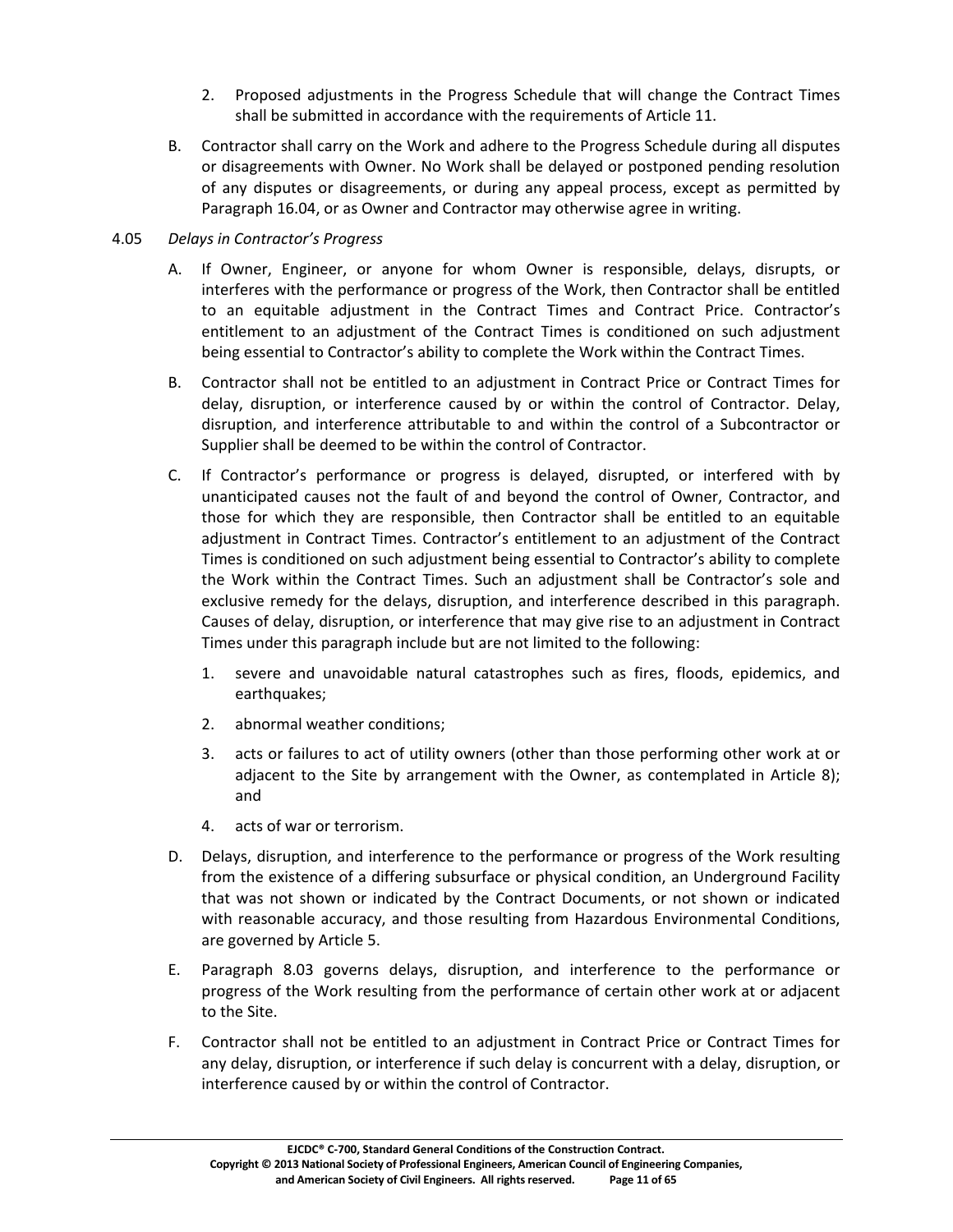G. Contractor must submit any Change Proposal seeking an adjustment in Contract Price or Contract Times under this paragraph within 30 days of the commencement of the delaying, disrupting, or interfering event.

# **ARTICLE 5 – AVAILABILITY OF LANDS; SUBSURFACE AND PHYSICAL CONDITIONS; HAZARDOUS ENVIRONMENTAL CONDITIONS**

#### 5.01 *Availability of Lands*

- A. Owner shall furnish the Site. Owner shall notify Contractor of any encumbrances or restrictions not of general application but specifically related to use of the Site with which Contractor must comply in performing the Work.
- B. Upon reasonable written request, Owner shall furnish Contractor with a current statement of record legal title and legal description of the lands upon which permanent improvements are to be made and Owner's interest therein as necessary for giving notice of or filing a mechanic's or construction lien against such lands in accordance with applicable Laws and Regulations.
- C. Contractor shall provide for all additional lands and access thereto that may be required for temporary construction facilities or storage of materials and equipment.
- 5.02 *Use of Site and Other Areas*
	- A. *Limitation on Use of Site and Other Areas*:
		- 1. Contractor shall confine construction equipment, temporary construction facilities, the storage of materials and equipment, and the operations of workers to the Site, adjacent areas that Contractor has arranged to use through construction easements or otherwise, and other adjacent areas permitted by Laws and Regulations, and shall not unreasonably encumber the Site and such other adjacent areas with construction equipment or other materials or equipment. Contractor shall assume full responsibility for (a) damage to the Site; (b) damage to any such other adjacent areas used for Contractor's operations; (c) damage to any other adjacent land or areas; and (d) for injuries and losses sustained by the owners or occupants of any such land or areas; provided that such damage or injuries result from the performance of the Work or from other actions or conduct of the Contractor or those for which Contractor is responsible.
		- 2. If a damage or injury claim is made by the owner or occupant of any such land or area because of the performance of the Work, or because of other actions or conduct of the Contractor or those for which Contractor is responsible, Contractor shall (a) take immediate corrective or remedial action as required by Paragraph 7.12, or otherwise; (b) promptly attempt to settle the claim as to all parties through negotiations with such owner or occupant, or otherwise resolve the claim by arbitration or other dispute resolution proceeding, or at law; and (c) to the fullest extent permitted by Laws and Regulations, indemnify and hold harmless Owner and Engineer, and the officers, directors, members, partners, employees, agents, consultants and subcontractors of each and any of them from and against any such claim, and against all costs, losses, and damages (including but not limited to all fees and charges of engineers, architects, attorneys, and other professionals and all court or arbitration or other dispute resolution costs) arising out of or relating to any claim or action, legal or equitable, brought by any such owner or occupant against Owner, Engineer, or any other party indemnified hereunder to the extent caused directly or indirectly, in whole or in part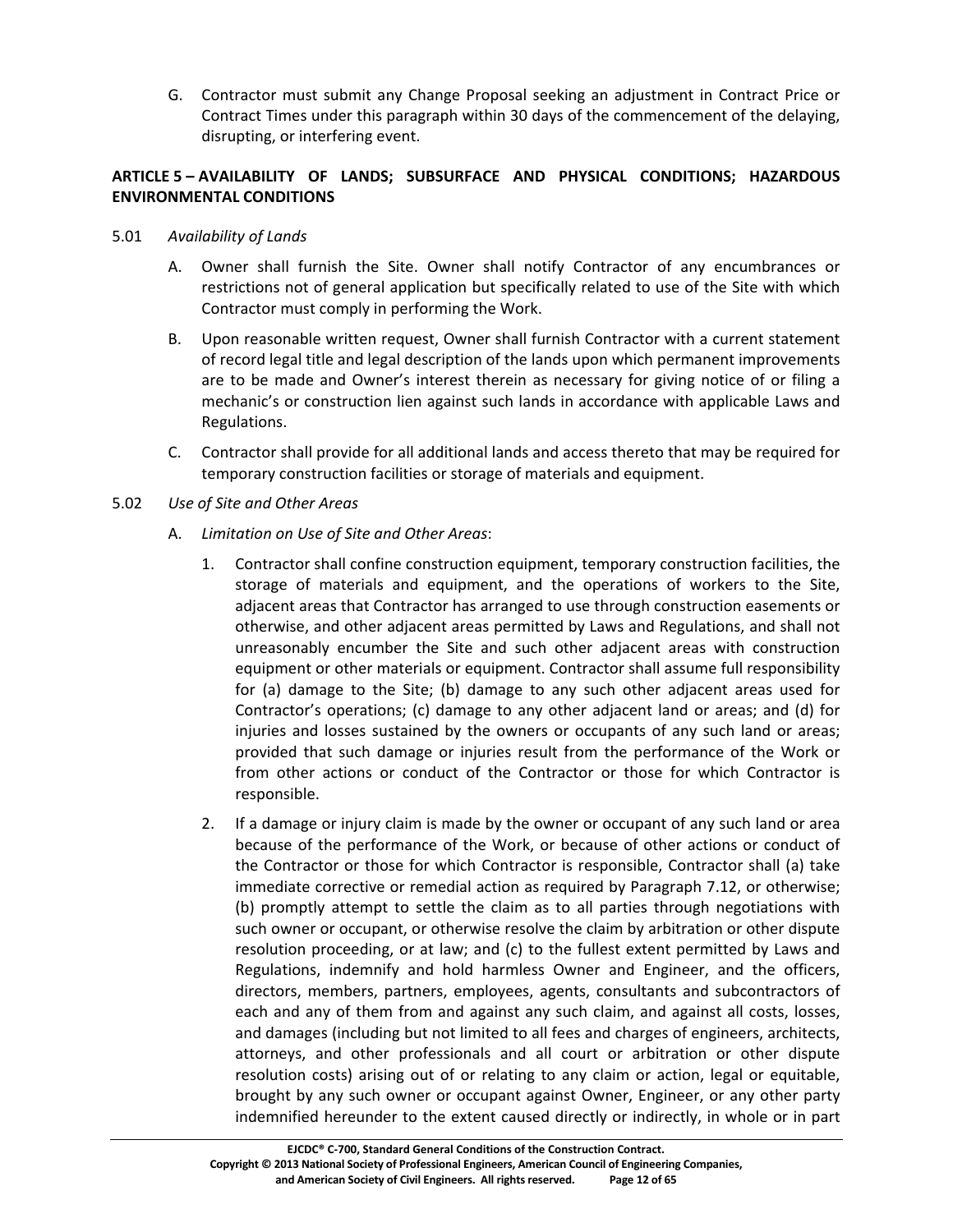by, or based upon, Contractor's performance of the Work, or because of other actions or conduct of the Contractor or those for which Contractor is responsible.

- B. *Removal of Debris During Performance of the Work*: During the progress of the Work the Contractor shall keep the Site and other adjacent areas free from accumulations of waste materials, rubbish, and other debris. Removal and disposal of such waste materials, rubbish, and other debris shall conform to applicable Laws and Regulations.
- C. *Cleaning*: Prior to Substantial Completion of the Work Contractor shall clean the Site and the Work and make it ready for utilization by Owner. At the completion of the Work Contractor shall remove from the Site and adjacent areas all tools, appliances, construction equipment and machinery, and surplus materials and shall restore to original condition all property not designated for alteration by the Contract Documents.
- D. *Loading of Structures*: Contractor shall not load nor permit any part of any structure to be loaded in any manner that will endanger the structure, nor shall Contractor subject any part of the Work or adjacent structures or land to stresses or pressures that will endanger them.
- 5.03 *Subsurface and Physical Conditions*
	- A. *Reports and Drawings*: The Supplementary Conditions identify:
		- 1. those reports known to Owner of explorations and tests of subsurface conditions at or adjacent to the Site;
		- 2. those drawings known to Owner of physical conditions relating to existing surface or subsurface structures at the Site (except Underground Facilities); and
		- 3. Technical Data contained in such reports and drawings.
	- B. *Reliance by Contractor on Technical Data Authorized*: Contractor may rely upon the accuracy of the Technical Data expressly identified in the Supplementary Conditions with respect to such reports and drawings, but such reports and drawings are not Contract Documents. If no such express identification has been made, then Contractor may rely upon the accuracy of the Technical Data (as defined in Article 1) contained in any geotechnical or environmental report prepared for the Project and made available to Contractor. Except for such reliance on Technical Data, Contractor may not rely upon or make any claim against Owner or Engineer, or any of their officers, directors, members, partners, employees, agents, consultants, or subcontractors, with respect to:
		- 1. the completeness of such reports and drawings for Contractor's purposes, including, but not limited to, any aspects of the means, methods, techniques, sequences, and procedures of construction to be employed by Contractor, and safety precautions and programs incident thereto; or
		- 2. other data, interpretations, opinions, and information contained in such reports or shown or indicated in such drawings; or
		- 3. any Contractor interpretation of or conclusion drawn from any Technical Data or any such other data, interpretations, opinions, or information.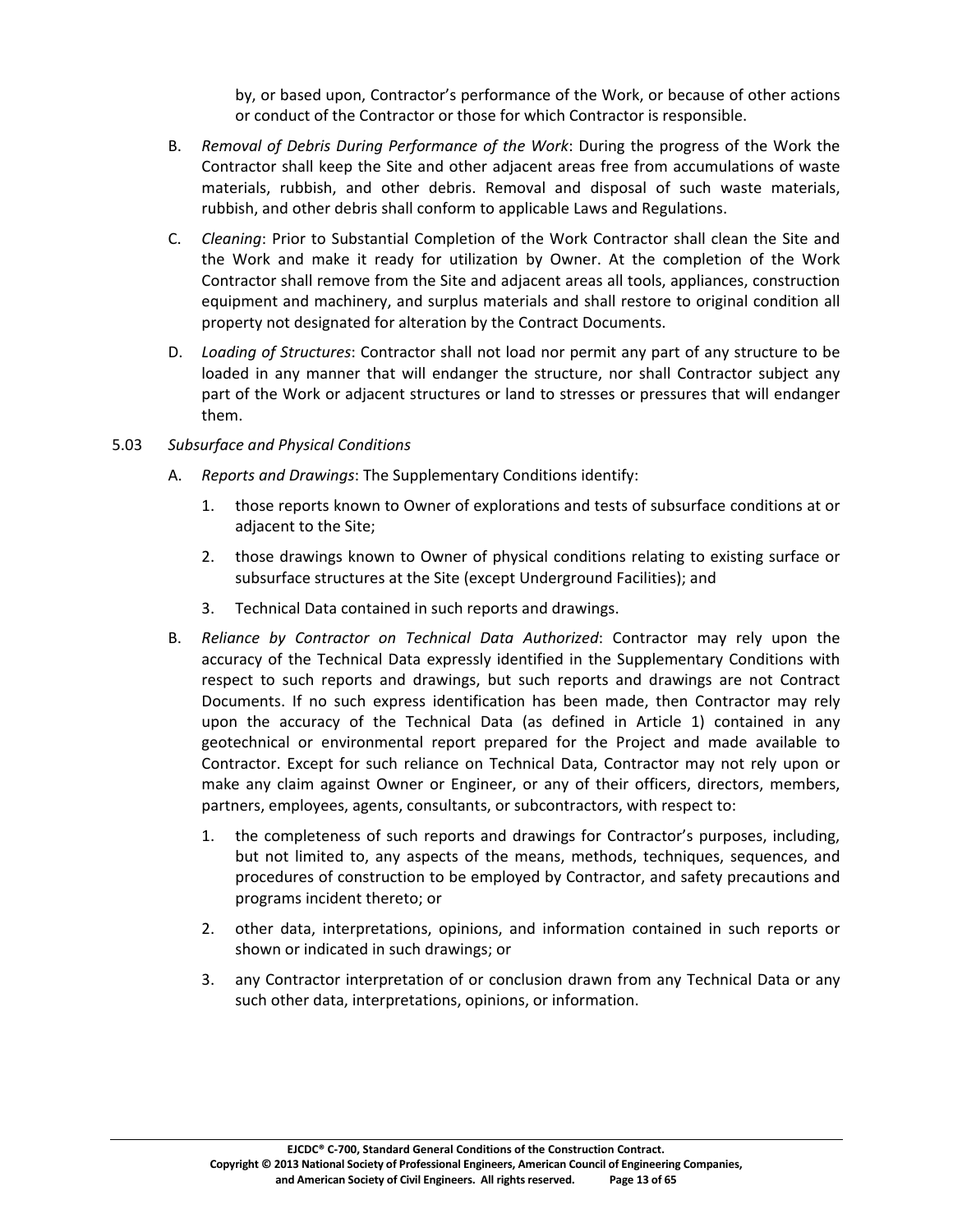#### 5.04 *Differing Subsurface or Physical Conditions*

- A. *Notice by Contractor*: If Contractor believes that any subsurface or physical condition that is uncovered or revealed at the Site either:
	- 1. is of such a nature as to establish that any Technical Data on which Contractor is entitled to rely as provided in Paragraph 5.03 is materially inaccurate; or
	- 2. is of such a nature as to require a change in the Drawings or Specifications; or
	- 3. differs materially from that shown or indicated in the Contract Documents; or
	- 4. is of an unusual nature, and differs materially from conditions ordinarily encountered and generally recognized as inherent in work of the character provided for in the Contract Documents;

then Contractor shall, promptly after becoming aware thereof and before further disturbing the subsurface or physical conditions or performing any Work in connection therewith (except in an emergency as required by Paragraph 7.15), notify Owner and Engineer in writing about such condition. Contractor shall not further disturb such condition or perform any Work in connection therewith (except with respect to an emergency) until receipt of a written statement permitting Contractor to do so.

- B. *Engineer's Review*: After receipt of written notice as required by the preceding paragraph, Engineer will promptly review the subsurface or physical condition in question; determine the necessity of Owner's obtaining additional exploration or tests with respect to the condition; conclude whether the condition falls within any one or more of the differing site condition categories in Paragraph 5.04.A above; obtain any pertinent cost or schedule information from Contractor; prepare recommendations to Owner regarding the Contractor's resumption of Work in connection with the subsurface or physical condition in question and the need for any change in the Drawings or Specifications; and advise Owner in writing of Engineer's findings, conclusions, and recommendations.
- C. *Owner's Statement to Contractor Regarding Site Condition*: After receipt of Engineer's written findings, conclusions, and recommendations, Owner shall issue a written statement to Contractor (with a copy to Engineer) regarding the subsurface or physical condition in question, addressing the resumption of Work in connection with such condition, indicating whether any change in the Drawings or Specifications will be made, and adopting or rejecting Engineer's written findings, conclusions, and recommendations, in whole or in part.
- D. *Possible Price and Times Adjustments*:
	- 1. Contractor shall be entitled to an equitable adjustment in Contract Price or Contract Times, or both, to the extent that the existence of a differing subsurface or physical condition, or any related delay, disruption, or interference, causes an increase or decrease in Contractor's cost of, or time required for, performance of the Work; subject, however, to the following:
		- a. such condition must fall within any one or more of the categories described in Paragraph 5.04.A;
		- b. with respect to Work that is paid for on a unit price basis, any adjustment in Contract Price will be subject to the provisions of Paragraph 13.03; and,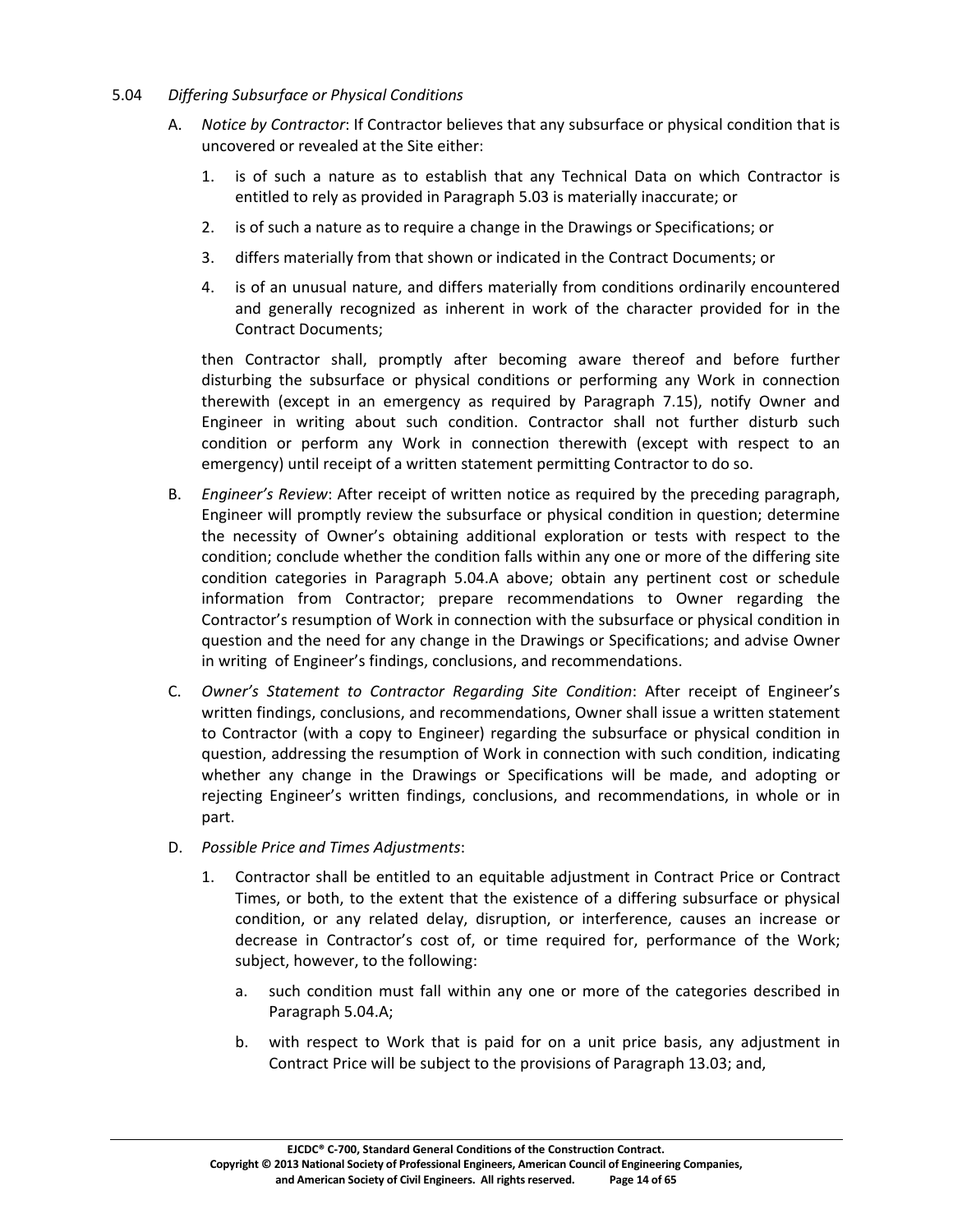- c. Contractor's entitlement to an adjustment of the Contract Times is conditioned on such adjustment being essential to Contractor's ability to complete the Work within the Contract Times.
- 2. Contractor shall not be entitled to any adjustment in the Contract Price or Contract Times with respect to a subsurface or physical condition if:
	- a. Contractor knew of the existence of such condition at the time Contractor made a commitment to Owner with respect to Contract Price and Contract Times by the submission of a Bid or becoming bound under a negotiated contract, or otherwise; or
	- b. the existence of such condition reasonably could have been discovered or revealed as a result of any examination, investigation, exploration, test, or study of the Site and contiguous areas expressly required by the Bidding Requirements or Contract Documents to be conducted by or for Contractor prior to Contractor's making such commitment; or
	- c. Contractor failed to give the written notice as required by Paragraph 5.04.A.
- 3. If Owner and Contractor agree regarding Contractor's entitlement to and the amount or extent of any adjustment in the Contract Price or Contract Times, or both, then any such adjustment shall be set forth in a Change Order.
- 4. Contractor may submit a Change Proposal regarding its entitlement to or the amount or extent of any adjustment in the Contract Price or Contract Times, or both, no later than 30 days after Owner's issuance of the Owner's written statement to Contractor regarding the subsurface or physical condition in question.

# 5.05 *Underground Facilities*

- A. *Contractor's Responsibilities*: The information and data shown or indicated in the Contract Documents with respect to existing Underground Facilities at or adjacent to the Site is based on information and data furnished to Owner or Engineer by the owners of such Underground Facilities, including Owner, or by others. Unless it is otherwise expressly provided in the Supplementary Conditions:
	- 1. Owner and Engineer do not warrant or guarantee the accuracy or completeness of any such information or data provided by others; and
	- 2. the cost of all of the following will be included in the Contract Price, and Contractor shall have full responsibility for:
		- a. reviewing and checking all information and data regarding existing Underground Facilities at the Site;
		- b. locating all Underground Facilities shown or indicated in the Contract Documents as being at the Site;
		- c. coordination of the Work with the owners (including Owner) of such Underground Facilities, during construction; and
		- d. the safety and protection of all existing Underground Facilities at the Site, and repairing any damage thereto resulting from the Work.
- B. *Notice by Contractor*: If Contractor believes that an Underground Facility that is uncovered or revealed at the Site was not shown or indicated in the Contract Documents, or was not shown or indicated with reasonable accuracy, then Contractor shall, promptly after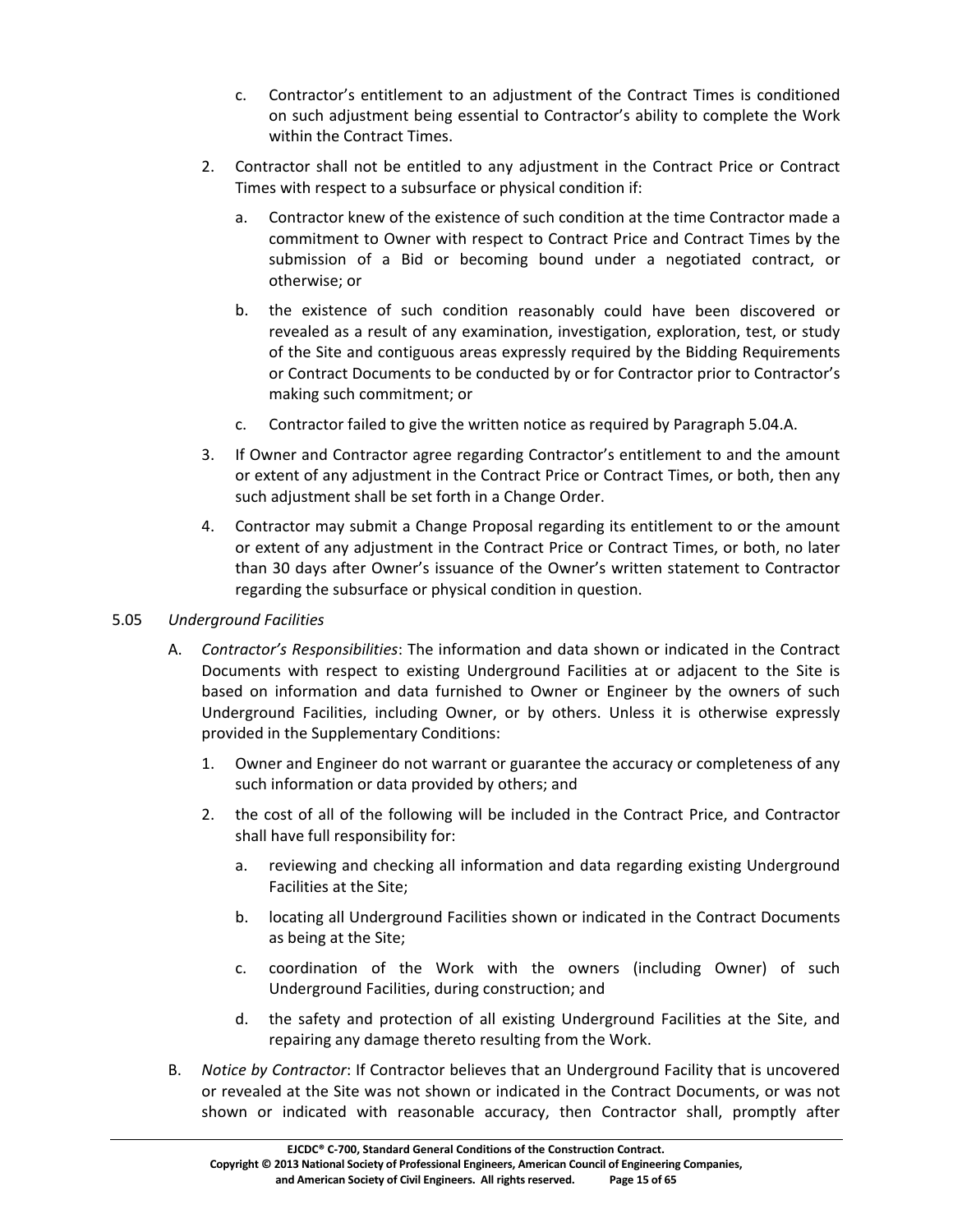becoming aware thereof and before further disturbing conditions affected thereby or performing any Work in connection therewith (except in an emergency as required by Paragraph 7.15), identify the owner of such Underground Facility and give written notice to that owner and to Owner and Engineer.

- C. *Engineer's Review*: Engineer will promptly review the Underground Facility and conclude whether such Underground Facility was not shown or indicated in the Contract Documents, or was not shown or indicated with reasonable accuracy; obtain any pertinent cost or schedule information from Contractor; prepare recommendations to Owner regarding the Contractor's resumption of Work in connection with the Underground Facility in question; determine the extent, if any, to which a change is required in the Drawings or Specifications to reflect and document the consequences of the existence or location of the Underground Facility; and advise Owner in writing of Engineer's findings, conclusions, and recommendations. During such time, Contractor shall be responsible for the safety and protection of such Underground Facility.
- D. *Owner's Statement to Contractor Regarding Underground Facility*: After receipt of Engineer's written findings, conclusions, and recommendations, Owner shall issue a written statement to Contractor (with a copy to Engineer) regarding the Underground Facility in question, addressing the resumption of Work in connection with such Underground Facility, indicating whether any change in the Drawings or Specifications will be made, and adopting or rejecting Engineer's written findings, conclusions, and recommendations in whole or in part.
- E. *Possible Price and Times Adjustments*:
	- 1. Contractor shall be entitled to an equitable adjustment in the Contract Price or Contract Times, or both, to the extent that any existing Underground Facility at the Site that was not shown or indicated in the Contract Documents, or was not shown or indicated with reasonable accuracy, or any related delay, disruption, or interference, causes an increase or decrease in Contractor's cost of, or time required for, performance of the Work; subject, however, to the following:
		- a. Contractor did not know of and could not reasonably have been expected to be aware of or to have anticipated the existence or actual location of the Underground Facility in question;
		- b. With respect to Work that is paid for on a unit price basis, any adjustment in Contract Price will be subject to the provisions of Paragraph 13.03;
		- c. Contractor's entitlement to an adjustment of the Contract Times is conditioned on such adjustment being essential to Contractor's ability to complete the Work within the Contract Times; and
		- d. Contractor gave the notice required in Paragraph 5.05.B.
	- 2. If Owner and Contractor agree regarding Contractor's entitlement to and the amount or extent of any adjustment in the Contract Price or Contract Times, or both, then any such adjustment shall be set forth in a Change Order.
	- 3. Contractor may submit a Change Proposal regarding its entitlement to or the amount or extent of any adjustment in the Contract Price or Contract Times, or both, no later than 30 days after Owner's issuance of the Owner's written statement to Contractor regarding the Underground Facility in question.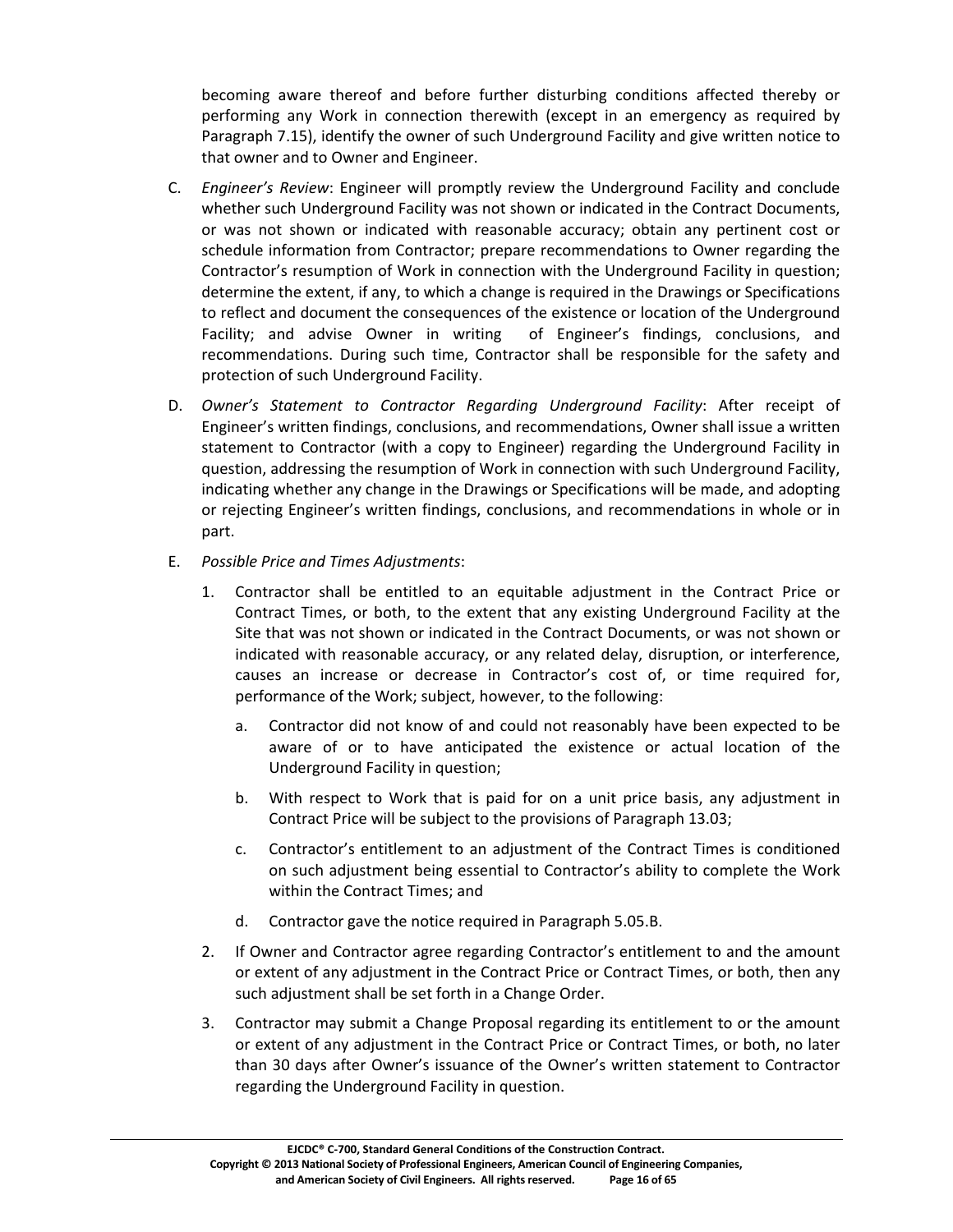#### 5.06 *Hazardous Environmental Conditions at Site*

- A. *Reports and Drawings*: The Supplementary Conditions identify:
	- 1. those reports and drawings known to Owner relating to Hazardous Environmental Conditions that have been identified at or adjacent to the Site; and
	- 2. Technical Data contained in such reports and drawings.
- B. *Reliance by Contractor on Technical Data Authorized*: Contractor may rely upon the accuracy of the Technical Data expressly identified in the Supplementary Conditions with respect to such reports and drawings, but such reports and drawings are not Contract Documents. If no such express identification has been made, then Contractor may rely on the accuracy of the Technical Data (as defined in Article 1) contained in any geotechnical or environmental report prepared for the Project and made available to Contractor. Except for such reliance on Technical Data, Contractor may not rely upon or make any claim against Owner or Engineer, or any of their officers, directors, members, partners, employees, agents, consultants, or subcontractors with respect to:
	- 1. the completeness of such reports and drawings for Contractor's purposes, including, but not limited to, any aspects of the means, methods, techniques, sequences and procedures of construction to be employed by Contractor and safety precautions and programs incident thereto; or
	- 2. other data, interpretations, opinions and information contained in such reports or shown or indicated in such drawings; or
	- 3. any Contractor interpretation of or conclusion drawn from any Technical Data or any such other data, interpretations, opinions or information.
- C. Contractor shall not be responsible for removing or remediating any Hazardous Environmental Condition encountered, uncovered, or revealed at the Site unless such removal or remediation is expressly identified in the Contract Documents to be within the scope of the Work.
- D. Contractor shall be responsible for controlling, containing, and duly removing all Constituents of Concern brought to the Site by Contractor, Subcontractors, Suppliers, or anyone else for whom Contractor is responsible, and for any associated costs; and for the costs of removing and remediating any Hazardous Environmental Condition created by the presence of any such Constituents of Concern.
- E. If Contractor encounters, uncovers, or reveals a Hazardous Environmental Condition whose removal or remediation is not expressly identified in the Contract Documents as being within the scope of the Work, or if Contractor or anyone for whom Contractor is responsible creates a Hazardous Environmental Condition, then Contractor shall immediately: (1) secure or otherwise isolate such condition; (2) stop all Work in connection with such condition and in any area affected thereby (except in an emergency as required by Paragraph 7.15); and (3) notify Owner and Engineer (and promptly thereafter confirm such notice in writing). Owner shall promptly consult with Engineer concerning the necessity for Owner to retain a qualified expert to evaluate such condition or take corrective action, if any. Promptly after consulting with Engineer, Owner shall take such actions as are necessary to permit Owner to timely obtain required permits and provide Contractor the written notice required by Paragraph 5.06.F. If Contractor or anyone for whom Contractor is responsible created the Hazardous Environmental Condition in question, then Owner may remove and remediate the Hazardous Environmental Condition, and impose a set‐off against payments to account for the associated costs.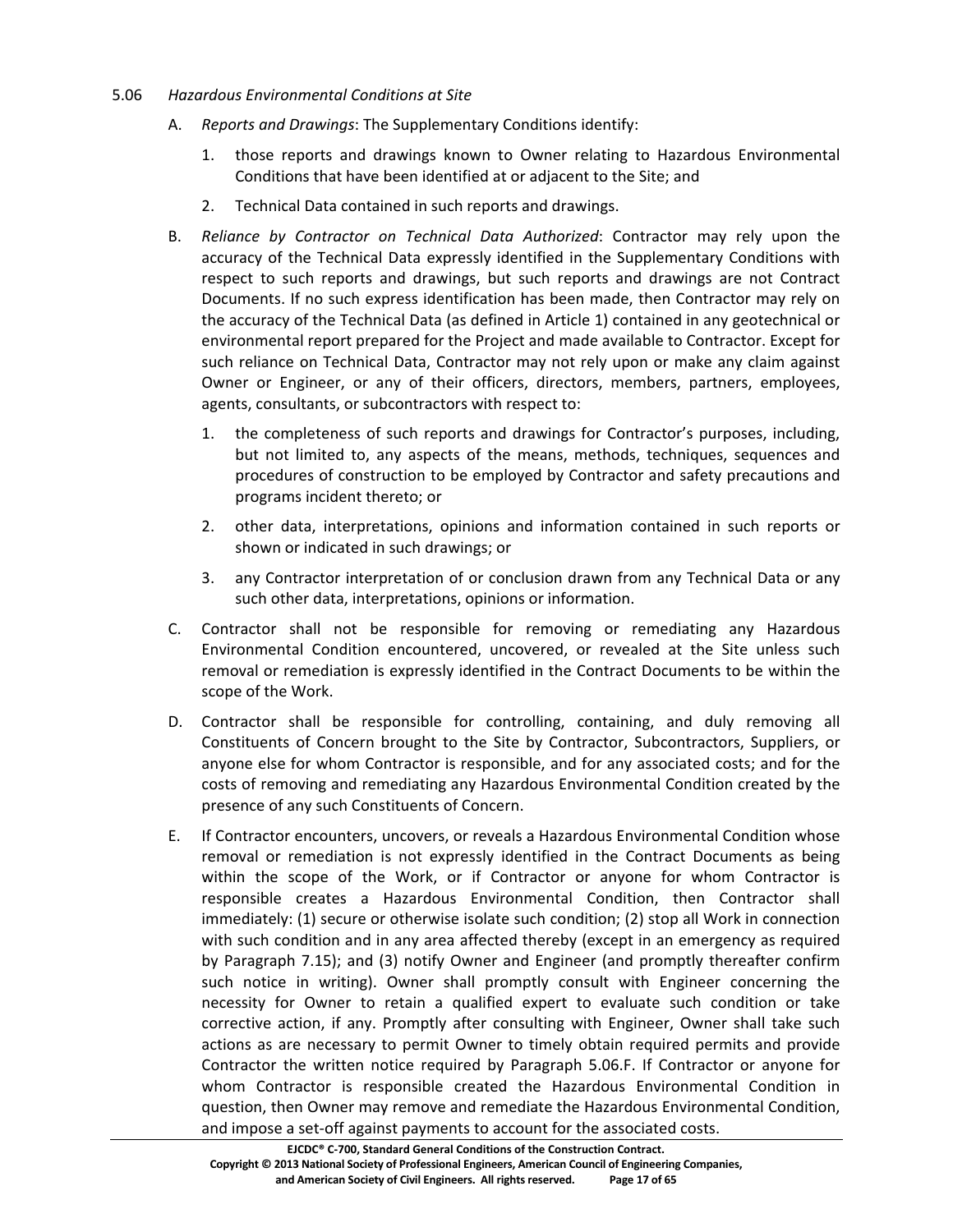- F. Contractor shall not resume Work in connection with such Hazardous Environmental Condition or in any affected area until after Owner has obtained any required permits related thereto, and delivered written notice to Contractor either (1) specifying that such condition and any affected area is or has been rendered safe for the resumption of Work, or (2) specifying any special conditions under which such Work may be resumed safely.
- G. If Owner and Contractor cannot agree as to entitlement to or on the amount or extent, if any, of any adjustment in Contract Price or Contract Times, or both, as a result of such Work stoppage or such special conditions under which Work is agreed to be resumed by Contractor, then within 30 days of Owner's written notice regarding the resumption of Work, Contractor may submit a Change Proposal, or Owner may impose a set-off.
- H. If after receipt of such written notice Contractor does not agree to resume such Work based on a reasonable belief it is unsafe, or does not agree to resume such Work under such special conditions, then Owner may order the portion of the Work that is in the area affected by such condition to be deleted from the Work, following the contractual change procedures in Article 11. Owner may have such deleted portion of the Work performed by Owner's own forces or others in accordance with Article 8.
- I. To the fullest extent permitted by Laws and Regulations, Owner shall indemnify and hold harmless Contractor, Subcontractors, and Engineer, and the officers, directors, members, partners, employees, agents, consultants, and subcontractors of each and any of them from and against all claims, costs, losses, and damages (including but not limited to all fees and charges of engineers, architects, attorneys, and other professionals and all court or arbitration or other dispute resolution costs) arising out of or relating to a Hazardous Environmental Condition, provided that such Hazardous Environmental Condition (1) was not shown or indicated in the Drawings, Specifications, or other Contract Documents, identified as Technical Data entitled to limited reliance pursuant to Paragraph 5.06.B, or identified in the Contract Documents to be included within the scope of the Work, and (2) was not created by Contractor or by anyone for whom Contractor is responsible. Nothing in this Paragraph 5.06.H shall obligate Owner to indemnify any individual or entity from and against the consequences of that individual's or entity's own negligence.
- J. To the fullest extent permitted by Laws and Regulations, Contractor shall indemnify and hold harmless Owner and Engineer, and the officers, directors, members, partners, employees, agents, consultants, and subcontractors of each and any of them from and against all claims, costs, losses, and damages (including but not limited to all fees and charges of engineers, architects, attorneys, and other professionals and all court or arbitration or other dispute resolution costs) arising out of or relating to the failure to control, contain, or remove a Constituent of Concern brought to the Site by Contractor or by anyone for whom Contractor is responsible, or to a Hazardous Environmental Condition created by Contractor or by anyone for whom Contractor is responsible. Nothing in this Paragraph 5.06.J shall obligate Contractor to indemnify any individual or entity from and against the consequences of that individual's or entity's own negligence.
- K. The provisions of Paragraphs 5.03, 5.04, and 5.05 do not apply to the presence of Constituents of Concern or to a Hazardous Environmental Condition uncovered or revealed at the Site.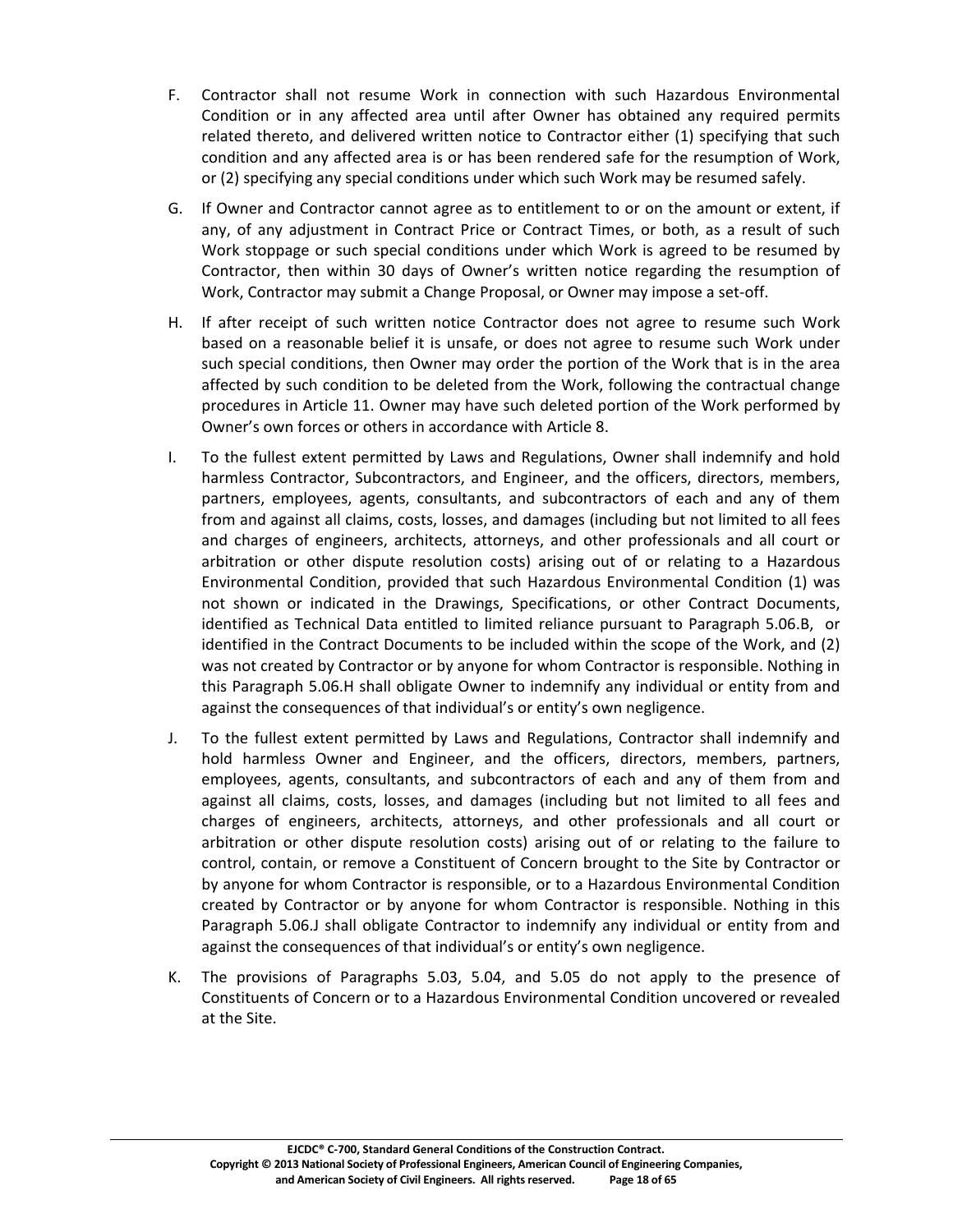#### **ARTICLE 6 – BONDS AND INSURANCE**

#### 6.01 *Performance, Payment, and Other Bonds*

- A. Contractor shall furnish a performance bond and a payment bond, each in an amount at least equal to the Contract Price, as security for the faithful performance and payment of all of Contractor's obligations under the Contract. These bonds shall remain in effect until one year after the date when final payment becomes due or until completion of the correction period specified in Paragraph 15.08, whichever is later, except as provided otherwise by Laws or Regulations, the Supplementary Conditions, or other specific provisions of the Contract. Contractor shall also furnish such other bonds as are required by the Supplementary Conditions or other specific provisions of the Contract.
- B. All bonds shall be in the form prescribed by the Contract except as provided otherwise by Laws or Regulations, and shall be executed by such sureties as are named in "Companies Holding Certificates of Authority as Acceptable Sureties on Federal Bonds and as Acceptable Reinsuring Companies" as published in Circular 570 (as amended and supplemented) by the Financial Management Service, Surety Bond Branch, U.S. Department of the Treasury. A bond signed by an agent or attorney-in-fact must be accompanied by a certified copy of that individual's authority to bind the surety. The evidence of authority shall show that it is effective on the date the agent or attorney‐in‐fact signed the accompanying bond.
- C. Contractor shall obtain the required bonds from surety companies that are duly licensed or authorized in the jurisdiction in which the Project is located to issue bonds in the required amounts.
- D. If the surety on a bond furnished by Contractor is declared bankrupt or becomes insolvent, or its right to do business is terminated in any state or jurisdiction where any part of the Project is located, or the surety ceases to meet the requirements above, then Contractor shall promptly notify Owner and Engineer and shall, within 20 days after the event giving rise to such notification, provide another bond and surety, both of which shall comply with the bond and surety requirements above.
- E. If Contractor has failed to obtain a required bond, Owner may exclude the Contractor from the Site and exercise Owner's termination rights under Article 16.
- F. Upon request, Owner shall provide a copy of the payment bond to any Subcontractor, Supplier, or other person or entity claiming to have furnished labor or materials used in the performance of the Work.

#### 6.02 *Insurance—General Provisions*

- A. Owner and Contractor shall obtain and maintain insurance as required in this Article and in the Supplementary Conditions.
- B. All insurance required by the Contract to be purchased and maintained by Owner or Contractor shall be obtained from insurance companies that are duly licensed or authorized, in the state or jurisdiction in which the Project is located, to issue insurance policies for the required limits and coverages. Unless a different standard is indicated in the Supplementary Conditions, all companies that provide insurance policies required under this Contract shall have an A.M. Best rating of A‐VII or better.
- C. Contractor shall deliver to Owner, with copies to each named insured and additional insured (as identified in this Article, in the Supplementary Conditions, or elsewhere in the Contract), certificates of insurance establishing that Contractor has obtained and is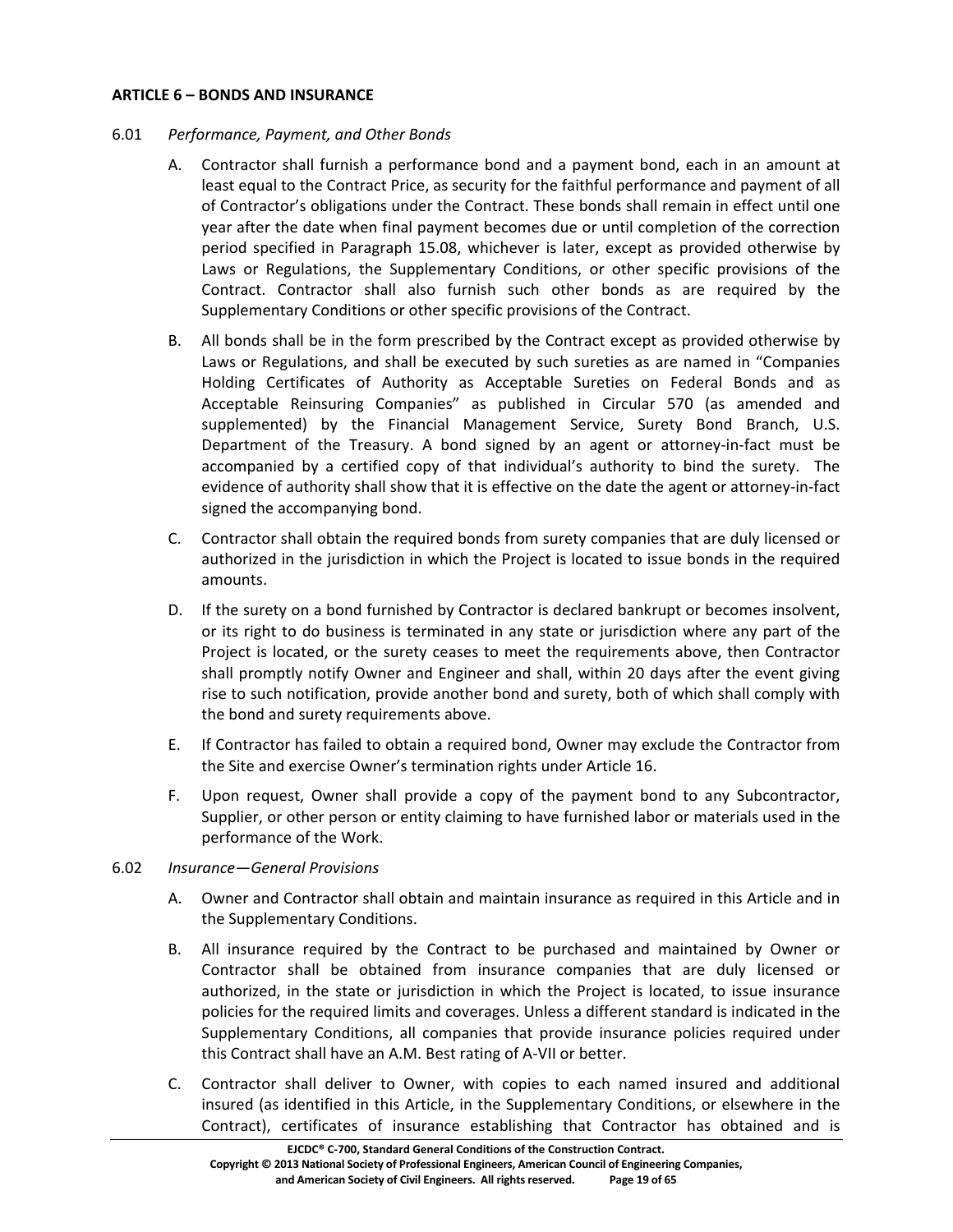maintaining the policies, coverages, and endorsements required by the Contract. Upon request by Owner or any other insured, Contractor shall also furnish other evidence of such required insurance, including but not limited to copies of policies and endorsements, and documentation of applicable self‐insured retentions and deductibles. Contractor may block out (redact) any confidential premium or pricing information contained in any policy or endorsement furnished under this provision.

- D. Owner shall deliver to Contractor, with copies to each named insured and additional insured (as identified in this Article, the Supplementary Conditions, or elsewhere in the Contract), certificates of insurance establishing that Owner has obtained and is maintaining the policies, coverages, and endorsements required of Owner by the Contract (if any). Upon request by Contractor or any other insured, Owner shall also provide other evidence of such required insurance (if any), including but not limited to copies of policies and endorsements, and documentation of applicable self‐insured retentions and deductibles. Owner may block out (redact) any confidential premium or pricing information contained in any policy or endorsement furnished under this provision.
- E. Failure of Owner or Contractor to demand such certificates or other evidence of the other party's full compliance with these insurance requirements, or failure of Owner or Contractor to identify a deficiency in compliance from the evidence provided, shall not be construed as a waiver of the other party's obligation to obtain and maintain such insurance.
- F. If either party does not purchase or maintain all of the insurance required of such party by the Contract, such party shall notify the other party in writing of such failure to purchase prior to the start of the Work, or of such failure to maintain prior to any change in the required coverage.
- G. If Contractor has failed to obtain and maintain required insurance, Owner may exclude the Contractor from the Site, impose an appropriate set‐off against payment, and exercise Owner's termination rights under Article 16.
- H. Without prejudice to any other right or remedy, if a party has failed to obtain required insurance, the other party may elect to obtain equivalent insurance to protect such other party's interests at the expense of the party who was required to provide such coverage, and the Contract Price shall be adjusted accordingly.
- I. Owner does not represent that insurance coverage and limits established in this Contract necessarily will be adequate to protect Contractor or Contractor's interests.
- J. The insurance and insurance limits required herein shall not be deemed as a limitation on Contractor's liability under the indemnities granted to Owner and other individuals and entities in the Contract.
- 6.03 *Contractor's Insurance*
	- A. *Workers' Compensation*: Contractor shall purchase and maintain workers' compensation and employer's liability insurance for:
		- 1. claims under workers' compensation, disability benefits, and other similar employee benefit acts.
		- 2. United States Longshoreman and Harbor Workers' Compensation Act and Jones Act coverage (if applicable).
		- 3. claims for damages because of bodily injury, occupational sickness or disease, or death of Contractor's employees (by stop‐gap endorsement in monopolist worker's compensation states).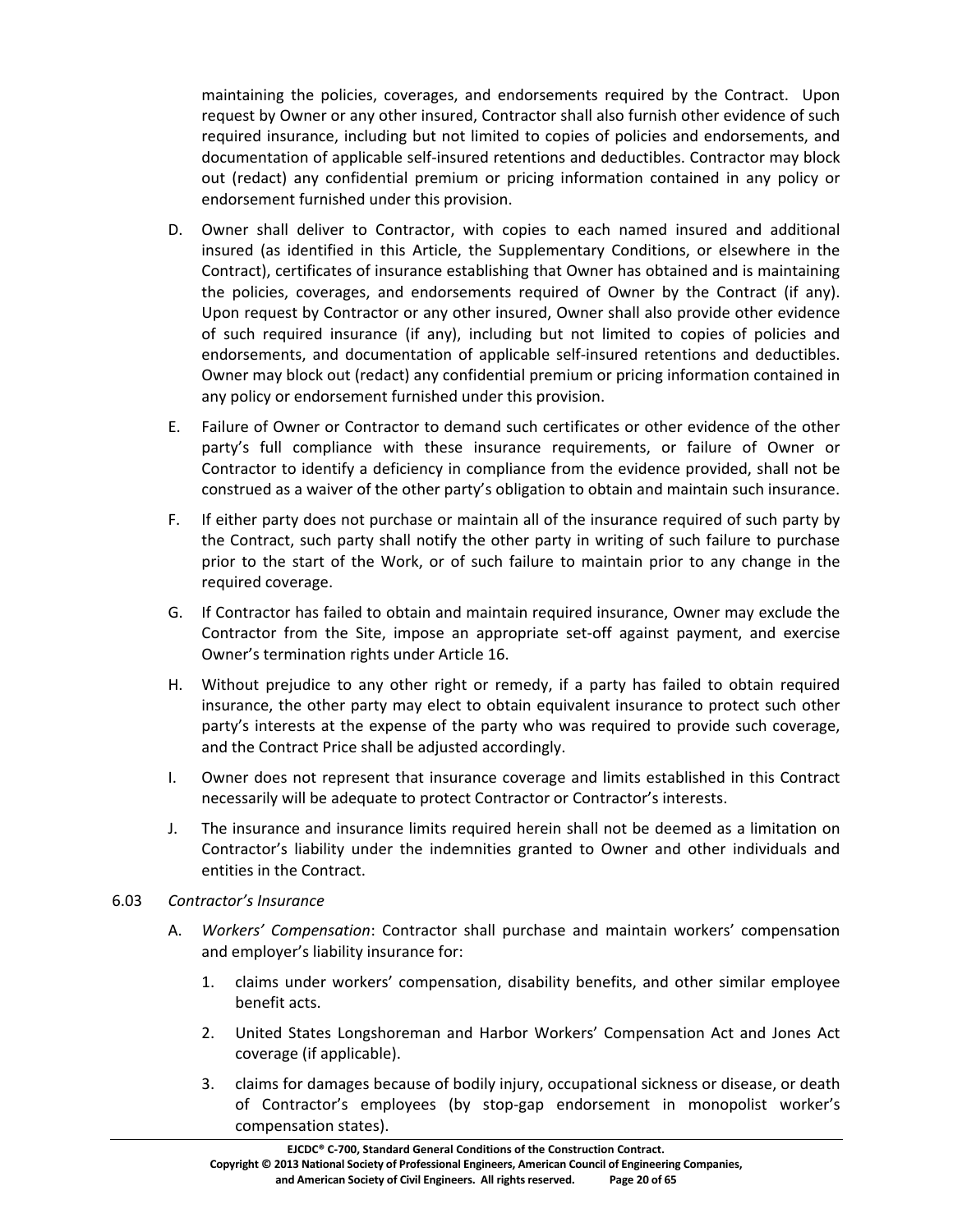- 4. Foreign voluntary worker compensation (if applicable).
- B. *Commercial General Liability—Claims Covered*: Contractor shall purchase and maintain commercial general liability insurance, covering all operations by or on behalf of Contractor, on an occurrence basis, against:
	- 1. claims for damages because of bodily injury, sickness or disease, or death of any person other than Contractor's employees.
	- 2. claims for damages insured by reasonably available personal injury liability coverage.
	- 3. claims for damages, other than to the Work itself, because of injury to or destruction of tangible property wherever located, including loss of use resulting therefrom.
- C. *Commercial General Liability—Form and Content*: Contractor's commercial liability policy shall be written on a 1996 (or later) ISO commercial general liability form (occurrence form) and include the following coverages and endorsements:
	- 1. Products and completed operations coverage:
		- a. Such insurance shall be maintained for three years after final payment.
		- b. Contractor shall furnish Owner and each other additional insured (as identified in the Supplementary Conditions or elsewhere in the Contract) evidence of continuation of such insurance at final payment and three years thereafter.
	- 2. Blanket contractual liability coverage, to the extent permitted by law, including but not limited to coverage of Contractor's contractual indemnity obligations in Paragraph 7.18.
	- 3. Broad form property damage coverage.
	- 4. Severability of interest.
	- 5. Underground, explosion, and collapse coverage.
	- 6. Personal injury coverage.
	- 7. Additional insured endorsements that include both ongoing operations and products and completed operations coverage through ISO Endorsements CG 20 10 10 01 and CG 20 37 10 01 (together); or CG 20 10 07 04 and CG 20 37 07 04 (together); or their equivalent.
	- 8. For design professional additional insureds, ISO Endorsement CG 20 32 07 04, "Additional Insured—Engineers, Architects or Surveyors Not Engaged by the Named Insured" or its equivalent.
- D. *Automobile liability*: Contractor shall purchase and maintain automobile liability insurance against claims for damages because of bodily injury or death of any person or property damage arising out of the ownership, maintenance, or use of any motor vehicle. The automobile liability policy shall be written on an occurrence basis.
- E. *Umbrella or excess liability*: Contractor shall purchase and maintain umbrella or excess liability insurance written over the underlying employer's liability, commercial general liability, and automobile liability insurance described in the paragraphs above. Subject to industry‐standard exclusions, the coverage afforded shall follow form as to each and every one of the underlying policies.
- F. *Contractor's pollution liability insurance*: Contractor shall purchase and maintain a policy covering third-party injury and property damage claims, including clean-up costs, as a result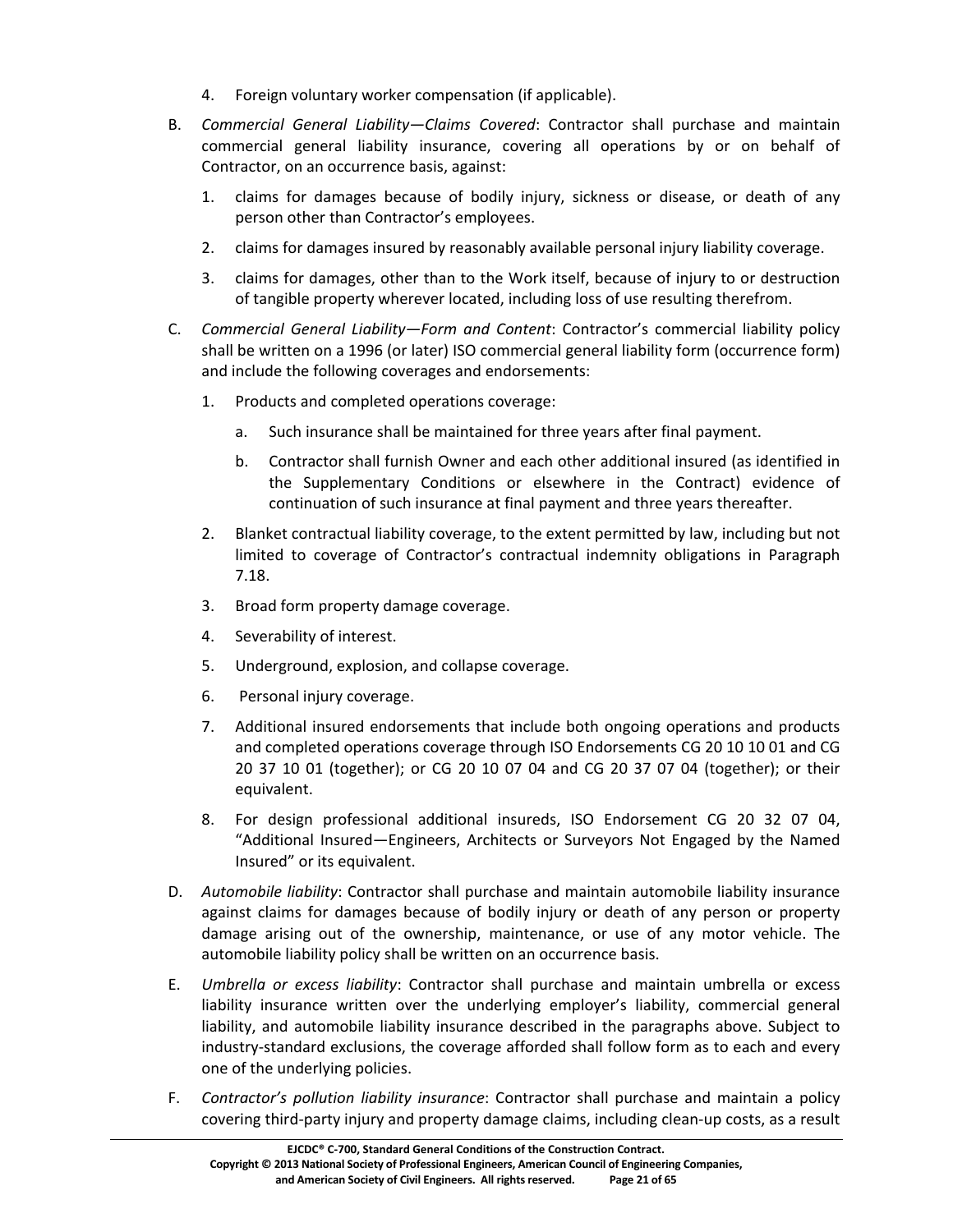of pollution conditions arising from Contractor's operations and completed operations. This insurance shall be maintained for no less than three years after final completion.

- G. *Additional insureds*: The Contractor's commercial general liability, automobile liability, umbrella or excess, and pollution liability policies shall include and list as additional insureds Owner and Engineer, and any individuals or entities identified in the Supplementary Conditions; include coverage for the respective officers, directors, members, partners, employees, agents, consultants, and subcontractors of each and any of all such additional insureds; and the insurance afforded to these additional insureds shall provide primary coverage for all claims covered thereby (including as applicable those arising from both ongoing and completed operations) on a non‐contributory basis. Contractor shall obtain all necessary endorsements to support these requirements.
- H. *Contractor's professional liability insurance*: If Contractor will provide or furnish professional services under this Contract, through a delegation of professional design services or otherwise, then Contractor shall be responsible for purchasing and maintaining applicable professional liability insurance. This insurance shall provide protection against claims arising out of performance of professional design or related services, and caused by a negligent error, omission, or act for which the insured party is legally liable. It shall be maintained throughout the duration of the Contract and for a minimum of two years after Substantial Completion. If such professional design services are performed by a Subcontractor, and not by Contractor itself, then the requirements of this paragraph may be satisfied through the purchasing and maintenance of such insurance by such Subcontractor.
- I. *General provisions*: The policies of insurance required by this Paragraph 6.03 shall:
	- 1. include at least the specific coverages provided in this Article.
	- 2. be written for not less than the limits of liability provided in this Article and in the Supplementary Conditions, or required by Laws or Regulations, whichever is greater.
	- 3. contain a provision or endorsement that the coverage afforded will not be canceled, materially changed, or renewal refused until at least 10 days prior written notice has been given to Contractor. Within three days of receipt of any such written notice, Contractor shall provide a copy of the notice to Owner, Engineer, and each other insured under the policy.
	- 4. remain in effect at least until final payment (and longer if expressly required in this Article) and at all times thereafter when Contractor may be correcting, removing, or replacing defective Work as a warranty or correction obligation, or otherwise, or returning to the Site to conduct other tasks arising from the Contract Documents.
	- 5. be appropriate for the Work being performed and provide protection from claims that may arise out of or result from Contractor's performance of the Work and Contractor's other obligations under the Contract Documents, whether it is to be performed by Contractor, any Subcontractor or Supplier, or by anyone directly or indirectly employed by any of them to perform any of the Work, or by anyone for whose acts any of them may be liable.
- J. The coverage requirements for specific policies of insurance must be met by such policies, and not by reference to excess or umbrella insurance provided in other policies.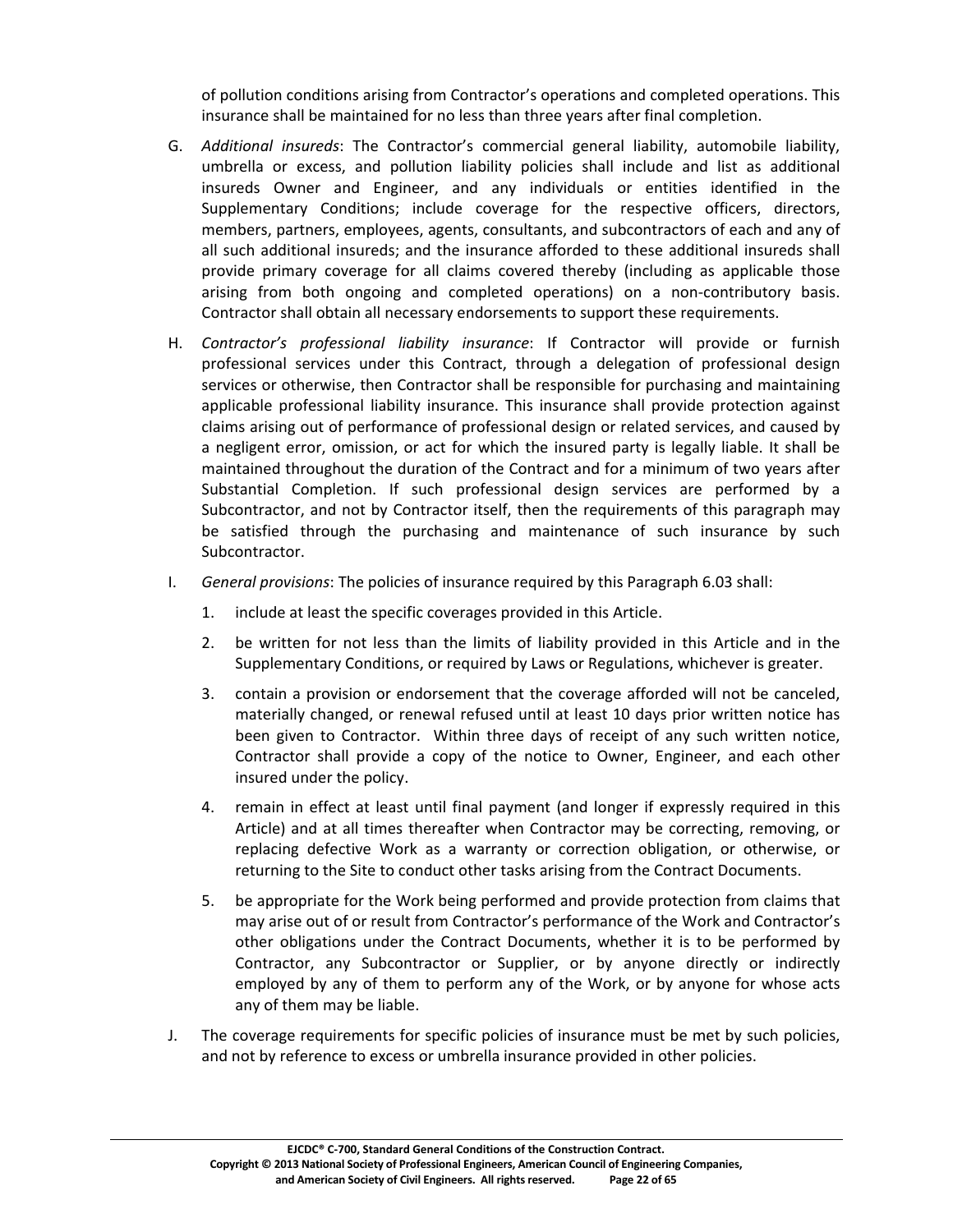#### 6.04 *Owner's Liability Insurance*

- A. In addition to the insurance required to be provided by Contractor under Paragraph 6.03, Owner, at Owner's option, may purchase and maintain at Owner's expense Owner's own liability insurance as will protect Owner against claims which may arise from operations under the Contract Documents.
- B. Owner's liability policies, if any, operate separately and independently from policies required to be provided by Contractor, and Contractor cannot rely upon Owner's liability policies for any of Contractor's obligations to the Owner, Engineer, or third parties.

# 6.05 *Property Insurance*

- A. *Builder's Risk*: Unless otherwise provided in the Supplementary Conditions, Contractor shall purchase and maintain builder's risk insurance upon the Work on a completed value basis, in the amount of the full insurable replacement cost thereof (subject to such deductible amounts as may be provided in the Supplementary Conditions or required by Laws and Regulations). This insurance shall:
	- 1. include the Owner and Contractor as named insureds, and all Subcontractors, and any individuals or entities required by the Supplementary Conditions to be insured under such builder's risk policy, as insureds or named insureds. For purposes of the remainder of this Paragraph 6.05, Paragraphs 6.06 and 6.07, and any corresponding Supplementary Conditions, the parties required to be insured shall collectively be referred to as "insureds."
	- 2. be written on a builder's risk "all risk" policy form that shall at least include insurance for physical loss or damage to the Work, temporary buildings, falsework, and materials and equipment in transit, and shall insure against at least the following perils or causes of loss: fire; lightning; windstorm; riot; civil commotion; terrorism; vehicle impact; aircraft; smoke; theft; vandalism and malicious mischief; mechanical breakdown, boiler explosion, and artificially generated electric current; earthquake; volcanic activity, and other earth movement; flood; collapse; explosion; debris removal; demolition occasioned by enforcement of Laws and Regulations; water damage (other than that caused by flood); and such other perils or causes of loss as may be specifically required by the Supplementary Conditions. If insurance against mechanical breakdown, boiler explosion, and artificially generated electric current; earthquake; volcanic activity, and other earth movement; or flood, are not commercially available under builder's risk policies, by endorsement or otherwise, such insurance may be provided through other insurance policies acceptable to Owner and Contractor.
	- 3. cover, as insured property, at least the following: (a) the Work and all materials, supplies, machinery, apparatus, equipment, fixtures, and other property of a similar nature that are to be incorporated into or used in the preparation, fabrication, construction, erection, or completion of the Work, including Owner-furnished or assigned property; (b) spare parts inventory required within the scope of the Contract; and (c) temporary works which are not intended to form part of the permanent constructed Work but which are intended to provide working access to the Site, or to the Work under construction, or which are intended to provide temporary support for the Work under construction, including scaffolding, form work, fences, shoring, falsework, and temporary structures.
	- 4. cover expenses incurred in the repair or replacement of any insured property (including but not limited to fees and charges of engineers and architects).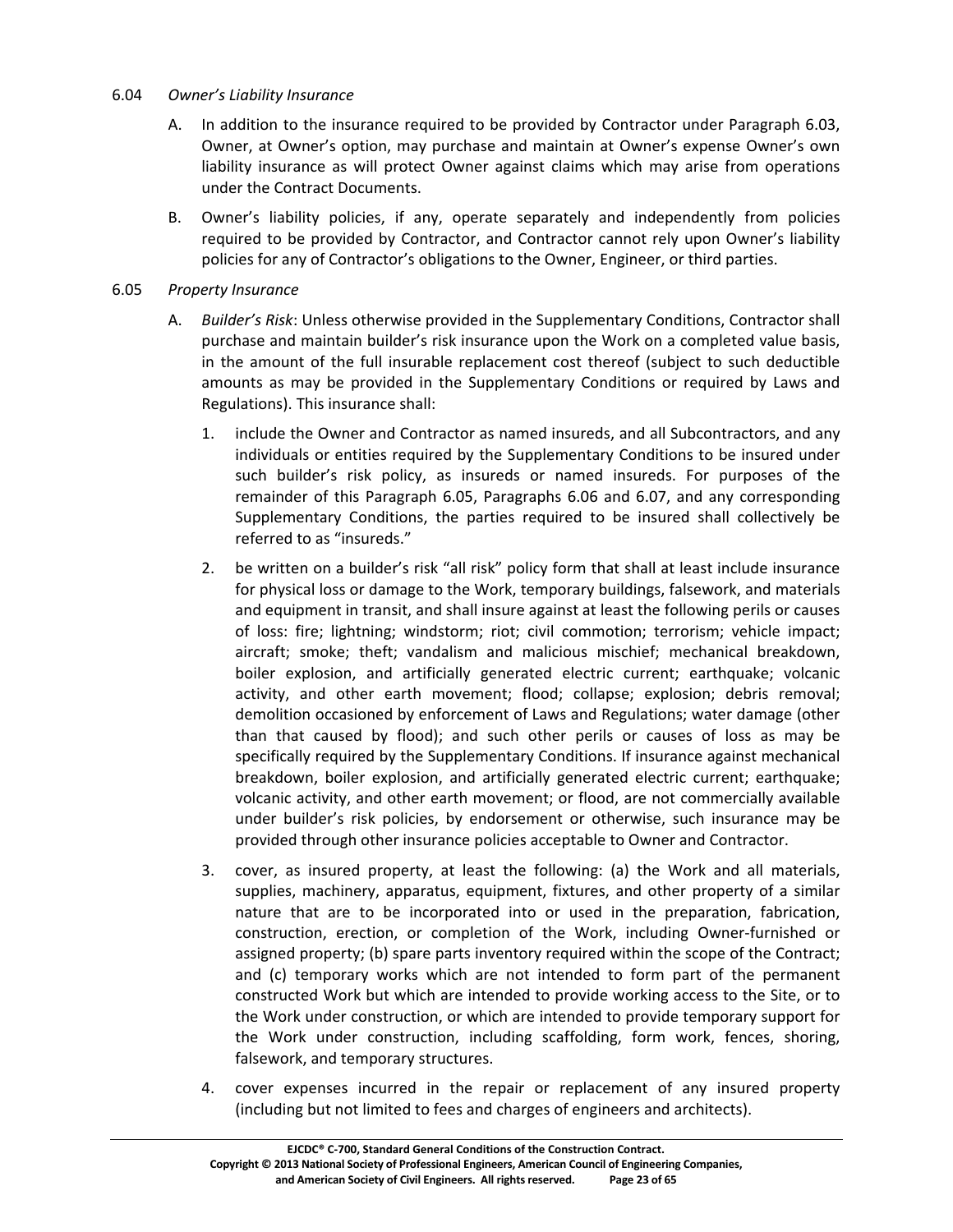- 5. extend to cover damage or loss to insured property while in temporary storage at the Site or in a storage location outside the Site (but not including property stored at the premises of a manufacturer or Supplier).
- 6. extend to cover damage or loss to insured property while in transit.
- 7. allow for partial occupation or use of the Work by Owner, such that those portions of the Work that are not yet occupied or used by Owner shall remain covered by the builder's risk insurance.
- 8. allow for the waiver of the insurer's subrogation rights, as set forth below.
- 9. provide primary coverage for all losses and damages caused by the perils or causes of loss covered.
- 10. not include a co-insurance clause.
- 11. include an exception for ensuing losses from physical damage or loss with respect to any defective workmanship, design, or materials exclusions.
- 12. include performance/hot testing and start‐up.
- 13. be maintained in effect, subject to the provisions herein regarding Substantial Completion and partial occupancy or use of the Work by Owner, until the Work is complete.
- B. *Notice of Cancellation or Change*: All the policies of insurance (and the certificates or other evidence thereof) required to be purchased and maintained in accordance with this Paragraph 6.05 will contain a provision or endorsement that the coverage afforded will not be canceled or materially changed or renewal refused until at least 10 days prior written notice has been given to the purchasing policyholder. Within three days of receipt of any such written notice, the purchasing policyholder shall provide a copy of the notice to each other insured.
- C. *Deductibles*: The purchaser of any required builder's risk or property insurance shall pay for costs not covered because of the application of a policy deductible.
- D. *Partial Occupancy or Use by Owner*: If Owner will occupy or use a portion or portions of the Work prior to Substantial Completion of all the Work as provided in Paragraph 15.04, then Owner (directly, if it is the purchaser of the builder's risk policy, or through Contractor) will provide notice of such occupancy or use to the builder's risk insurer. The builder's risk insurance shall not be canceled or permitted to lapse on account of any such partial use or occupancy; rather, those portions of the Work that are occupied or used by Owner may come off the builder's risk policy, while those portions of the Work not yet occupied or used by Owner shall remain covered by the builder's risk insurance.
- E. *Additional Insurance*: If Contractor elects to obtain other special insurance to be included in or supplement the builder's risk or property insurance policies provided under this Paragraph 6.05, it may do so at Contractor's expense.
- F. *Insurance of Other Property*: If the express insurance provisions of the Contract do not require or address the insurance of a property item or interest, such as tools, construction equipment, or other personal property owned by Contractor, a Subcontractor, or an employee of Contractor or a Subcontractor, then the entity or individual owning such property item will be responsible for deciding whether to insure it, and if so in what amount.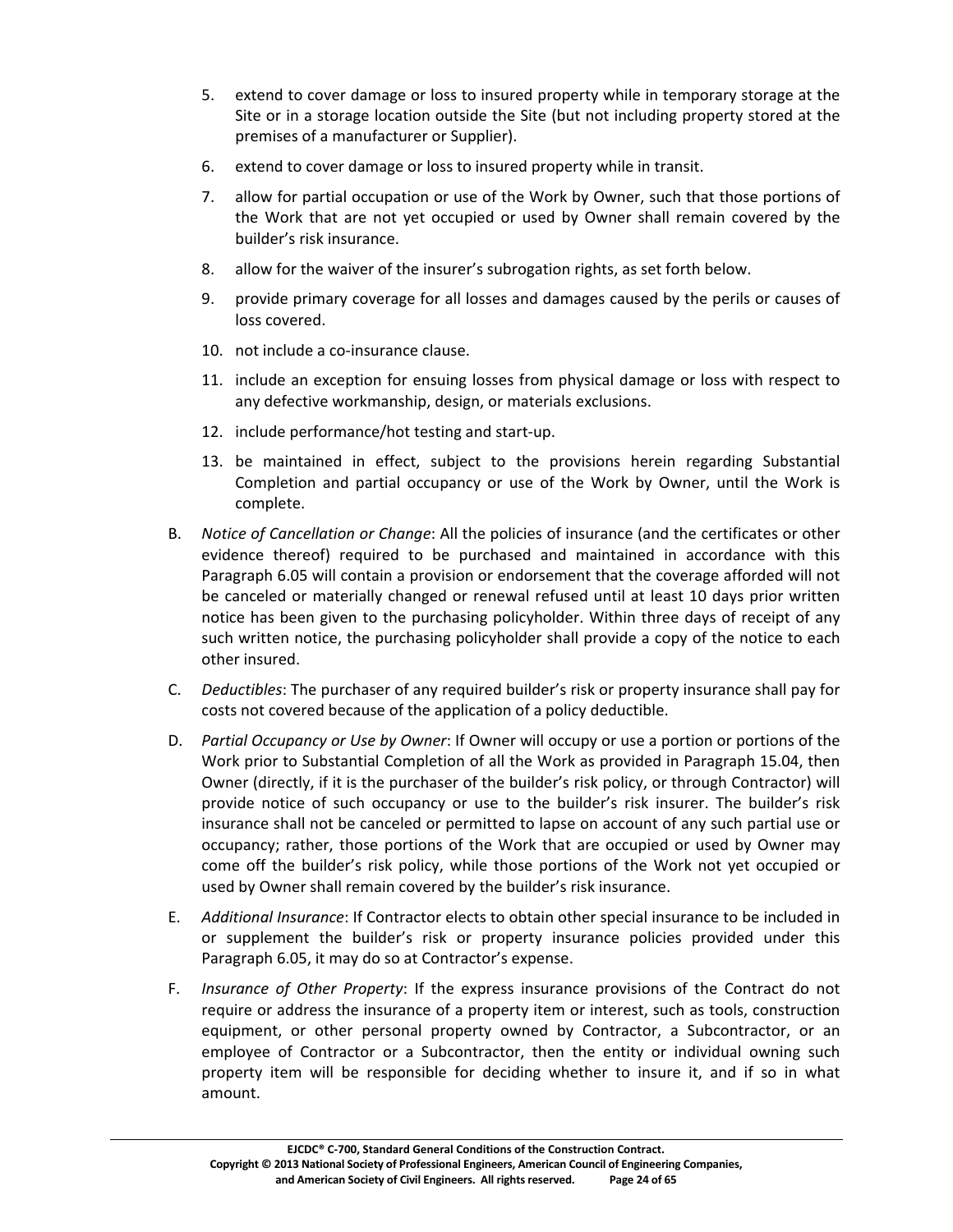#### 6.06 *Waiver of Rights*

- A. All policies purchased in accordance with Paragraph 6.05, expressly including the builder's risk policy, shall contain provisions to the effect that in the event of payment of any loss or damage the insurers will have no rights of recovery against any insureds thereunder, or against Engineer or its consultants, or their officers, directors, members, partners, employees, agents, consultants, or subcontractors. Owner and Contractor waive all rights against each other and the respective officers, directors, members, partners, employees, agents, consultants, and subcontractors of each and any of them, for all losses and damages caused by, arising out of, or resulting from any of the perils or causes of loss covered by such policies and any other property insurance applicable to the Work; and, in addition, waive all such rights against Engineer, its consultants, all Subcontractors, all individuals or entities identified in the Supplementary Conditions as insureds, and the officers, directors, members, partners, employees, agents, consultants, and subcontractors of each and any of them, under such policies for losses and damages so caused. None of the above waivers shall extend to the rights that any party making such waiver may have to the proceeds of insurance held by Owner or Contractor as trustee or fiduciary, or otherwise payable under any policy so issued.
- B. Owner waives all rights against Contractor, Subcontractors, and Engineer, and the officers, directors, members, partners, employees, agents, consultants and subcontractors of each and any of them, for:
	- 1. loss due to business interruption, loss of use, or other consequential loss extending beyond direct physical loss or damage to Owner's property or the Work caused by, arising out of, or resulting from fire or other perils whether or not insured by Owner; and
	- 2. loss or damage to the completed Project or part thereof caused by, arising out of, or resulting from fire or other insured peril or cause of loss covered by any property insurance maintained on the completed Project or part thereof by Owner during partial occupancy or use pursuant to Paragraph 15.04, after Substantial Completion pursuant to Paragraph 15.03, or after final payment pursuant to Paragraph 15.06.
- C. Any insurance policy maintained by Owner covering any loss, damage or consequential loss referred to in Paragraph 6.06.B shall contain provisions to the effect that in the event of payment of any such loss, damage, or consequential loss, the insurers will have no rights of recovery against Contractor, Subcontractors, or Engineer, or the officers, directors, members, partners, employees, agents, consultants, or subcontractors of each and any of them.
- D. Contractor shall be responsible for assuring that the agreement under which a Subcontractor performs a portion of the Work contains provisions whereby the Subcontractor waives all rights against Owner, Contractor, all individuals or entities identified in the Supplementary Conditions as insureds, the Engineer and its consultants, and the officers, directors, members, partners, employees, agents, consultants, and subcontractors of each and any of them, for all losses and damages caused by, arising out of, relating to, or resulting from any of the perils or causes of loss covered by builder's risk insurance and any other property insurance applicable to the Work.

# 6.07 *Receipt and Application of Property Insurance Proceeds*

A. Any insured loss under the builder's risk and other policies of insurance required by Paragraph 6.05 will be adjusted and settled with the named insured that purchased the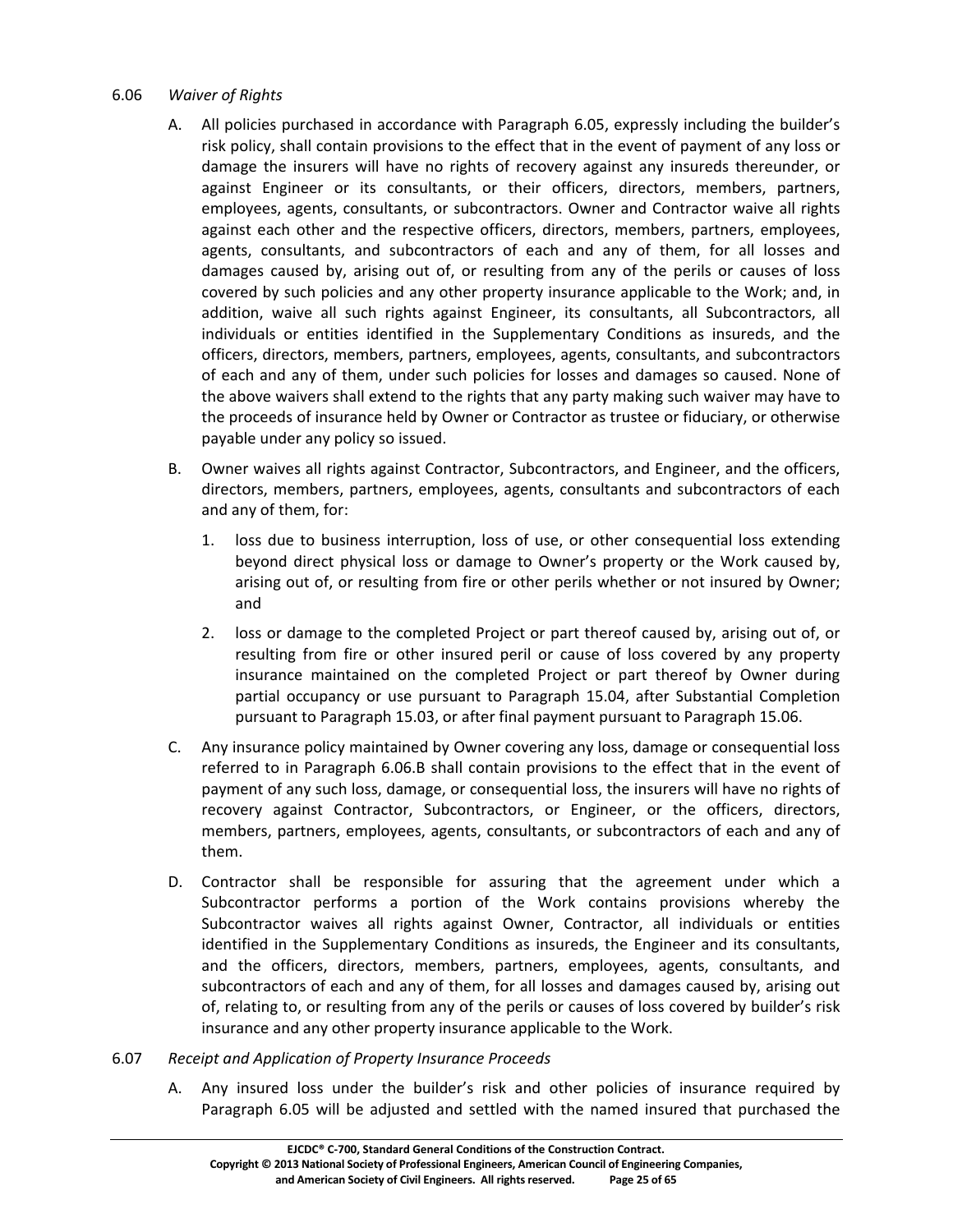policy. Such named insured shall act as fiduciary for the other insureds, and give notice to such other insureds that adjustment and settlement of a claim is in progress. Any other insured may state its position regarding a claim for insured loss in writing within 15 days after notice of such claim.

- B. Proceeds for such insured losses may be made payable by the insurer either jointly to multiple insureds, or to the named insured that purchased the policy in its own right and as fiduciary for other insureds, subject to the requirements of any applicable mortgage clause. A named insured receiving insurance proceeds under the builder's risk and other policies of insurance required by Paragraph 6.05 shall distribute such proceeds in accordance with such agreement as the parties in interest may reach, or as otherwise required under the dispute resolution provisions of this Contract or applicable Laws and Regulations.
- C. If no other special agreement is reached, the damaged Work shall be repaired or replaced, the money so received applied on account thereof, and the Work and the cost thereof covered by Change Order, if needed.

# **ARTICLE 7 – CONTRACTOR'S RESPONSIBILITIES**

# 7.01 *Supervision and Superintendence*

- A. Contractor shall supervise, inspect, and direct the Work competently and efficiently, devoting such attention thereto and applying such skills and expertise as may be necessary to perform the Work in accordance with the Contract Documents. Contractor shall be solely responsible for the means, methods, techniques, sequences, and procedures of construction.
- B. At all times during the progress of the Work, Contractor shall assign a competent resident superintendent who shall not be replaced without written notice to Owner and Engineer except under extraordinary circumstances.
- 7.02 *Labor; Working Hours*
	- A. Contractor shall provide competent, suitably qualified personnel to survey and lay out the Work and perform construction as required by the Contract Documents. Contractor shall at all times maintain good discipline and order at the Site.
	- B. Except as otherwise required for the safety or protection of persons or the Work or property at the Site or adjacent thereto, and except as otherwise stated in the Contract Documents, all Work at the Site shall be performed during regular working hours, Monday through Friday. Contractor will not perform Work on a Saturday, Sunday, or any legal holiday. Contractor may perform Work outside regular working hours or on Saturdays, Sundays, or legal holidays only with Owner's written consent, which will not be unreasonably withheld.
- 7.03 *Services, Materials, and Equipment*
	- A. Unless otherwise specified in the Contract Documents, Contractor shall provide and assume full responsibility for all services, materials, equipment, labor, transportation, construction equipment and machinery, tools, appliances, fuel, power, light, heat, telephone, water, sanitary facilities, temporary facilities, and all other facilities and incidentals necessary for the performance, testing, start up, and completion of the Work, whether or not such items are specifically called for in the Contract Documents.
	- B. All materials and equipment incorporated into the Work shall be of good quality and new, except as otherwise provided in the Contract Documents. All special warranties and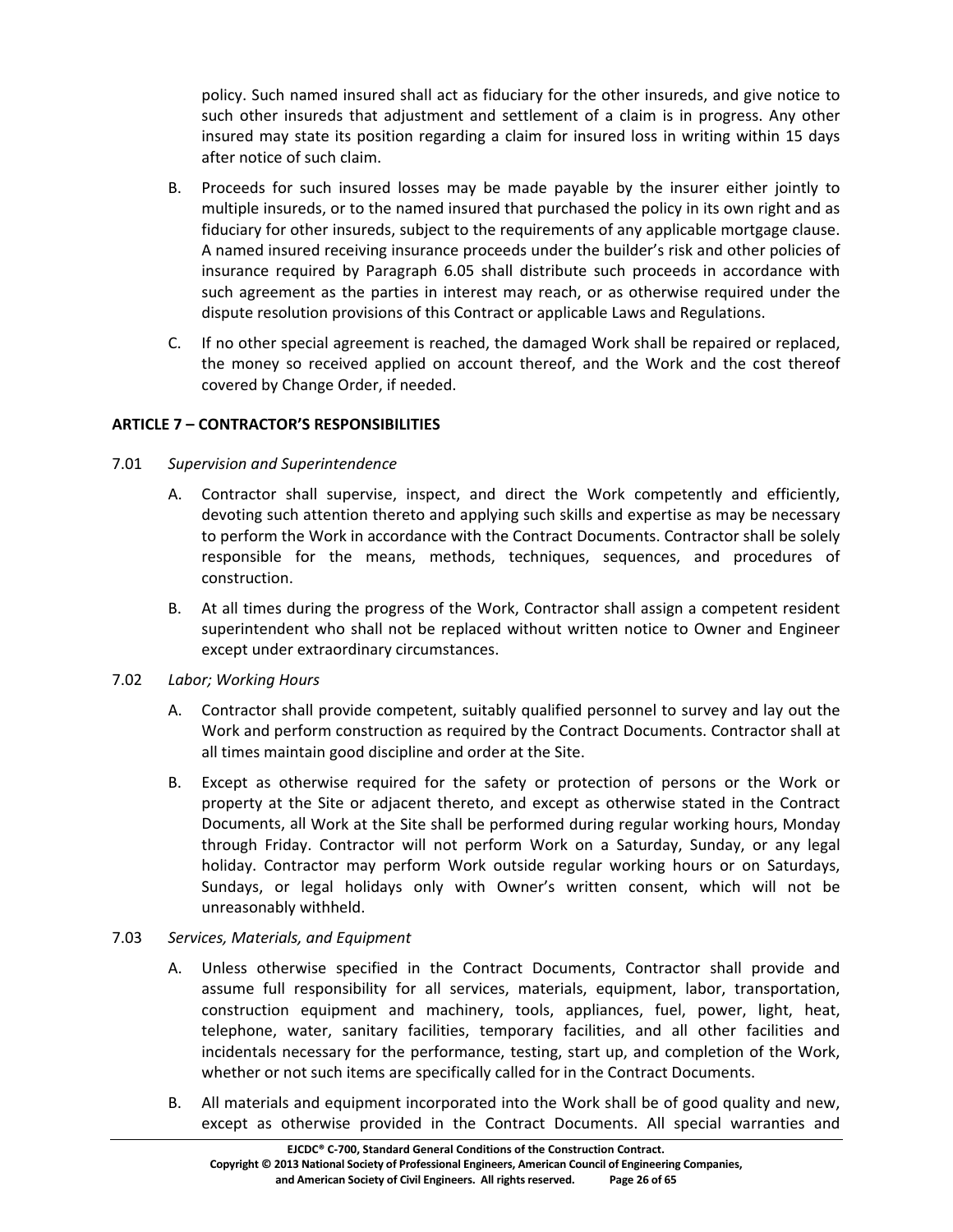guarantees required by the Specifications shall expressly run to the benefit of Owner. If required by Engineer, Contractor shall furnish satisfactory evidence (including reports of required tests) as to the source, kind, and quality of materials and equipment.

C. All materials and equipment shall be stored, applied, installed, connected, erected, protected, used, cleaned, and conditioned in accordance with instructions of the applicable Supplier, except as otherwise may be provided in the Contract Documents.

# 7.04 *"Or Equals"*

- A. Whenever an item of material or equipment is specified or described in the Contract Documents by using the name of a proprietary item or the name of a particular Supplier, the Contract Price has been based upon Contractor furnishing such item as specified. The specification or description of such an item is intended to establish the type, function, appearance, and quality required. Unless the specification or description contains or is followed by words reading that no like, equivalent, or "or equal" item is permitted, Contractor may request that Engineer authorize the use of other items of material or equipment, or items from other proposed suppliers under the circumstances described below.
	- 1. If Engineer in its sole discretion determines that an item of material or equipment proposed by Contractor is functionally equal to that named and sufficiently similar so that no change in related Work will be required, Engineer shall deem it an "or equal" item. For the purposes of this paragraph, a proposed item of material or equipment will be considered functionally equal to an item so named if:
		- a. in the exercise of reasonable judgment Engineer determines that:
			- 1) it is at least equal in materials of construction, quality, durability, appearance, strength, and design characteristics;
			- 2) it will reliably perform at least equally well the function and achieve the results imposed by the design concept of the completed Project as a functioning whole;
			- 3) it has a proven record of performance and availability of responsive service; and
			- 4) it is not objectionable to Owner.
		- b. Contractor certifies that, if approved and incorporated into the Work:
			- 1) there will be no increase in cost to the Owner or increase in Contract Times; and
			- 2) it will conform substantially to the detailed requirements of the item named in the Contract Documents.
- B. *Contractor's Expense*: Contractor shall provide all data in support of any proposed "or equal" item at Contractor's expense.
- C. *Engineer's Evaluation and Determination*: Engineer will be allowed a reasonable time to evaluate each "or-equal" request. Engineer may require Contractor to furnish additional data about the proposed "or‐equal" item. Engineer will be the sole judge of acceptability. No "or-equal" item will be ordered, furnished, installed, or utilized until Engineer's review is complete and Engineer determines that the proposed item is an "or-equal", which will be evidenced by an approved Shop Drawing or other written communication. Engineer will advise Contractor in writing of any negative determination.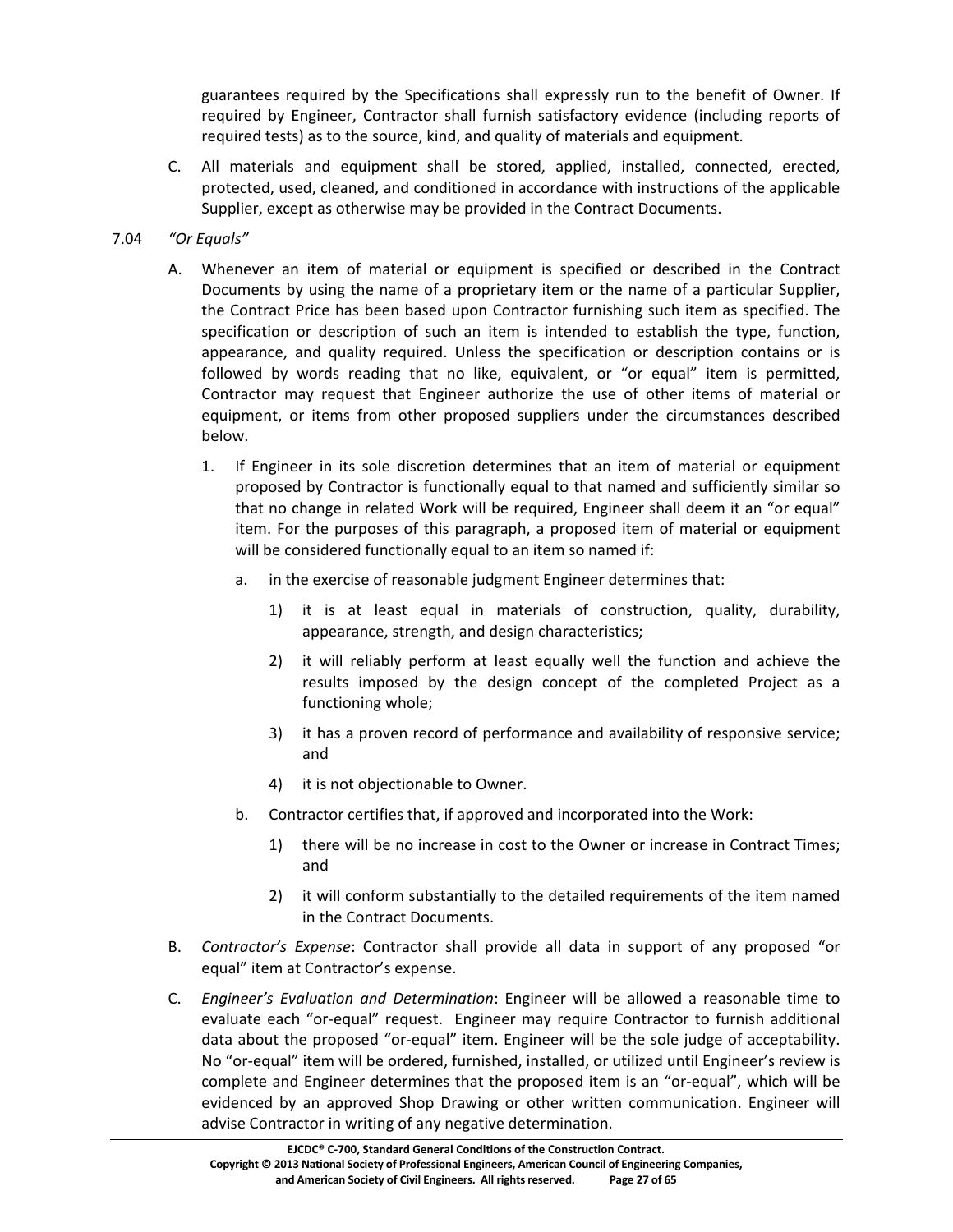- D. *Effect of Engineer's Determination*: Neither approval nor denial of an "or‐equal" request shall result in any change in Contract Price. The Engineer's denial of an "or-equal" request shall be final and binding, and may not be reversed through an appeal under any provision of the Contract Documents.
- E. *Treatment as a Substitution Request*: If Engineer determines that an item of material or equipment proposed by Contractor does not qualify as an "or‐equal" item, Contractor may request that Engineer considered the proposed item as a substitute pursuant to Paragraph 7.05.

#### 7.05 *Substitutes*

- A. Unless the specification or description of an item of material or equipment required to be furnished under the Contract Documents contains or is followed by words reading that no substitution is permitted, Contractor may request that Engineer authorize the use of other items of material or equipment under the circumstances described below. To the extent possible such requests shall be made before commencement of related construction at the Site.
	- 1. Contractor shall submit sufficient information as provided below to allow Engineer to determine if the item of material or equipment proposed is functionally equivalent to that named and an acceptable substitute therefor. Engineer will not accept requests for review of proposed substitute items of material or equipment from anyone other than Contractor.
	- 2. The requirements for review by Engineer will be as set forth in Paragraph 7.05.B, as supplemented by the Specifications, and as Engineer may decide is appropriate under the circumstances.
	- 3. Contractor shall make written application to Engineer for review of a proposed substitute item of material or equipment that Contractor seeks to furnish or use. The application:
		- a. shall certify that the proposed substitute item will:
			- 1) perform adequately the functions and achieve the results called for by the general design,
			- 2) be similar in substance to that specified, and
			- 3) be suited to the same use as that specified.
		- b. will state:
			- 1) the extent, if any, to which the use of the proposed substitute item will necessitate a change in Contract Times,
			- 2) whether use of the proposed substitute item in the Work will require a change in any of the Contract Documents (or in the provisions of any other direct contract with Owner for other work on the Project) to adapt the design to the proposed substitute item, and
			- 3) whether incorporation or use of the proposed substitute item in connection with the Work is subject to payment of any license fee or royalty.
		- c. will identify:
			- 1) all variations of the proposed substitute item from that specified, and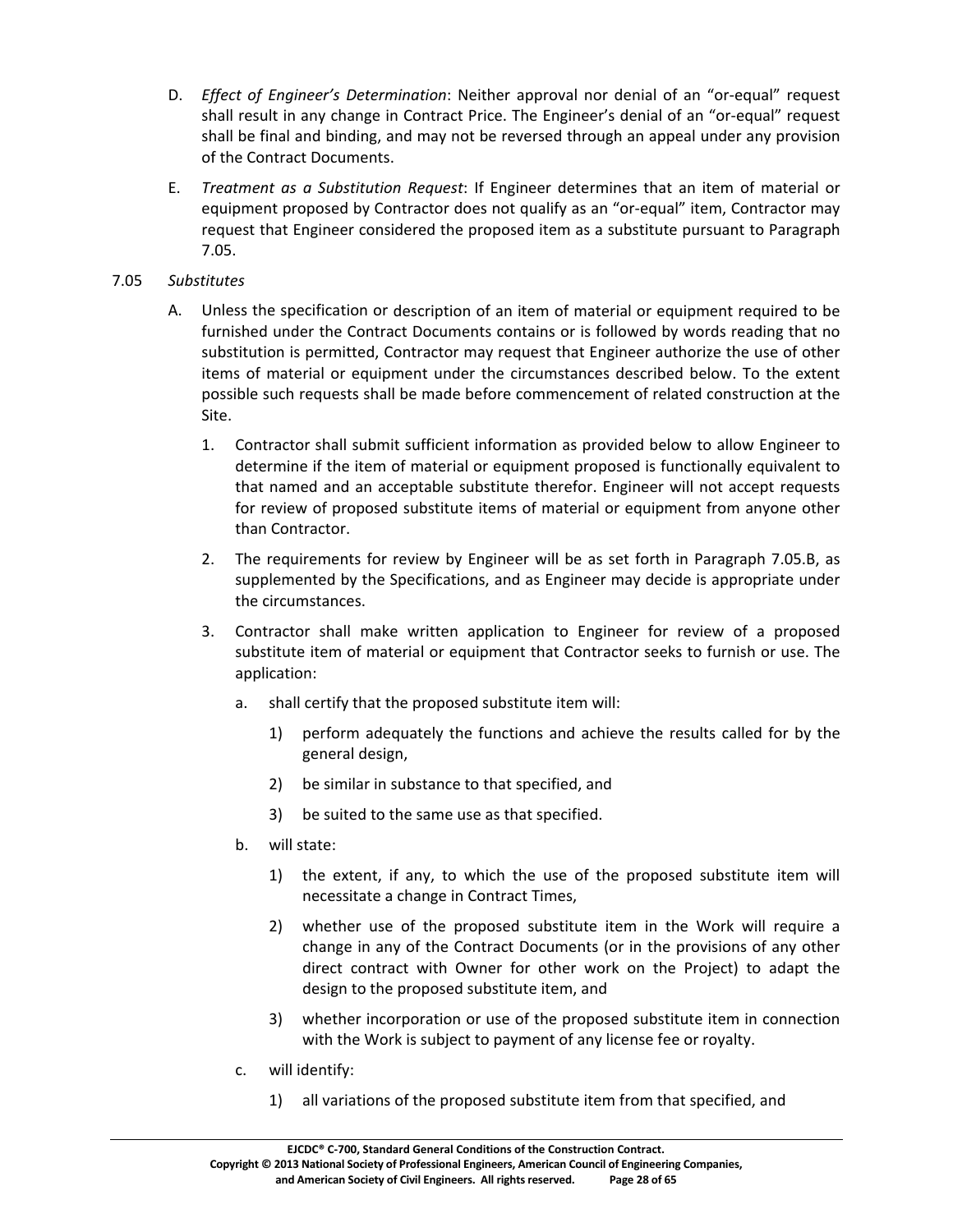- 2) available engineering, sales, maintenance, repair, and replacement services.
- d. shall contain an itemized estimate of all costs or credits that will result directly or indirectly from use of such substitute item, including but not limited to changes in Contract Price, shared savings, costs of redesign, and claims of other contractors affected by any resulting change.
- B. *Engineer's Evaluation and Determination*: Engineer will be allowed a reasonable time to evaluate each substitute request, and to obtain comments and direction from Owner. Engineer may require Contractor to furnish additional data about the proposed substitute item. Engineer will be the sole judge of acceptability. No substitute will be ordered, furnished, installed, or utilized until Engineer's review is complete and Engineer determines that the proposed item is an acceptable substitute. Engineer's determination will be evidenced by a Field Order or a proposed Change Order accounting for the substitution itself and all related impacts, including changes in Contract Price or Contract Times. Engineer will advise Contractor in writing of any negative determination.
- C. *Special Guarantee*: Owner may require Contractor to furnish at Contractor's expense a special performance guarantee or other surety with respect to any substitute.
- D. *Reimbursement of Engineer's Cost*: Engineer will record Engineer's costs in evaluating a substitute proposed or submitted by Contractor. Whether or not Engineer approves a substitute so proposed or submitted by Contractor, Contractor shall reimburse Owner for the reasonable charges of Engineer for evaluating each such proposed substitute. Contractor shall also reimburse Owner for the reasonable charges of Engineer for making changes in the Contract Documents (or in the provisions of any other direct contract with Owner) resulting from the acceptance of each proposed substitute.
- E. *Contractor's Expense*: Contractor shall provide all data in support of any proposed substitute at Contractor's expense.
- F. *Effect of Engineer's Determination*: If Engineer approves the substitution request, Contractor shall execute the proposed Change Order and proceed with the substitution. The Engineer's denial of a substitution request shall be final and binding, and may not be reversed through an appeal under any provision of the Contract Documents. Contractor may challenge the scope of reimbursement costs imposed under Paragraph 7.05.D, by timely submittal of a Change Proposal.

# 7.06 *Concerning Subcontractors, Suppliers, and Others*

- A. Contractor may retain Subcontractors and Suppliers for the performance of parts of the Work. Such Subcontractors and Suppliers must be acceptable to Owner.
- B. Contractor shall retain specific Subcontractors, Suppliers, or other individuals or entities for the performance of designated parts of the Work if required by the Contract to do so.
- C. Subsequent to the submittal of Contractor's Bid or final negotiation of the terms of the Contract, Owner may not require Contractor to retain any Subcontractor, Supplier, or other individual or entity to furnish or perform any of the Work against which Contractor has reasonable objection.
- D. Prior to entry into any binding subcontract or purchase order, Contractor shall submit to Owner the identity of the proposed Subcontractor or Supplier (unless Owner has already deemed such proposed Subcontractor or Supplier acceptable, during the bidding process or otherwise). Such proposed Subcontractor or Supplier shall be deemed acceptable to Owner unless Owner raises a substantive, reasonable objection within five days.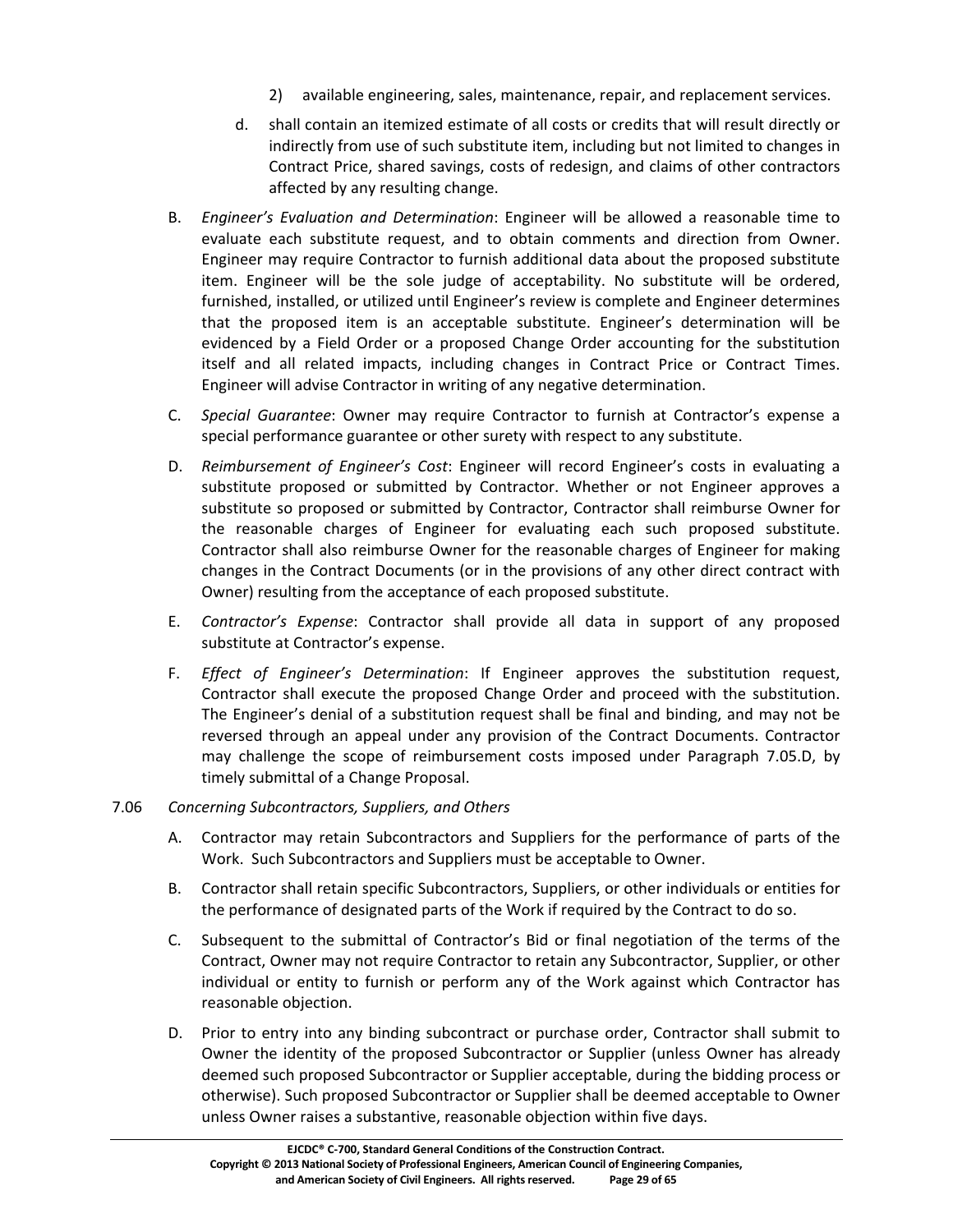- E. Owner may require the replacement of any Subcontractor, Supplier, or other individual or entity retained by Contractor to perform any part of the Work. Owner also may require Contractor to retain specific replacements; provided, however, that Owner may not require a replacement to which Contractor has a reasonable objection. If Contractor has submitted the identity of certain Subcontractors, Suppliers, or other individuals or entities for acceptance by Owner, and Owner has accepted it (either in writing or by failing to make written objection thereto), then Owner may subsequently revoke the acceptance of any such Subcontractor, Supplier, or other individual or entity so identified solely on the basis of substantive, reasonable objection after due investigation. Contractor shall submit an acceptable replacement for the rejected Subcontractor, Supplier, or other individual or entity.
- F. If Owner requires the replacement of any Subcontractor, Supplier, or other individual or entity retained by Contractor to perform any part of the Work, then Contractor shall be entitled to an adjustment in Contract Price or Contract Times, or both, with respect to the replacement; and Contractor shall initiate a Change Proposal for such adjustment within 30 days of Owner's requirement of replacement.
- G. No acceptance by Owner of any such Subcontractor, Supplier, or other individual or entity, whether initially or as a replacement, shall constitute a waiver of the right of Owner to the completion of the Work in accordance with the Contract Documents.
- H. On a monthly basis Contractor shall submit to Engineer a complete list of all Subcontractors and Suppliers having a direct contract with Contractor, and of all other Subcontractors and Suppliers known to Contractor at the time of submittal.
- I. Contractor shall be fully responsible to Owner and Engineer for all acts and omissions of the Subcontractors, Suppliers, and other individuals or entities performing or furnishing any of the Work just as Contractor is responsible for Contractor's own acts and omissions.
- J. Contractor shall be solely responsible for scheduling and coordinating the work of Subcontractors, Suppliers, and all other individuals or entities performing or furnishing any of the Work.
- K. Contractor shall restrict all Subcontractors, Suppliers, and such other individuals or entities performing or furnishing any of the Work from communicating with Engineer or Owner, except through Contractor or in case of an emergency, or as otherwise expressly allowed herein.
- L. The divisions and sections of the Specifications and the identifications of any Drawings shall not control Contractor in dividing the Work among Subcontractors or Suppliers or delineating the Work to be performed by any specific trade.
- M. All Work performed for Contractor by a Subcontractor or Supplier shall be pursuant to an appropriate contractual agreement that specifically binds the Subcontractor or Supplier to the applicable terms and conditions of the Contract Documents for the benefit of Owner and Engineer.
- N. Owner may furnish to any Subcontractor or Supplier, to the extent practicable, information about amounts paid to Contractor on account of Work performed for Contractor by the particular Subcontractor or Supplier.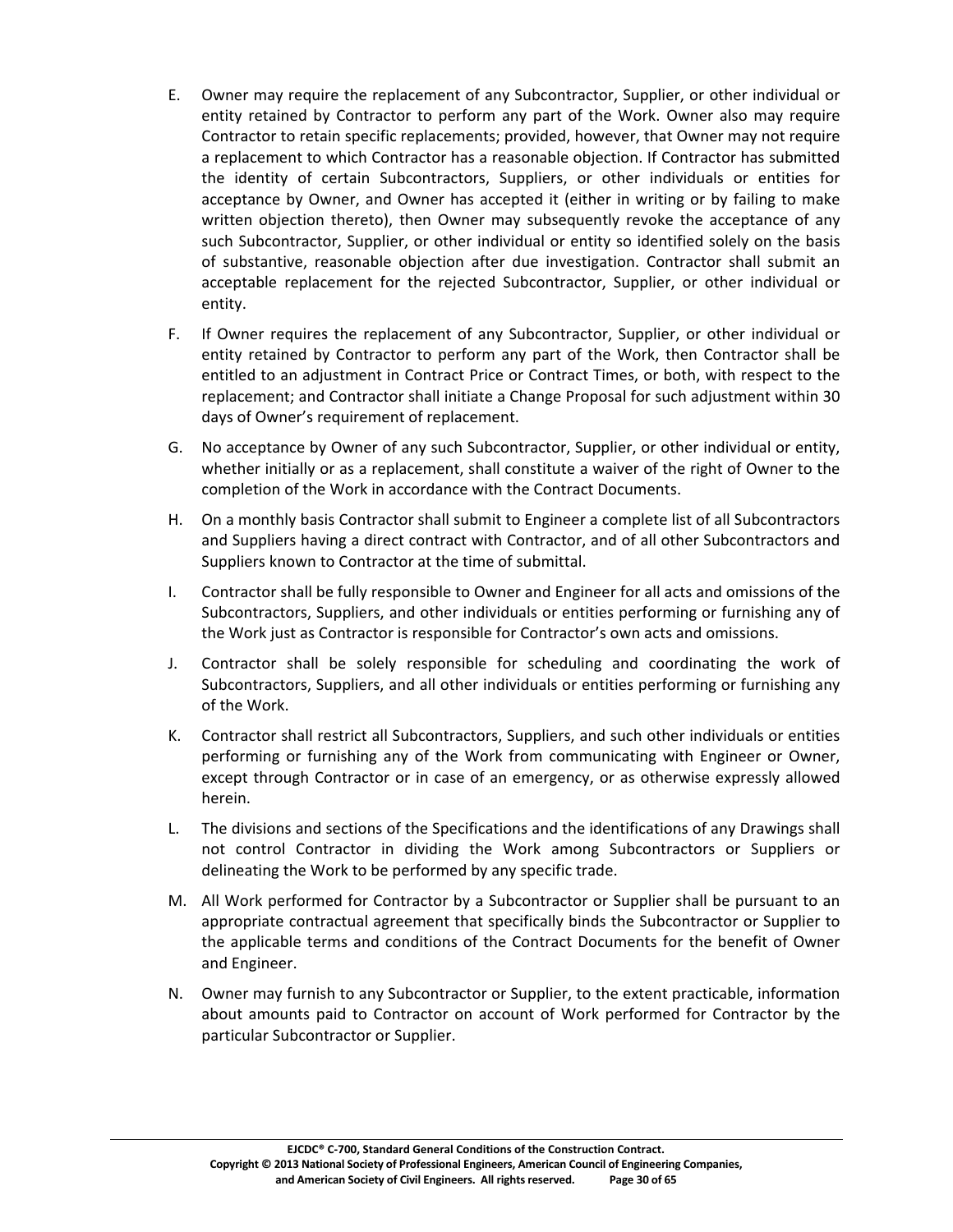- O. Nothing in the Contract Documents:
	- 1. shall create for the benefit of any such Subcontractor, Supplier, or other individual or entity any contractual relationship between Owner or Engineer and any such Subcontractor, Supplier, or other individual or entity; nor
	- 2. shall create any obligation on the part of Owner or Engineer to pay or to see to the payment of any money due any such Subcontractor, Supplier, or other individual or entity except as may otherwise be required by Laws and Regulations.

### 7.07 *Patent Fees and Royalties*

- A. Contractor shall pay all license fees and royalties and assume all costs incident to the use in the performance of the Work or the incorporation in the Work of any invention, design, process, product, or device which is the subject of patent rights or copyrights held by others. If a particular invention, design, process, product, or device is specified in the Contract Documents for use in the performance of the Work and if, to the actual knowledge of Owner or Engineer, its use is subject to patent rights or copyrights calling for the payment of any license fee or royalty to others, the existence of such rights shall be disclosed by Owner in the Contract Documents.
- B. To the fullest extent permitted by Laws and Regulations, Owner shall indemnify and hold harmless Contractor, and its officers, directors, members, partners, employees, agents, consultants, and subcontractors from and against all claims, costs, losses, and damages (including but not limited to all fees and charges of engineers, architects, attorneys, and other professionals, and all court or arbitration or other dispute resolution costs) arising out of or relating to any infringement of patent rights or copyrights incident to the use in the performance of the Work or resulting from the incorporation in the Work of any invention, design, process, product, or device specified in the Contract Documents, but not identified as being subject to payment of any license fee or royalty to others required by patent rights or copyrights.
- C. To the fullest extent permitted by Laws and Regulations, Contractor shall indemnify and hold harmless Owner and Engineer, and the officers, directors, members, partners, employees, agents, consultants and subcontractors of each and any of them from and against all claims, costs, losses, and damages (including but not limited to all fees and charges of engineers, architects, attorneys, and other professionals and all court or arbitration or other dispute resolution costs) arising out of or relating to any infringement of patent rights or copyrights incident to the use in the performance of the Work or resulting from the incorporation in the Work of any invention, design, process, product, or device not specified in the Contract Documents.

### 7.08 *Permits*

A. Unless otherwise provided in the Contract Documents, Contractor shall obtain and pay for all construction permits and licenses. Owner shall assist Contractor, when necessary, in obtaining such permits and licenses. Contractor shall pay all governmental charges and inspection fees necessary for the prosecution of the Work which are applicable at the time of the submission of Contractor's Bid (or when Contractor became bound under a negotiated contract). Owner shall pay all charges of utility owners for connections for providing permanent service to the Work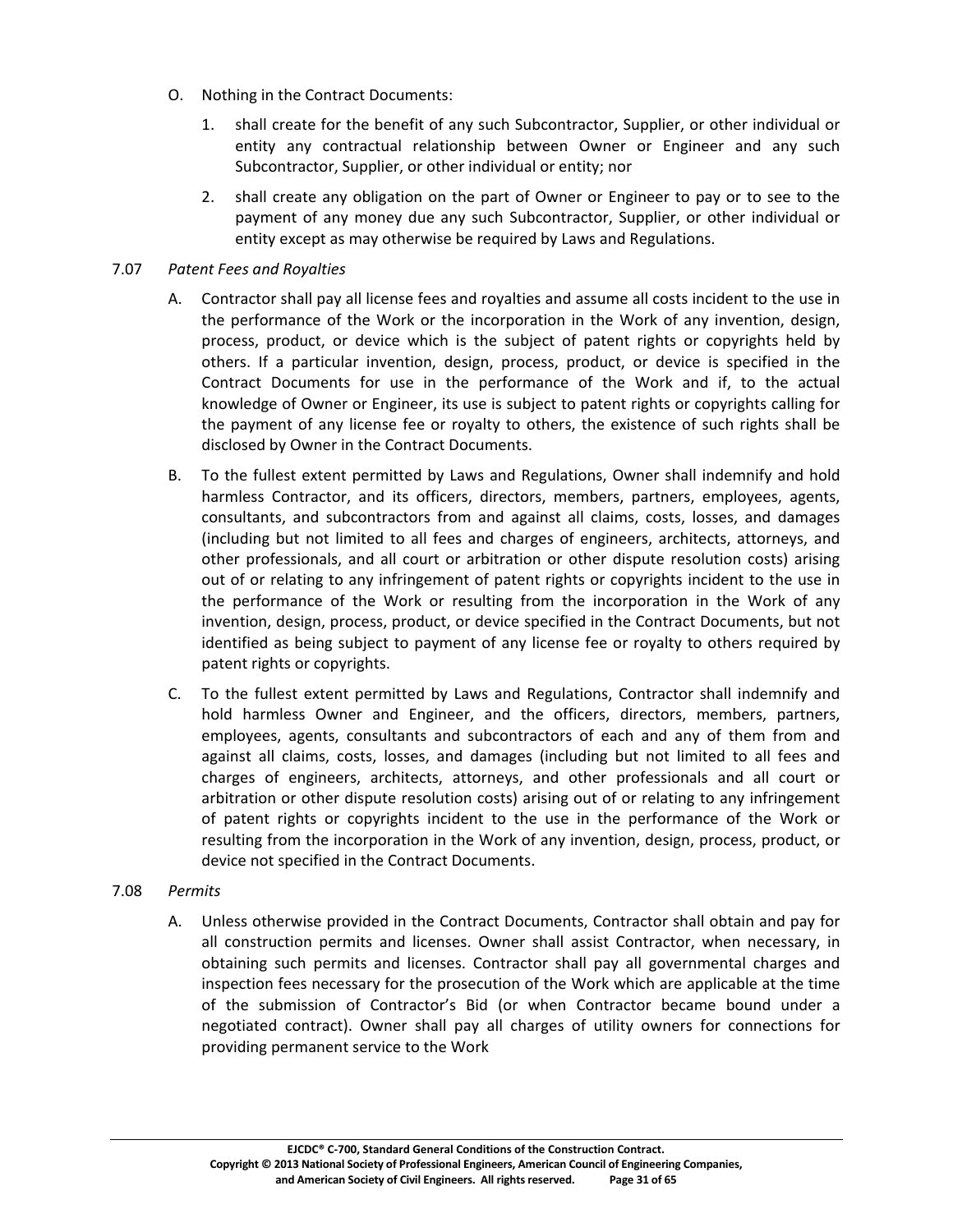# 7.09 *Taxes*

A. Contractor shall pay all sales, consumer, use, and other similar taxes required to be paid by Contractor in accordance with the Laws and Regulations of the place of the Project which are applicable during the performance of the Work.

# 7.10 *Laws and Regulations*

- A. Contractor shall give all notices required by and shall comply with all Laws and Regulations applicable to the performance of the Work. Except where otherwise expressly required by applicable Laws and Regulations, neither Owner nor Engineer shall be responsible for monitoring Contractor's compliance with any Laws or Regulations.
- B. If Contractor performs any Work or takes any other action knowing or having reason to know that it is contrary to Laws or Regulations, Contractor shall bear all resulting costs and losses, and shall indemnify and hold harmless Owner and Engineer, and the officers, directors, members, partners, employees, agents, consultants, and subcontractors of each and any of them from and against all claims, costs, losses, and damages (including but not limited to all fees and charges of engineers, architects, attorneys, and other professionals and all court or arbitration or other dispute resolution costs) arising out of or relating to such Work or other action. It shall not be Contractor's responsibility to make certain that the Work described in the Contract Documents is in accordance with Laws and Regulations, but this shall not relieve Contractor of Contractor's obligations under Paragraph 3.03.
- C. Owner or Contractor may give notice to the other party of any changes after the submission of Contractor's Bid (or after the date when Contractor became bound under a negotiated contract) in Laws or Regulations having an effect on the cost or time of performance of the Work, including but not limited to changes in Laws or Regulations having an effect on procuring permits and on sales, use, value-added, consumption, and other similar taxes. If Owner and Contractor are unable to agree on entitlement to or on the amount or extent, if any, of any adjustment in Contract Price or Contract Times resulting from such changes, then within 30 days of such notice Contractor may submit a Change Proposal, or Owner may initiate a Claim.

# 7.11 *Record Documents*

A. Contractor shall maintain in a safe place at the Site one printed record copy of all Drawings, Specifications, Addenda, Change Orders, Work Change Directives, Field Orders, written interpretations and clarifications, and approved Shop Drawings. Contractor shall keep such record documents in good order and annotate them to show changes made during construction. These record documents, together with all approved Samples, will be available to Engineer for reference. Upon completion of the Work, Contractor shall deliver these record documents to Engineer.

### 7.12 *Safety and Protection*

- A. Contractor shall be solely responsible for initiating, maintaining, and supervising all safety precautions and programs in connection with the Work. Such responsibility does not relieve Subcontractors of their responsibility for the safety of persons or property in the performance of their work, nor for compliance with applicable safety Laws and Regulations. Contractor shall take all necessary precautions for the safety of, and shall provide the necessary protection to prevent damage, injury, or loss to:
	- 1. all persons on the Site or who may be affected by the Work;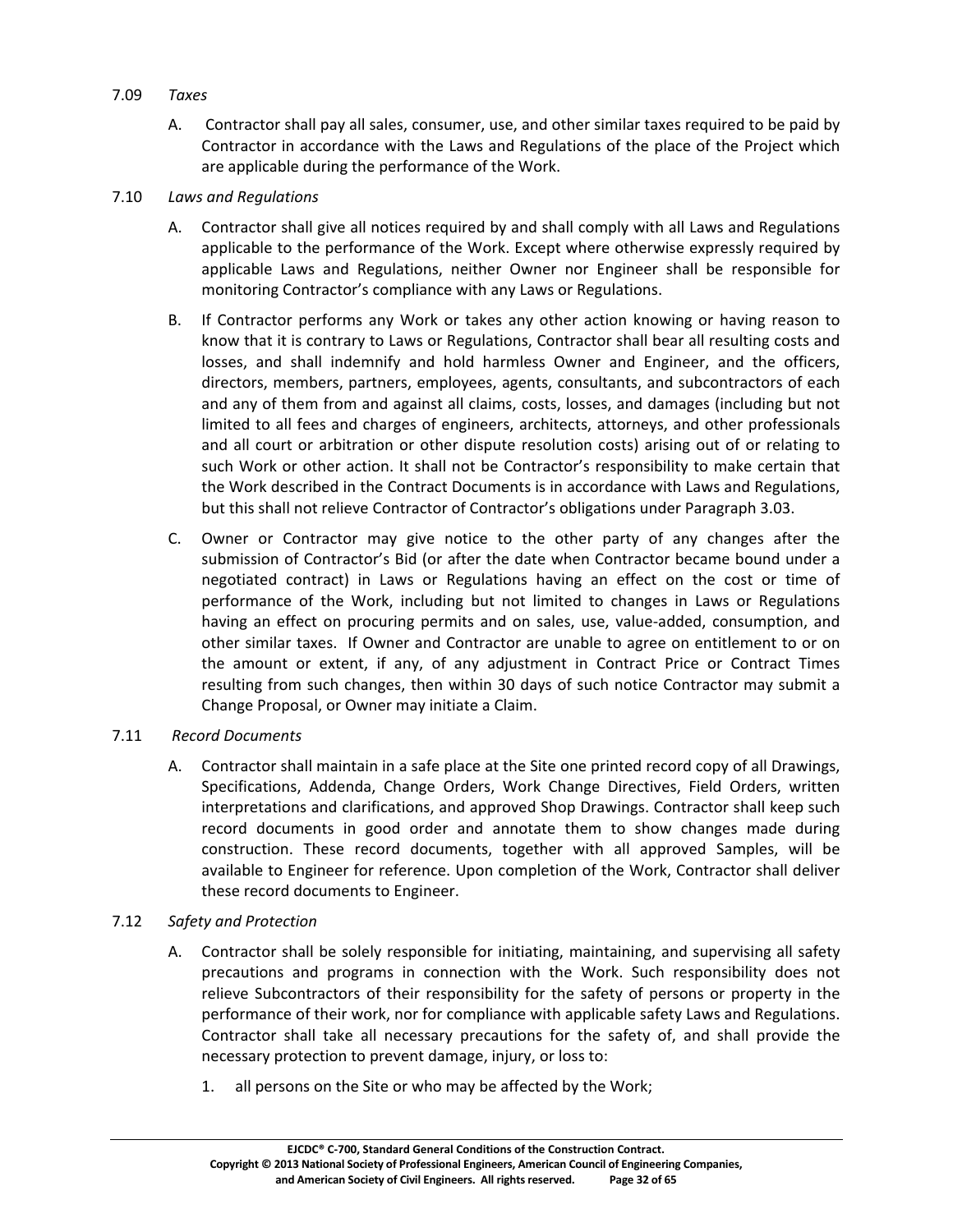- 2. all the Work and materials and equipment to be incorporated therein, whether in storage on or off the Site; and
- 3. other property at the Site or adjacent thereto, including trees, shrubs, lawns, walks, pavements, roadways, structures, other work in progress, utilities, and Underground Facilities not designated for removal, relocation, or replacement in the course of construction.
- B. Contractor shall comply with all applicable Laws and Regulations relating to the safety of persons or property, or to the protection of persons or property from damage, injury, or loss; and shall erect and maintain all necessary safeguards for such safety and protection. Contractor shall notify Owner; the owners of adjacent property, Underground Facilities, and other utilities; and other contractors and utility owners performing work at or adjacent to the Site, when prosecution of the Work may affect them, and shall cooperate with them in the protection, removal, relocation, and replacement of their property or work in progress.
- C. Contractor shall comply with the applicable requirements of Owner's safety programs, if any. The Supplementary Conditions identify any Owner's safety programs that are applicable to the Work.
- D. Contractor shall inform Owner and Engineer of the specific requirements of Contractor's safety program with which Owner's and Engineer's employees and representatives must comply while at the Site.
- E. All damage, injury, or loss to any property referred to in Paragraph 7.12.A.2 or 7.12.A.3 caused, directly or indirectly, in whole or in part, by Contractor, any Subcontractor, Supplier, or any other individual or entity directly or indirectly employed by any of them to perform any of the Work, or anyone for whose acts any of them may be liable, shall be remedied by Contractor at its expense (except damage or loss attributable to the fault of Drawings or Specifications or to the acts or omissions of Owner or Engineer or anyone employed by any of them, or anyone for whose acts any of them may be liable, and not attributable, directly or indirectly, in whole or in part, to the fault or negligence of Contractor or any Subcontractor, Supplier, or other individual or entity directly or indirectly employed by any of them).
- F. Contractor's duties and responsibilities for safety and protection shall continue until such time as all the Work is completed and Engineer has issued a notice to Owner and Contractor in accordance with Paragraph 15.06.B that the Work is acceptable (except as otherwise expressly provided in connection with Substantial Completion).
- G. Contractor's duties and responsibilities for safety and protection shall resume whenever Contractor or any Subcontractor or Supplier returns to the Site to fulfill warranty or correction obligations, or to conduct other tasks arising from the Contract Documents.

# 7.13 *Safety Representative*

A. Contractor shall designate a qualified and experienced safety representative at the Site whose duties and responsibilities shall be the prevention of accidents and the maintaining and supervising of safety precautions and programs.

# 7.14 *Hazard Communication Programs*

A. Contractor shall be responsible for coordinating any exchange of material safety data sheets or other hazard communication information required to be made available to or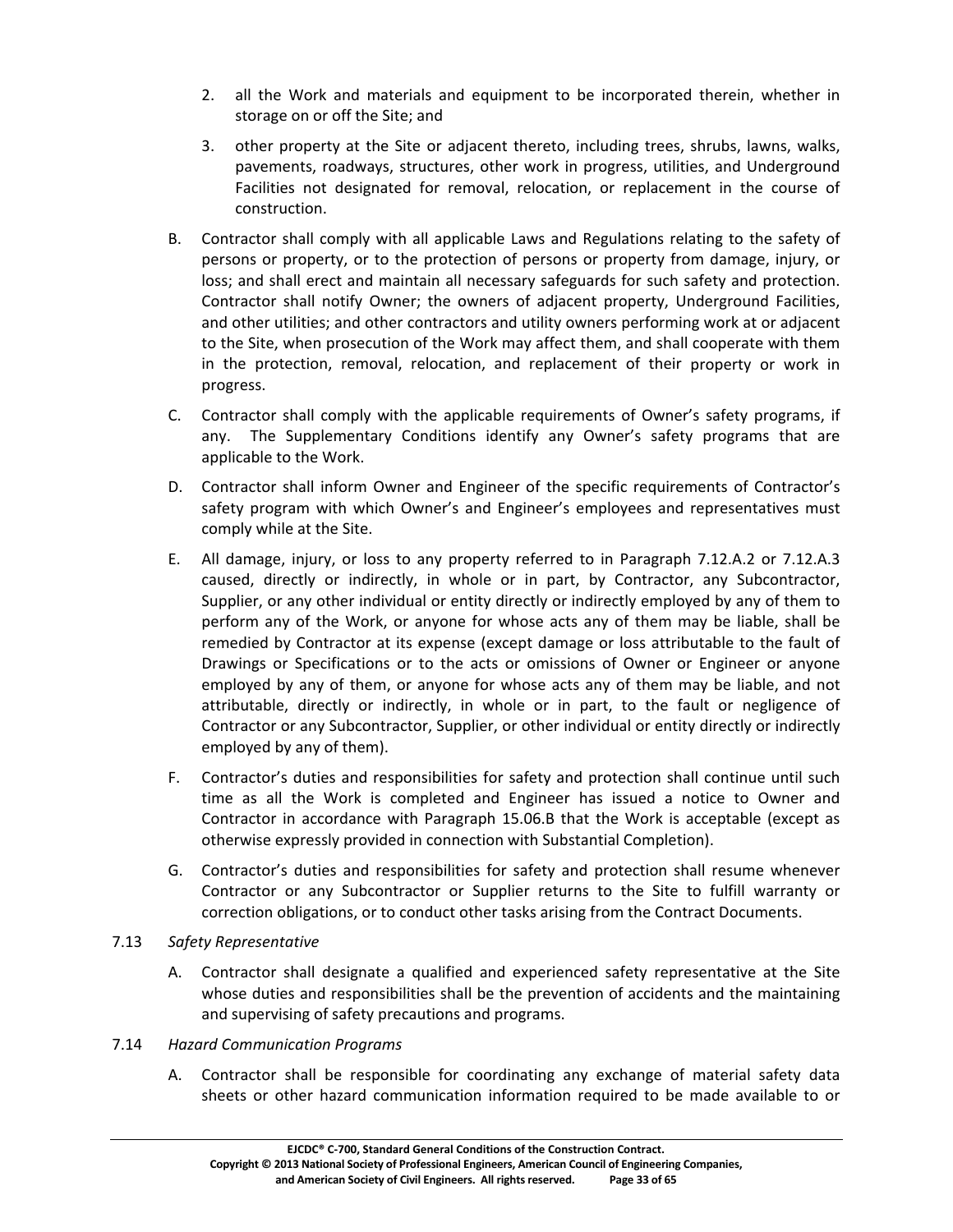exchanged between or among employers at the Site in accordance with Laws or Regulations.

- 7.15 *Emergencies*
	- A. In emergencies affecting the safety or protection of persons or the Work or property at the Site or adjacent thereto, Contractor is obligated to act to prevent threatened damage, injury, or loss. Contractor shall give Engineer prompt written notice if Contractor believes that any significant changes in the Work or variations from the Contract Documents have been caused thereby or are required as a result thereof. If Engineer determines that a change in the Contract Documents is required because of the action taken by Contractor in response to such an emergency, a Work Change Directive or Change Order will be issued.
- 7.16 *Shop Drawings, Samples, and Other Submittals*
	- A. *Shop Drawing and Sample Submittal Requirements*:
		- 1. Before submitting a Shop Drawing or Sample, Contractor shall have:
			- a. reviewed and coordinated the Shop Drawing or Sample with other Shop Drawings and Samples and with the requirements of the Work and the Contract Documents;
			- b. determined and verified all field measurements, quantities, dimensions, specified performance and design criteria, installation requirements, materials, catalog numbers, and similar information with respect thereto;
			- c. determined and verified the suitability of all materials and equipment offered with respect to the indicated application, fabrication, shipping, handling, storage, assembly, and installation pertaining to the performance of the Work; and
			- d. determined and verified all information relative to Contractor's responsibilities for means, methods, techniques, sequences, and procedures of construction, and safety precautions and programs incident thereto.
		- 2. Each submittal shall bear a stamp or specific written certification that Contractor has satisfied Contractor's obligations under the Contract Documents with respect to Contractor's review of that submittal, and that Contractor approves the submittal.
		- 3. With each submittal, Contractor shall give Engineer specific written notice of any variations that the Shop Drawing or Sample may have from the requirements of the Contract Documents. This notice shall be set forth in a written communication separate from the Shop Drawings or Sample submittal; and, in addition, in the case of Shop Drawings by a specific notation made on each Shop Drawing submitted to Engineer for review and approval of each such variation.
	- B. *Submittal Procedures for Shop Drawings and Samples*: Contractor shall submit Shop Drawings and Samples to Engineer for review and approval in accordance with the accepted Schedule of Submittals. Each submittal will be identified as Engineer may require.
		- 1. *Shop Drawings*:
			- a. Contractor shall submit the number of copies required in the Specifications.
			- b. Data shown on the Shop Drawings will be complete with respect to quantities, dimensions, specified performance and design criteria, materials, and similar data to show Engineer the services, materials, and equipment Contractor proposes to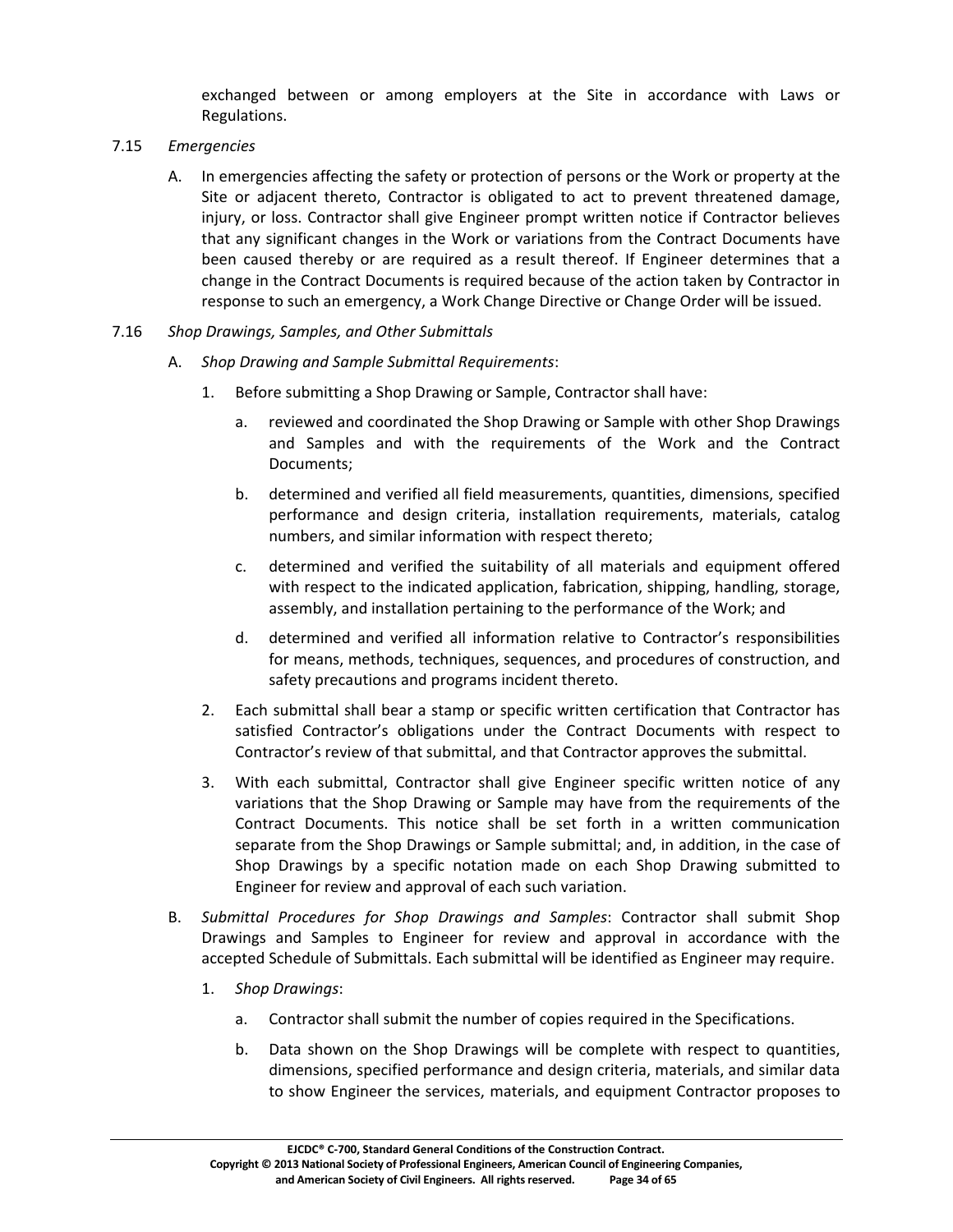provide and to enable Engineer to review the information for the limited purposes required by Paragraph 7.16.D.

- 2. *Samples*:
	- a. Contractor shall submit the number of Samples required in the Specifications.
	- b. Contractor shall clearly identify each Sample as to material, Supplier, pertinent data such as catalog numbers, the use for which intended and other data as Engineer may require to enable Engineer to review the submittal for the limited purposes required by Paragraph 7.16.D.
- 3. Where a Shop Drawing or Sample is required by the Contract Documents or the Schedule of Submittals, any related Work performed prior to Engineer's review and approval of the pertinent submittal will be at the sole expense and responsibility of Contractor.
- C. *Other Submittals*: Contractor shall submit other submittals to Engineer in accordance with the accepted Schedule of Submittals, and pursuant to the applicable terms of the Specifications.
- D. *Engineer's Review*:
	- 1. Engineer will provide timely review of Shop Drawings and Samples in accordance with the Schedule of Submittals acceptable to Engineer. Engineer's review and approval will be only to determine if the items covered by the submittals will, after installation or incorporation in the Work, conform to the information given in the Contract Documents and be compatible with the design concept of the completed Project as a functioning whole as indicated by the Contract Documents.
	- 2. Engineer's review and approval will not extend to means, methods, techniques, sequences, or procedures of construction or to safety precautions or programs incident thereto.
	- 3. Engineer's review and approval of a separate item as such will not indicate approval of the assembly in which the item functions.
	- 4. Engineer's review and approval of a Shop Drawing or Sample shall not relieve Contractor from responsibility for any variation from the requirements of the Contract Documents unless Contractor has complied with the requirements of Paragraph 7.16.A.3 and Engineer has given written approval of each such variation by specific written notation thereof incorporated in or accompanying the Shop Drawing or Sample. Engineer will document any such approved variation from the requirements of the Contract Documents in a Field Order.
	- 5. Engineer's review and approval of a Shop Drawing or Sample shall not relieve Contractor from responsibility for complying with the requirements of Paragraph 7.16.A and B.
	- 6. Engineer's review and approval of a Shop Drawing or Sample, or of a variation from the requirements of the Contract Documents, shall not, under any circumstances, change the Contract Times or Contract Price, unless such changes are included in a Change Order.
	- 7. Neither Engineer's receipt, review, acceptance or approval of a Shop Drawing, Sample, or other submittal shall result in such item becoming a Contract Document.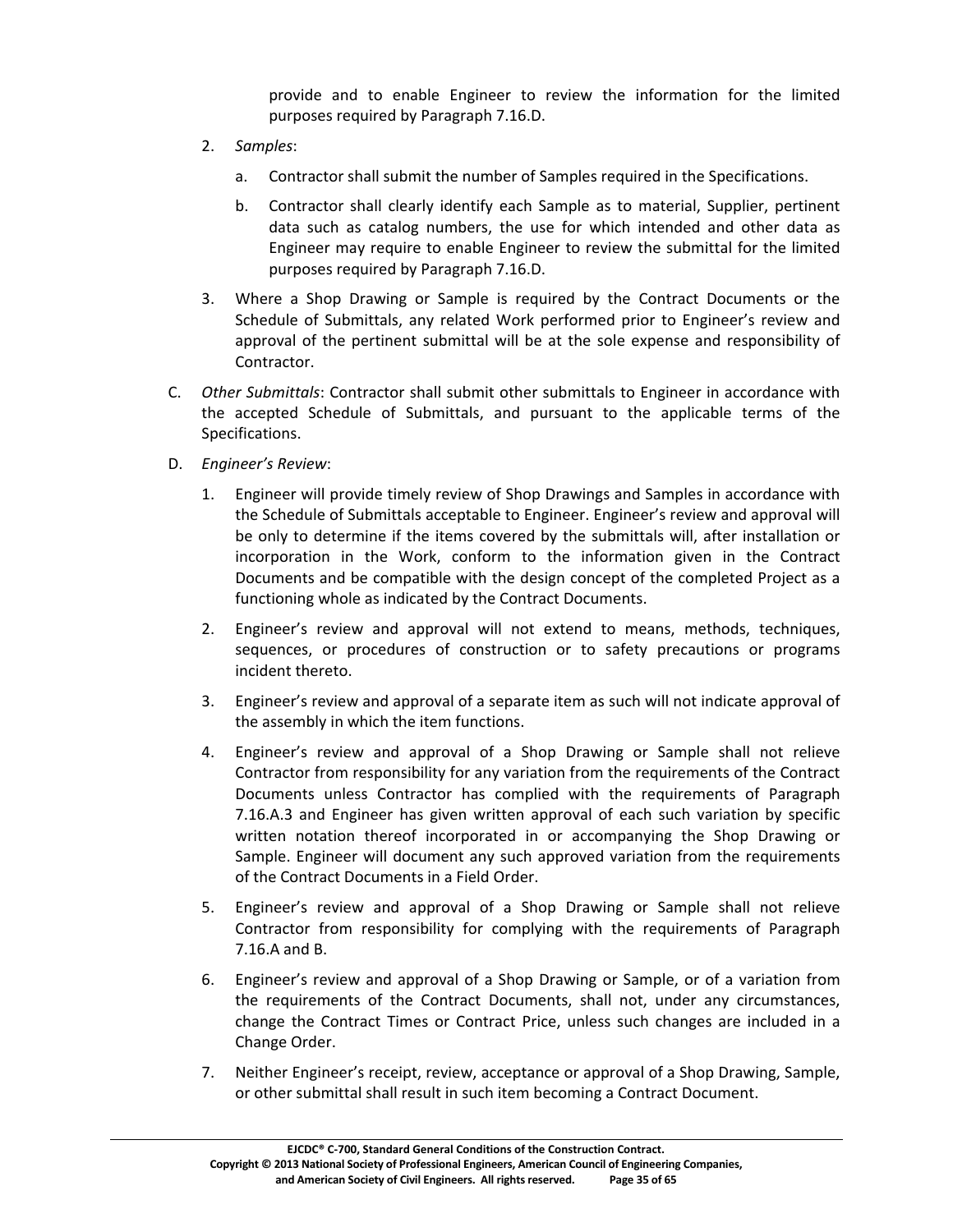- 8. Contractor shall perform the Work in compliance with the requirements and commitments set forth in approved Shop Drawings and Samples, subject to the provisions of Paragraph 7.16.D.4.
- E. *Resubmittal Procedures*:
	- 1. Contractor shall make corrections required by Engineer and shall return the required number of corrected copies of Shop Drawings and submit, as required, new Samples for review and approval. Contractor shall direct specific attention in writing to revisions other than the corrections called for by Engineer on previous submittals.
	- 2. Contractor shall furnish required submittals with sufficient information and accuracy to obtain required approval of an item with no more than three submittals. Engineer will record Engineer's time for reviewing a fourth or subsequent submittal of a Shop Drawings, sample, or other item requiring approval, and Contractor shall be responsible for Engineer's charges to Owner for such time. Owner may impose a set‐ off against payments due to Contractor to secure reimbursement for such charges.
	- 3. If Contractor requests a change of a previously approved submittal item, Contractor shall be responsible for Engineer's charges to Owner for its review time, and Owner may impose a set‐off against payments due to Contractor to secure reimbursement for such charges, unless the need for such change is beyond the control of Contractor.
- 7.17 *Contractor's General Warranty and Guarantee*
	- A. Contractor warrants and guarantees to Owner that all Work will be in accordance with the Contract Documents and will not be defective. Engineer and its officers, directors, members, partners, employees, agents, consultants, and subcontractors shall be entitled to rely on Contractor's warranty and guarantee.
	- B. Contractor's warranty and guarantee hereunder excludes defects or damage caused by:
		- 1. abuse, modification, or improper maintenance or operation by persons other than Contractor, Subcontractors, Suppliers, or any other individual or entity for whom Contractor is responsible; or
		- 2. normal wear and tear under normal usage.
	- C. Contractor's obligation to perform and complete the Work in accordance with the Contract Documents shall be absolute. None of the following will constitute an acceptance of Work that is not in accordance with the Contract Documents or a release of Contractor's obligation to perform the Work in accordance with the Contract Documents:
		- 1. observations by Engineer;
		- 2. recommendation by Engineer or payment by Owner of any progress or final payment;
		- 3. the issuance of a certificate of Substantial Completion by Engineer or any payment related thereto by Owner;
		- 4. use or occupancy of the Work or any part thereof by Owner;
		- 5. any review and approval of a Shop Drawing or Sample submittal;
		- 6. the issuance of a notice of acceptability by Engineer;
		- 7. any inspection, test, or approval by others; or
		- 8. any correction of defective Work by Owner.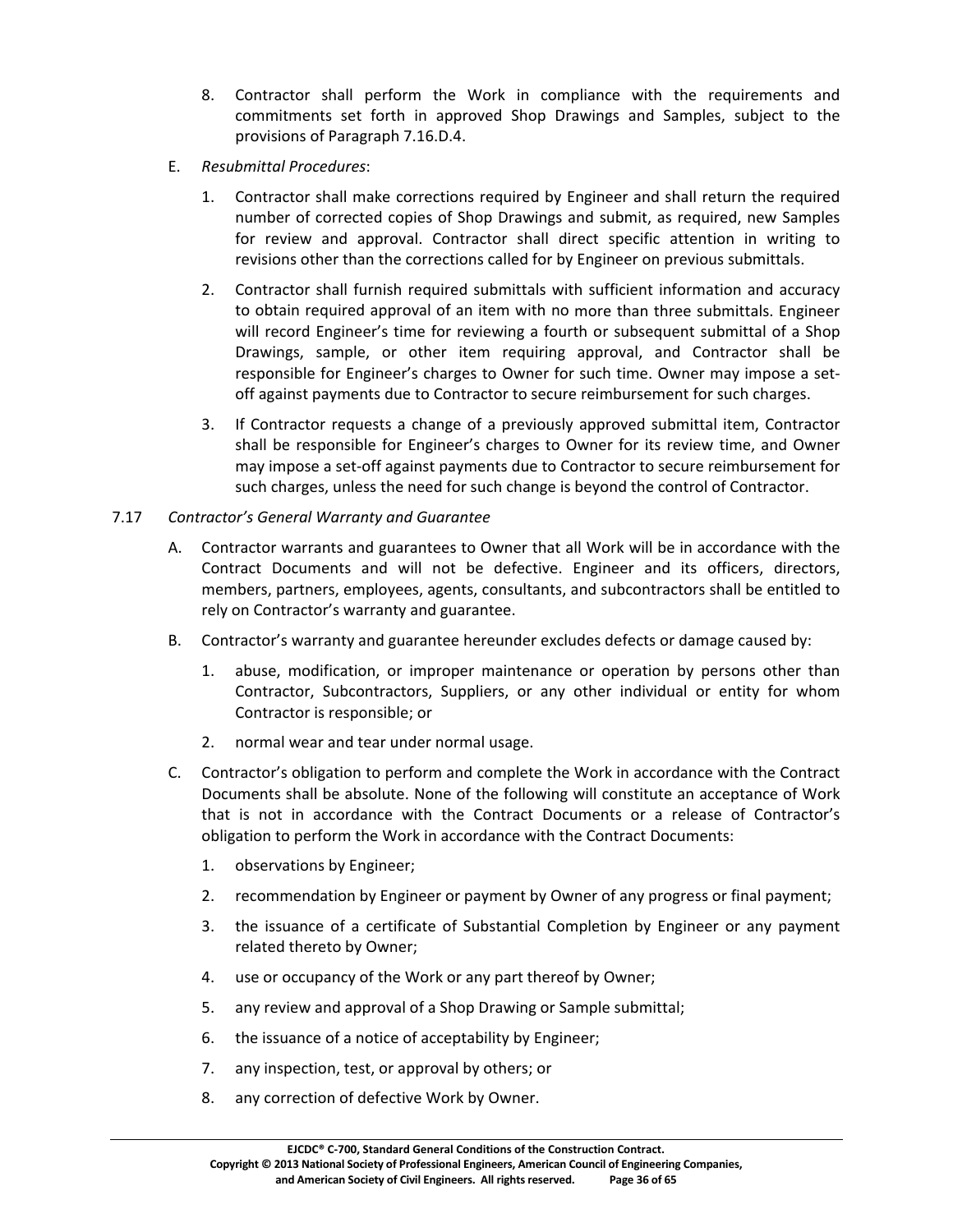D. If the Contract requires the Contractor to accept the assignment of a contract entered into by Owner, then the specific warranties, guarantees, and correction obligations contained in the assigned contract shall govern with respect to Contractor's performance obligations to Owner for the Work described in the assigned contract.

# 7.18 *Indemnification*

- A. To the fullest extent permitted by Laws and Regulations, and in addition to any other obligations of Contractor under the Contract or otherwise, Contractor shall indemnify and hold harmless Owner and Engineer, and the officers, directors, members, partners, employees, agents, consultants and subcontractors of each and any of them from and against all claims, costs, losses, and damages (including but not limited to all fees and charges of engineers, architects, attorneys, and other professionals and all court or arbitration or other dispute resolution costs) arising out of or relating to the performance of the Work, provided that any such claim, cost, loss, or damage is attributable to bodily injury, sickness, disease, or death, or to injury to or destruction of tangible property (other than the Work itself), including the loss of use resulting therefrom but only to the extent caused by any negligent act or omission of Contractor, any Subcontractor, any Supplier, or any individual or entity directly or indirectly employed by any of them to perform any of the Work or anyone for whose acts any of them may be liable.
- B. In any and all claims against Owner or Engineer or any of their officers, directors, members, partners, employees, agents, consultants, or subcontractors by any employee (or the survivor or personal representative of such employee) of Contractor, any Subcontractor, any Supplier, or any individual or entity directly or indirectly employed by any of them to perform any of the Work, or anyone for whose acts any of them may be liable, the indemnification obligation under Paragraph 7.18.A shall not be limited in any way by any limitation on the amount or type of damages, compensation, or benefits payable by or for Contractor or any such Subcontractor, Supplier, or other individual or entity under workers' compensation acts, disability benefit acts, or other employee benefit acts.
- C. The indemnification obligations of Contractor under Paragraph 7.18.A shall not extend to the liability of Engineer and Engineer's officers, directors, members, partners, employees, agents, consultants and subcontractors arising out of:
	- 1. the preparation or approval of, or the failure to prepare or approve maps, Drawings, opinions, reports, surveys, Change Orders, designs, or Specifications; or
	- 2. giving directions or instructions, or failing to give them, if that is the primary cause of the injury or damage.

# 7.19 *Delegation of Professional Design Services*

- A. Contractor will not be required to provide professional design services unless such services are specifically required by the Contract Documents for a portion of the Work or unless such services are required to carry out Contractor's responsibilities for construction means, methods, techniques, sequences and procedures. Contractor shall not be required to provide professional services in violation of applicable Laws and Regulations.
- B. If professional design services or certifications by a design professional related to systems, materials, or equipment are specifically required of Contractor by the Contract Documents, Owner and Engineer will specify all performance and design criteria that such services must satisfy. Contractor shall cause such services or certifications to be provided by a properly licensed professional, whose signature and seal shall appear on all drawings, calculations, specifications, certifications, and other submittals prepared by such professional. Shop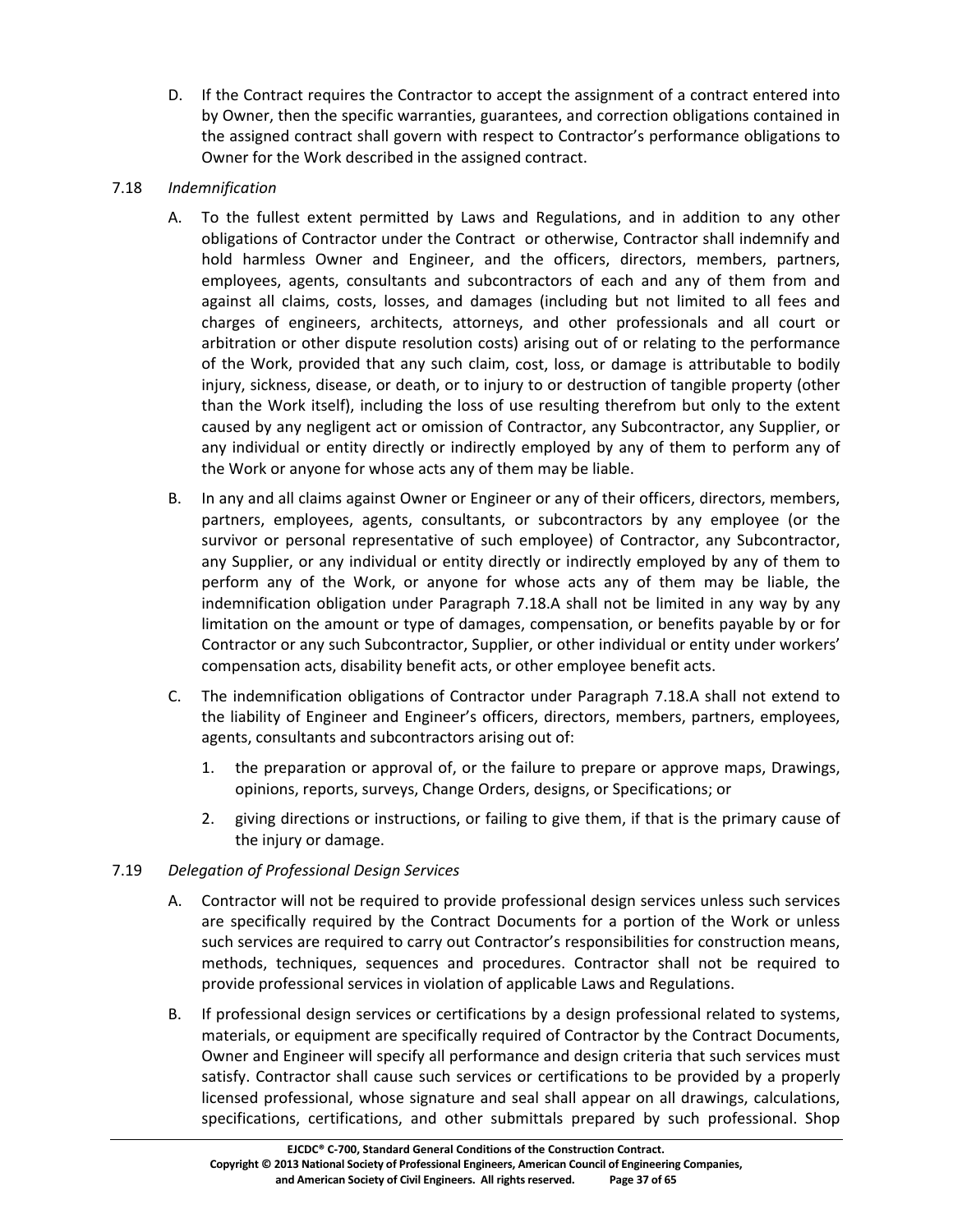Drawings and other submittals related to the Work designed or certified by such professional, if prepared by others, shall bear such professional's written approval when submitted to Engineer.

- C. Owner and Engineer shall be entitled to rely upon the adequacy, accuracy, and completeness of the services, certifications, or approvals performed by such design professionals, provided Owner and Engineer have specified to Contractor all performance and design criteria that such services must satisfy.
- D. Pursuant to this paragraph, Engineer's review and approval of design calculations and design drawings will be only for the limited purpose of checking for conformance with performance and design criteria given and the design concept expressed in the Contract Documents. Engineer's review and approval of Shop Drawings and other submittals (except design calculations and design drawings) will be only for the purpose stated in Paragraph 7.16.D.1.
- E. Contractor shall not be responsible for the adequacy of the performance or design criteria specified by Owner or Engineer.

# **ARTICLE 8 – OTHER WORK AT THE SITE**

- 8.01 *Other Work*
	- A. In addition to and apart from the Work under the Contract Documents, the Owner may perform other work at or adjacent to the Site. Such other work may be performed by Owner's employees, or through contracts between the Owner and third parties. Owner may also arrange to have third-party utility owners perform work on their utilities and facilities at or adjacent to the Site.
	- B. If Owner performs other work at or adjacent to the Site with Owner's employees, or through contracts for such other work, then Owner shall give Contractor written notice thereof prior to starting any such other work. If Owner has advance information regarding the start of any utility work at or adjacent to the Site, Owner shall provide such information to Contractor.
	- C. Contractor shall afford each other contractor that performs such other work, each utility owner performing other work, and Owner, if Owner is performing other work with Owner's employees, proper and safe access to the Site, and provide a reasonable opportunity for the introduction and storage of materials and equipment and the execution of such other work. Contractor shall do all cutting, fitting, and patching of the Work that may be required to properly connect or otherwise make its several parts come together and properly integrate with such other work. Contractor shall not endanger any work of others by cutting, excavating, or otherwise altering such work; provided, however, that Contractor may cut or alter others' work with the written consent of Engineer and the others whose work will be affected.
	- D. If the proper execution or results of any part of Contractor's Work depends upon work performed by others under this Article 8, Contractor shall inspect such other work and promptly report to Engineer in writing any delays, defects, or deficiencies in such other work that render it unavailable or unsuitable for the proper execution and results of Contractor's Work. Contractor's failure to so report will constitute an acceptance of such other work as fit and proper for integration with Contractor's Work except for latent defects and deficiencies in such other work.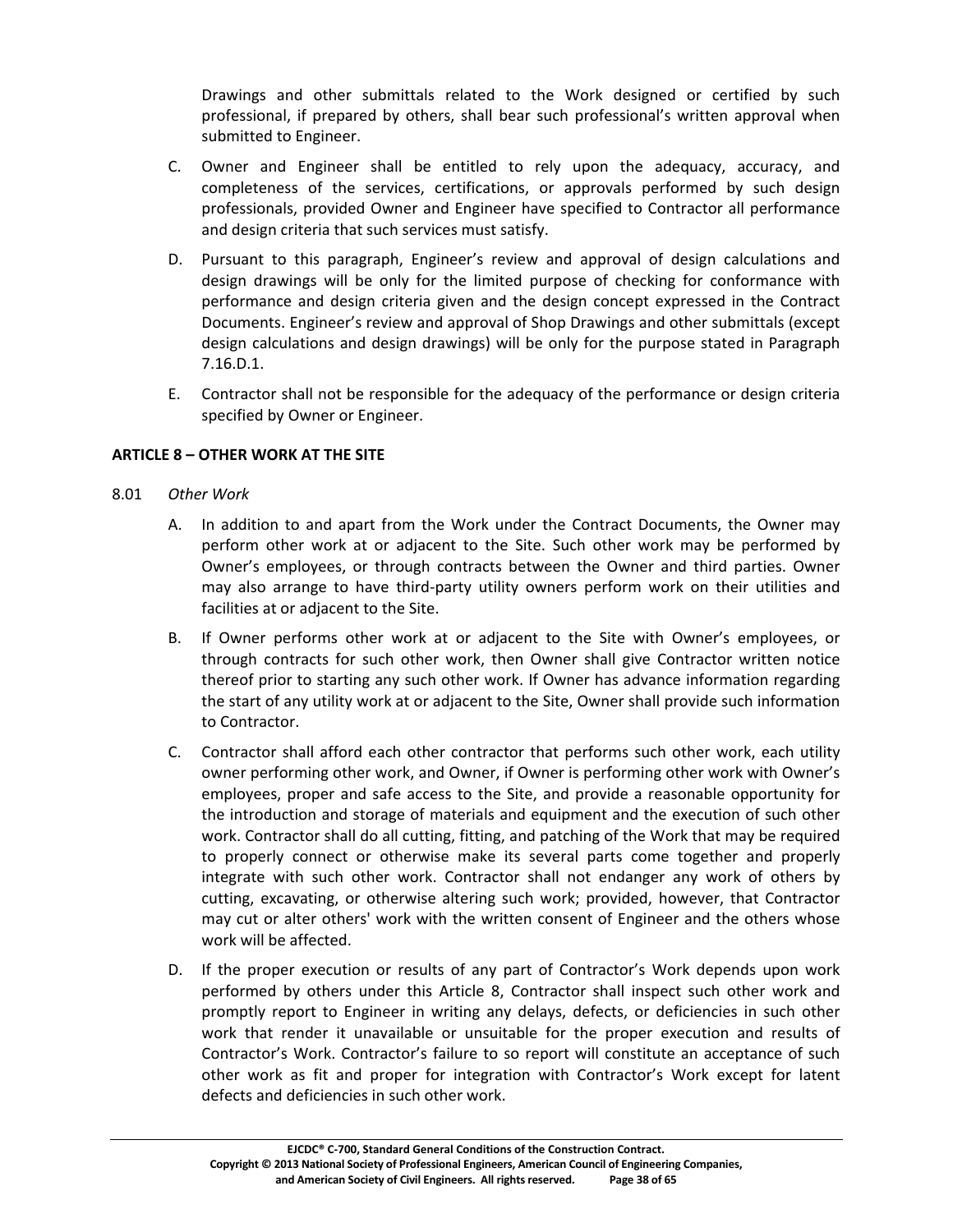### 8.02 *Coordination*

- A. If Owner intends to contract with others for the performance of other work at or adjacent to the Site, to perform other work at or adjacent to the Site with Owner's employees, or to arrange to have utility owners perform work at or adjacent to the Site, the following will be set forth in the Supplementary Conditions or provided to Contractor prior to the start of any such other work:
	- 1. the identity of the individual or entity that will have authority and responsibility for coordination of the activities among the various contractors;
	- 2. an itemization of the specific matters to be covered by such authority and responsibility; and
	- 3. the extent of such authority and responsibilities.
- B. Unless otherwise provided in the Supplementary Conditions, Owner shall have sole authority and responsibility for such coordination.

### 8.03 *Legal Relationships*

- A. If, in the course of performing other work at or adjacent to the Site for Owner, the Owner's employees, any other contractor working for Owner, or any utility owner causes damage to the Work or to the property of Contractor or its Subcontractors, or delays, disrupts, interferes with, or increases the scope or cost of the performance of the Work, through actions or inaction, then Contractor shall be entitled to an equitable adjustment in the Contract Price or the Contract Times, or both. Contractor must submit any Change Proposal seeking an equitable adjustment in the Contract Price or the Contract Times under this paragraph within 30 days of the damaging, delaying, disrupting, or interfering event. The entitlement to, and extent of, any such equitable adjustment shall take into account information (if any) regarding such other work that was provided to Contractor in the Contract Documents prior to the submittal of the Bid or the final negotiation of the terms of the Contract. When applicable, any such equitable adjustment in Contract Price shall be conditioned on Contractor assigning to Owner all Contractor's rights against such other contractor or utility owner with respect to the damage, delay, disruption, or interference that is the subject of the adjustment. Contractor's entitlement to an adjustment of the Contract Times is conditioned on such adjustment being essential to Contractor's ability to complete the Work within the Contract Times.
- B. Contractor shall take reasonable and customary measures to avoid damaging, delaying, disrupting, or interfering with the work of Owner, any other contractor, or any utility owner performing other work at or adjacent to the Site. If Contractor fails to take such measures and as a result damages, delays, disrupts, or interferes with the work of any such other contractor or utility owner, then Owner may impose a set‐off against payments due to Contractor, and assign to such other contractor or utility owner the Owner's contractual rights against Contractor with respect to the breach of the obligations set forth in this paragraph.
- C. When Owner is performing other work at or adjacent to the Site with Owner's employees, Contractor shall be liable to Owner for damage to such other work, and for the reasonable direct delay, disruption, and interference costs incurred by Owner as a result of Contractor's failure to take reasonable and customary measures with respect to Owner's other work. In response to such damage, delay, disruption, or interference, Owner may impose a set‐off against payments due to Contractor.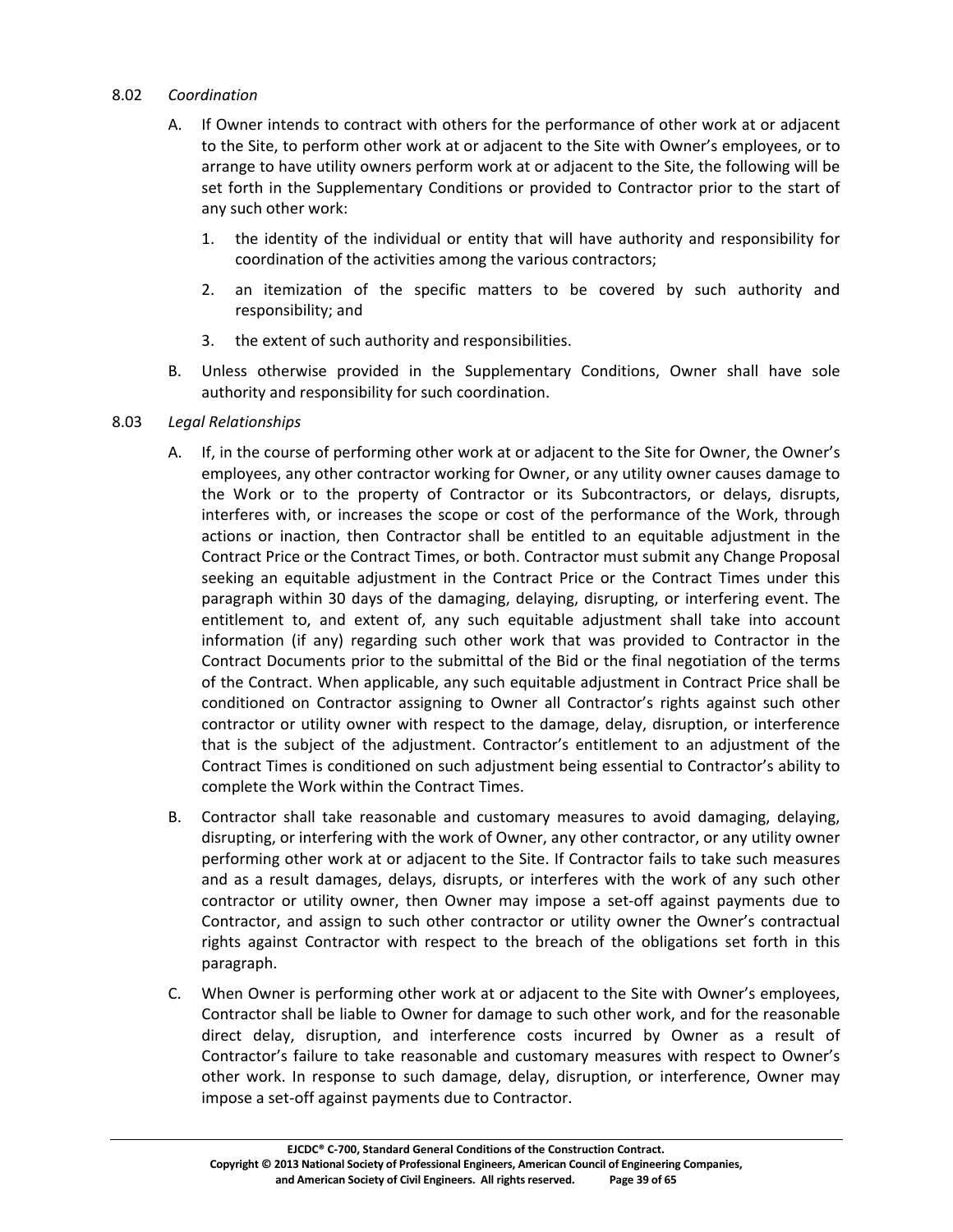D. If Contractor damages, delays, disrupts, or interferes with the work of any other contractor, or any utility owner performing other work at or adjacent to the Site, through Contractor's failure to take reasonable and customary measures to avoid such impacts, or if any claim arising out of Contractor's actions, inactions, or negligence in performance of the Work at or adjacent to the Site is made by any such other contractor or utility owner against Contractor, Owner, or Engineer, then Contractor shall (1) promptly attempt to settle the claim as to all parties through negotiations with such other contractor or utility owner, or otherwise resolve the claim by arbitration or other dispute resolution proceeding or at law, and (2) indemnify and hold harmless Owner and Engineer, and the officers, directors, members, partners, employees, agents, consultants and subcontractors of each and any of them from and against any such claims, and against all costs, losses, and damages (including but not limited to all fees and charges of engineers, architects, attorneys, and other professionals and all court or arbitration or other dispute resolution costs) arising out of or relating to such damage, delay, disruption, or interference.

# **ARTICLE 9 – OWNER'S RESPONSIBILITIES**

- 9.01 *Communications to Contractor*
	- A. Except as otherwise provided in these General Conditions, Owner shall issue all communications to Contractor through Engineer.
- 9.02 *Replacement of Engineer*
	- A. Owner may at its discretion appoint an engineer to replace Engineer, provided Contractor makes no reasonable objection to the replacement engineer. The replacement engineer's status under the Contract Documents shall be that of the former Engineer.
- 9.03 *Furnish Data*
	- A. Owner shall promptly furnish the data required of Owner under the Contract Documents.
- 9.04 *Pay When Due*
	- A. Owner shall make payments to Contractor when they are due as provided in the Agreement.
- 9.05 *Lands and Easements; Reports, Tests, and Drawings*
	- A. Owner's duties with respect to providing lands and easements are set forth in Paragraph 5.01.
	- B. Owner's duties with respect to providing engineering surveys to establish reference points are set forth in Paragraph 4.03.
	- C. Article 5 refers to Owner's identifying and making available to Contractor copies of reports of explorations and tests of conditions at the Site, and drawings of physical conditions relating to existing surface or subsurface structures at the Site.
- 9.06 *Insurance*
	- A. Owner's responsibilities, if any, with respect to purchasing and maintaining liability and property insurance are set forth in Article 6.
- 9.07 *Change Orders*
	- A. Owner's responsibilities with respect to Change Orders are set forth in Article 11.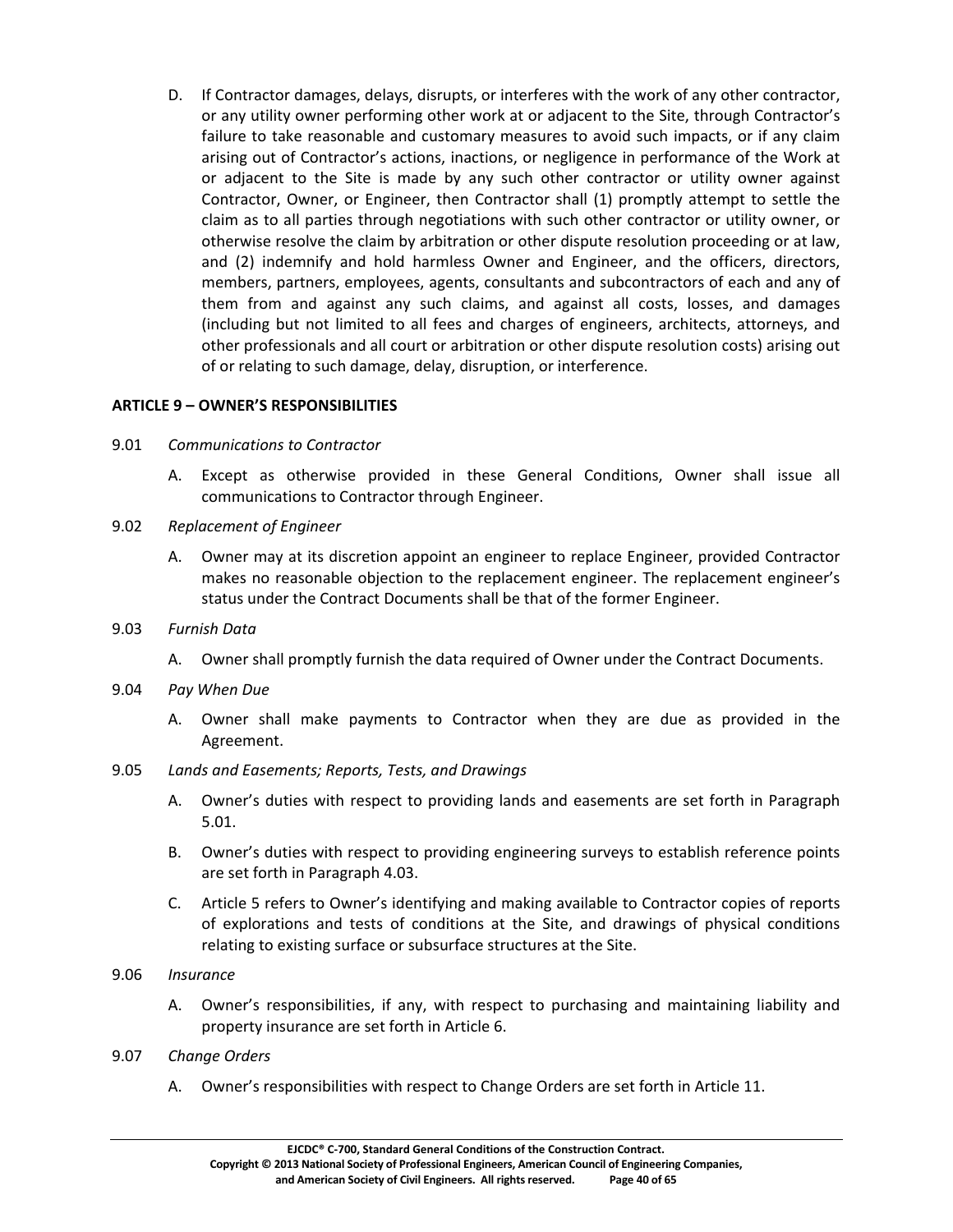- 9.08 *Inspections, Tests, and Approvals*
	- A. Owner's responsibility with respect to certain inspections, tests, and approvals is set forth in Paragraph 14.02.B.
- 9.09 *Limitations on Owner's Responsibilities*
	- A. The Owner shall not supervise, direct, or have control or authority over, nor be responsible for, Contractor's means, methods, techniques, sequences, or procedures of construction, or the safety precautions and programs incident thereto, or for any failure of Contractor to comply with Laws and Regulations applicable to the performance of the Work. Owner will not be responsible for Contractor's failure to perform the Work in accordance with the Contract Documents.
- 9.10 *Undisclosed Hazardous Environmental Condition*
	- A. Owner's responsibility in respect to an undisclosed Hazardous Environmental Condition is set forth in Paragraph 5.06.
- 9.11 *Evidence of Financial Arrangements*
	- A. Upon request of Contractor, Owner shall furnish Contractor reasonable evidence that financial arrangements have been made to satisfy Owner's obligations under the Contract Documents (including obligations under proposed changes in the Work).
- 9.12 *Safety Programs*
	- A. While at the Site, Owner's employees and representatives shall comply with the specific applicable requirements of Contractor's safety programs of which Owner has been informed.
	- B. Owner shall furnish copies of any applicable Owner safety programs to Contractor.

# **ARTICLE 10 – ENGINEER'S STATUS DURING CONSTRUCTION**

- 10.01 *Owner's Representative*
	- A. Engineer will be Owner's representative during the construction period. The duties and responsibilities and the limitations of authority of Engineer as Owner's representative during construction are set forth in the Contract.
- 10.02 *Visits to Site*
	- A. Engineer will make visits to the Site at intervals appropriate to the various stages of construction as Engineer deems necessary in order to observe as an experienced and qualified design professional the progress that has been made and the quality of the various aspects of Contractor's executed Work. Based on information obtained during such visits and observations, Engineer, for the benefit of Owner, will determine, in general, if the Work is proceeding in accordance with the Contract Documents. Engineer will not be required to make exhaustive or continuous inspections on the Site to check the quality or quantity of the Work. Engineer's efforts will be directed toward providing for Owner a greater degree of confidence that the completed Work will conform generally to the Contract Documents. On the basis of such visits and observations, Engineer will keep Owner informed of the progress of the Work and will endeavor to guard Owner against defective Work.
	- B. Engineer's visits and observations are subject to all the limitations on Engineer's authority and responsibility set forth in Paragraph 10.08. Particularly, but without limitation, during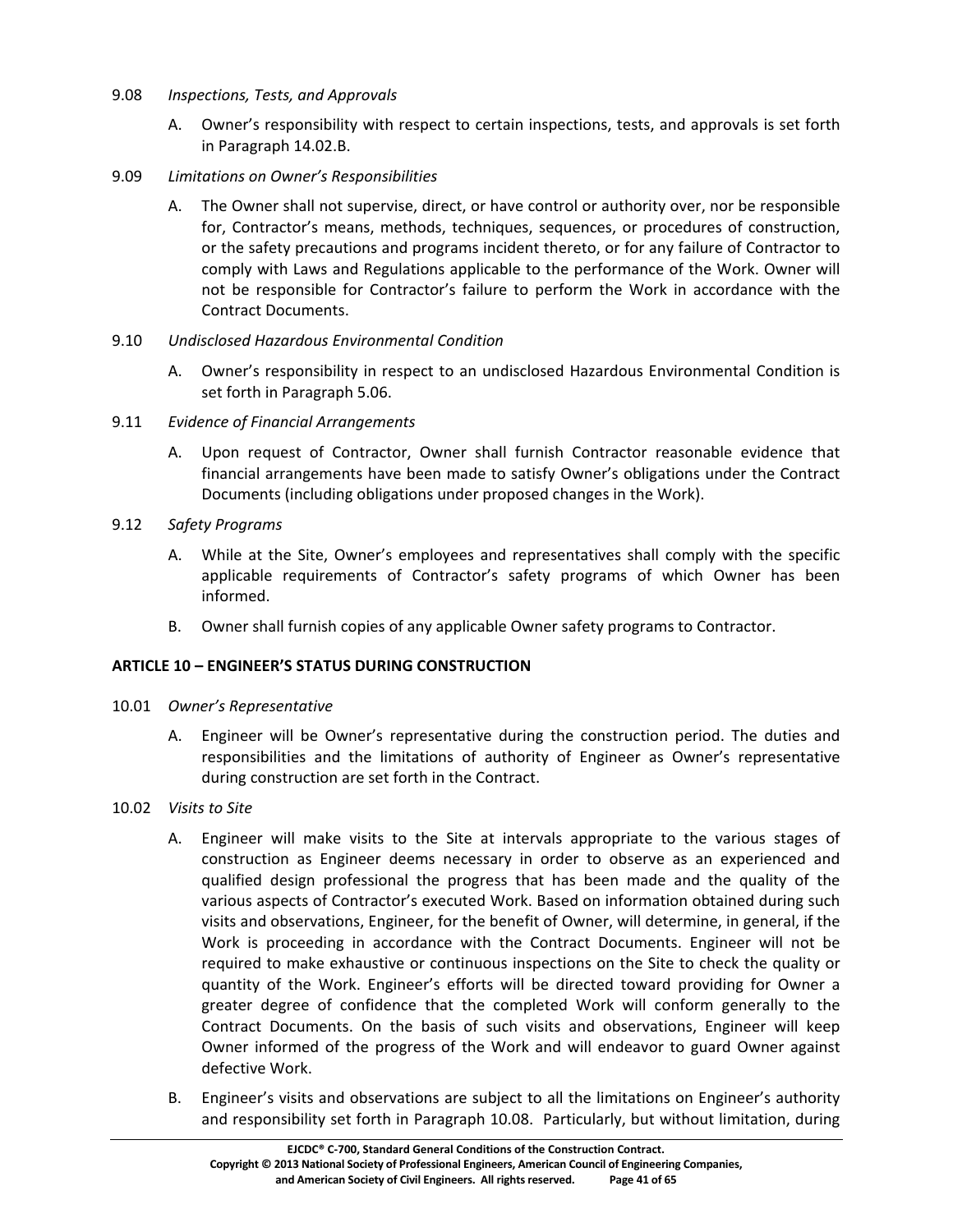or as a result of Engineer's visits or observations of Contractor's Work, Engineer will not supervise, direct, control, or have authority over or be responsible for Contractor's means, methods, techniques, sequences, or procedures of construction, or the safety precautions and programs incident thereto, or for any failure of Contractor to comply with Laws and Regulations applicable to the performance of the Work.

### 10.03 *Project Representative*

- A. If Owner and Engineer have agreed that Engineer will furnish a Resident Project Representative to represent Engineer at the Site and assist Engineer in observing the progress and quality of the Work, then the authority and responsibilities of any such Resident Project Representative will be as provided in the Supplementary Conditions, and limitations on the responsibilities thereof will be as provided in Paragraph 10.08. If Owner designates another representative or agent to represent Owner at the Site who is not Engineer's consultant, agent, or employee, the responsibilities and authority and limitations thereon of such other individual or entity will be as provided in the Supplementary Conditions.
- 10.04 *Rejecting Defective Work*
	- A. Engineer has the authority to reject Work in accordance with Article 14.
- 10.05 *Shop Drawings, Change Orders and Payments*
	- A. Engineer's authority, and limitations thereof, as to Shop Drawings and Samples, are set forth in Paragraph 7.16.
	- B. Engineer's authority, and limitations thereof, as to design calculations and design drawings submitted in response to a delegation of professional design services, if any, are set forth in Paragraph 7.19.
	- C. Engineer's authority as to Change Orders is set forth in Article 11.
	- D. Engineer's authority as to Applications for Payment is set forth in Article 15.
- 10.06 *Determinations for Unit Price Work*
	- A. Engineer will determine the actual quantities and classifications of Unit Price Work performed by Contractor as set forth in Paragraph 13.03.
- 10.07 *Decisions on Requirements of Contract Documents and Acceptability of Work*
	- A. Engineer will render decisions regarding the requirements of the Contract Documents, and judge the acceptability of the Work, pursuant to the specific procedures set forth herein for initial interpretations, Change Proposals, and acceptance of the Work. In rendering such decisions and judgments, Engineer will not show partiality to Owner or Contractor, and will not be liable to Owner, Contractor, or others in connection with any proceedings, interpretations, decisions, or judgments conducted or rendered in good faith.

### 10.08 *Limitations on Engineer's Authority and Responsibilities*

A. Neither Engineer's authority or responsibility under this Article 10 or under any other provision of the Contract, nor any decision made by Engineer in good faith either to exercise or not exercise such authority or responsibility or the undertaking, exercise, or performance of any authority or responsibility by Engineer, shall create, impose, or give rise to any duty in contract, tort, or otherwise owed by Engineer to Contractor, any Subcontractor, any Supplier, any other individual or entity, or to any surety for or employee or agent of any of them.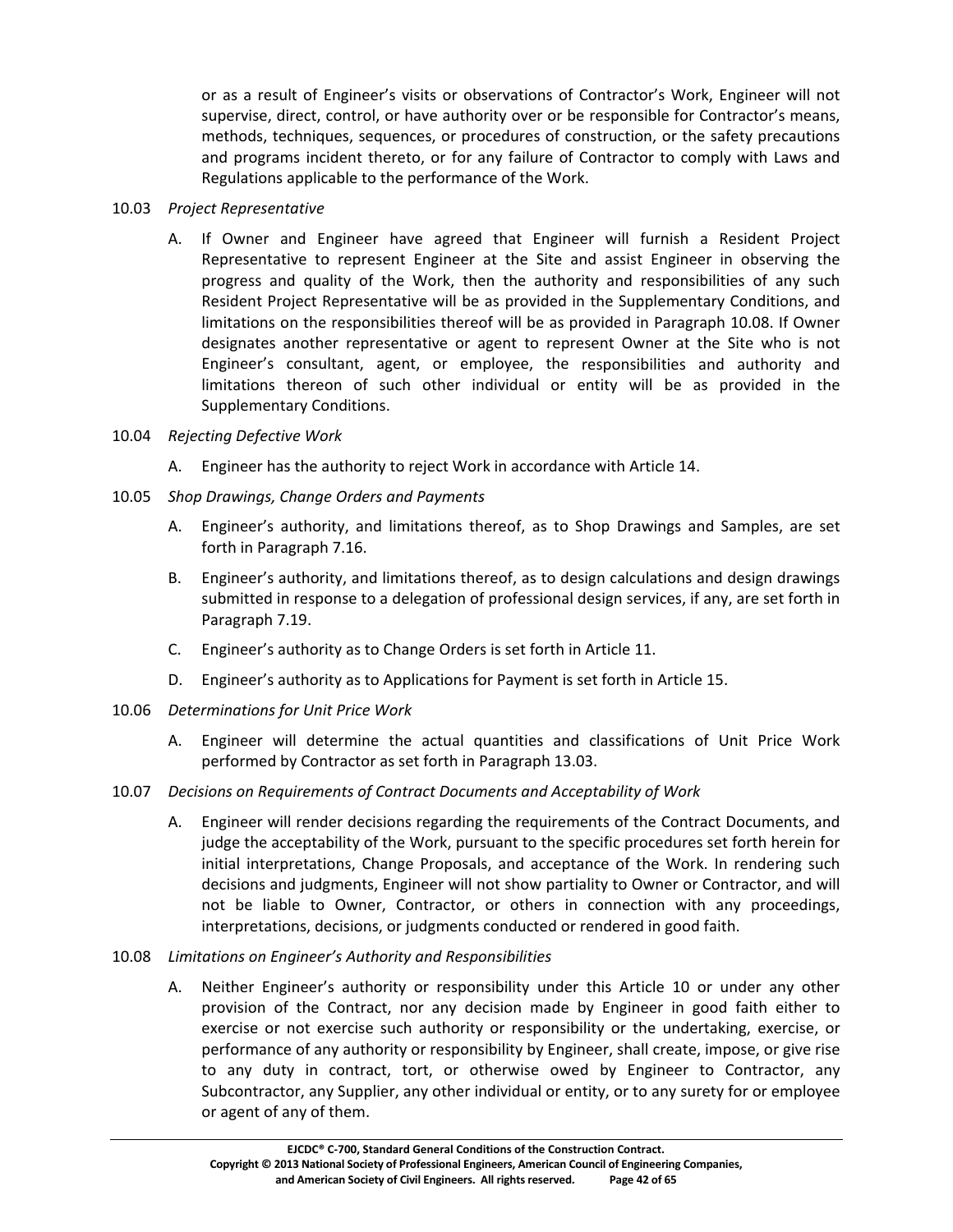- B. Engineer will not supervise, direct, control, or have authority over or be responsible for Contractor's means, methods, techniques, sequences, or procedures of construction, or the safety precautions and programs incident thereto, or for any failure of Contractor to comply with Laws and Regulations applicable to the performance of the Work. Engineer will not be responsible for Contractor's failure to perform the Work in accordance with the Contract Documents.
- C. Engineer will not be responsible for the acts or omissions of Contractor or of any Subcontractor, any Supplier, or of any other individual or entity performing any of the Work.
- D. Engineer's review of the final Application for Payment and accompanying documentation and all maintenance and operating instructions, schedules, guarantees, bonds, certificates of inspection, tests and approvals, and other documentation required to be delivered by Paragraph 15.06.A will only be to determine generally that their content complies with the requirements of, and in the case of certificates of inspections, tests, and approvals, that the results certified indicate compliance with the Contract Documents.
- E. The limitations upon authority and responsibility set forth in this Paragraph 10.08 shall also apply to the Resident Project Representative, if any.
- 10.09 *Compliance with Safety Program*
	- A. While at the Site, Engineer's employees and representatives will comply with the specific applicable requirements of Owner's and Contractor's safety programs (if any) of which Engineer has been informed.

### **ARTICLE 11 – AMENDING THE CONTRACT DOCUMENTS; CHANGES IN THE WORK**

- 11.01 *Amending and Supplementing Contract Documents*
	- A. The Contract Documents may be amended or supplemented by a Change Order, a Work Change Directive, or a Field Order.
		- 1. *Change Orders*:
			- a. If an amendment or supplement to the Contract Documents includes a change in the Contract Price or the Contract Times, such amendment or supplement must be set forth in a Change Order. A Change Order also may be used to establish amendments and supplements of the Contract Documents that do not affect the Contract Price or Contract Times.
			- b. Owner and Contractor may amend those terms and conditions of the Contract Documents that do not involve (1) the performance or acceptability of the Work, (2) the design (as set forth in the Drawings, Specifications, or otherwise), or (3) other engineering or technical matters, without the recommendation of the Engineer. Such an amendment shall be set forth in a Change Order.
		- 2. *Work Change Directives*: A Work Change Directive will not change the Contract Price or the Contract Times but is evidence that the parties expect that the modification ordered or documented by a Work Change Directive will be incorporated in a subsequently issued Change Order, following negotiations by the parties as to the Work Change Directive's effect, if any, on the Contract Price and Contract Times; or, if negotiations are unsuccessful, by a determination under the terms of the Contract Documents governing adjustments, expressly including Paragraph 11.04 regarding change of Contract Price. Contractor must submit any Change Proposal seeking an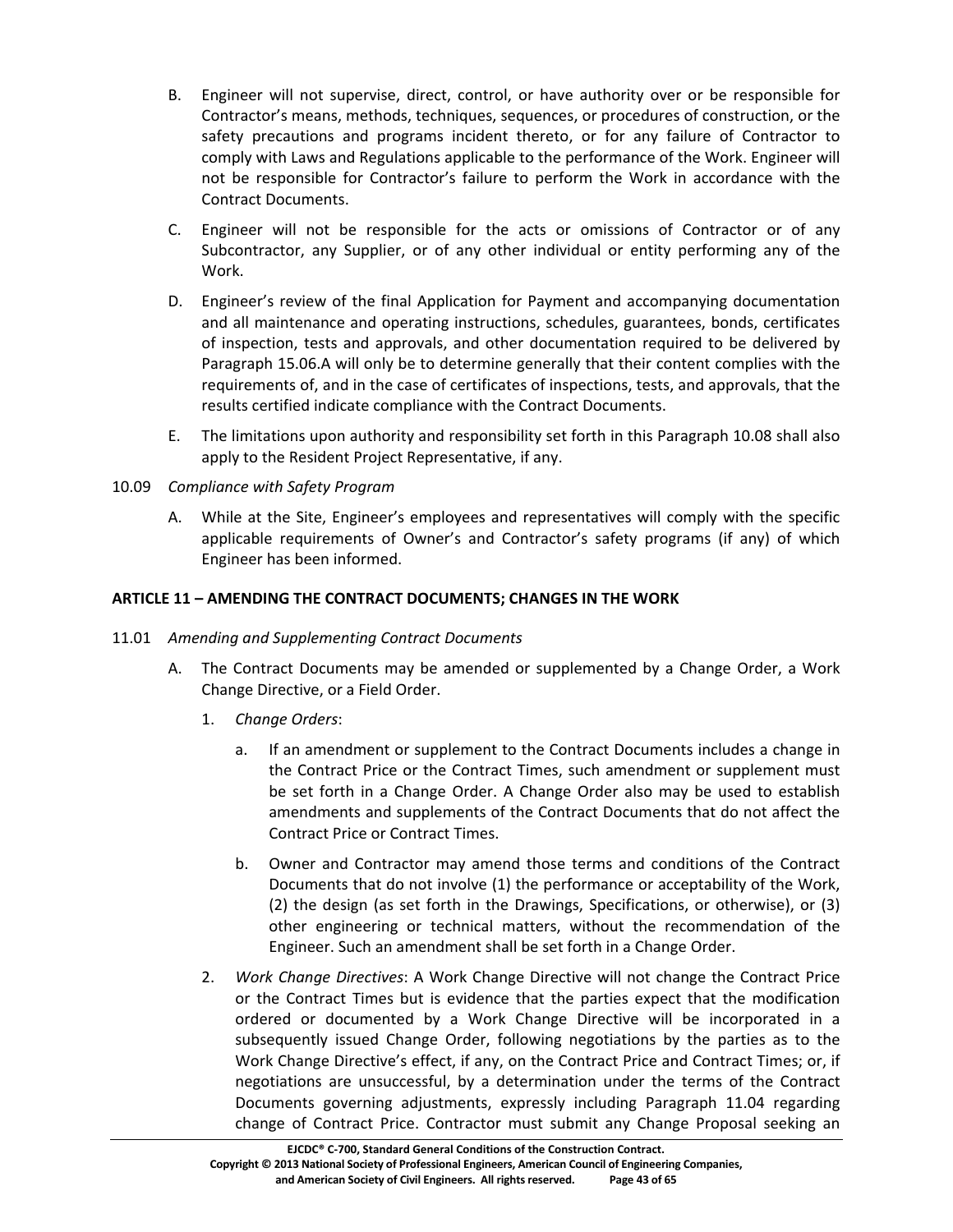adjustment of the Contract Price or the Contract Times, or both, no later than 30 days after the completion of the Work set out in the Work Change Directive. Owner must submit any Claim seeking an adjustment of the Contract Price or the Contract Times, or both, no later than 60 days after issuance of the Work Change Directive.

3. *Field Orders*: Engineer may authorize minor changes in the Work if the changes do not involve an adjustment in the Contract Price or the Contract Times and are compatible with the design concept of the completed Project as a functioning whole as indicated by the Contract Documents. Such changes will be accomplished by a Field Order and will be binding on Owner and also on Contractor, which shall perform the Work involved promptly. If Contractor believes that a Field Order justifies an adjustment in the Contract Price or Contract Times, or both, then before proceeding with the Work at issue, Contractor shall submit a Change Proposal as provided herein.

# 11.02 *Owner‐Authorized Changes in the Work*

A. Without invalidating the Contract and without notice to any surety, Owner may, at any time or from time to time, order additions, deletions, or revisions in the Work. Such changes shall be supported by Engineer's recommendation, to the extent the change involves the design (as set forth in the Drawings, Specifications, or otherwise), or other engineering or technical matters. Such changes may be accomplished by a Change Order, if Owner and Contractor have agreed as to the effect, if any, of the changes on Contract Times or Contract Price; or by a Work Change Directive. Upon receipt of any such document, Contractor shall promptly proceed with the Work involved; or, in the case of a deletion in the Work, promptly cease construction activities with respect to such deleted Work. Added or revised Work shall be performed under the applicable conditions of the Contract Documents. Nothing in this paragraph shall obligate Contractor to undertake work that Contractor reasonably concludes cannot be performed in a manner consistent with Contractor's safety obligations under the Contract Documents or Laws and Regulations.

# 11.03 *Unauthorized Changes in the Work*

- A. Contractor shall not be entitled to an increase in the Contract Price or an extension of the Contract Times with respect to any work performed that is not required by the Contract Documents, as amended, modified, or supplemented, except in the case of an emergency as provided in Paragraph 7.15 or in the case of uncovering Work as provided in Paragraph 14.05.
- 11.04 *Change of Contract Price*
	- A. The Contract Price may only be changed by a Change Order. Any Change Proposal for an adjustment in the Contract Price shall comply with the provisions of Paragraph 11.06. Any Claim for an adjustment of Contract Price shall comply with the provisions of Article 12.
	- B. An adjustment in the Contract Price will be determined as follows:
		- 1. where the Work involved is covered by unit prices contained in the Contract Documents, then by application of such unit prices to the quantities of the items involved (subject to the provisions of Paragraph 13.03); or
		- 2. where the Work involved is not covered by unit prices contained in the Contract Documents, then by a mutually agreed lump sum (which may include an allowance for overhead and profit not necessarily in accordance with Paragraph 11.04.C.2); or
		- 3. where the Work involved is not covered by unit prices contained in the Contract Documents and the parties do not reach mutual agreement to a lump sum, then on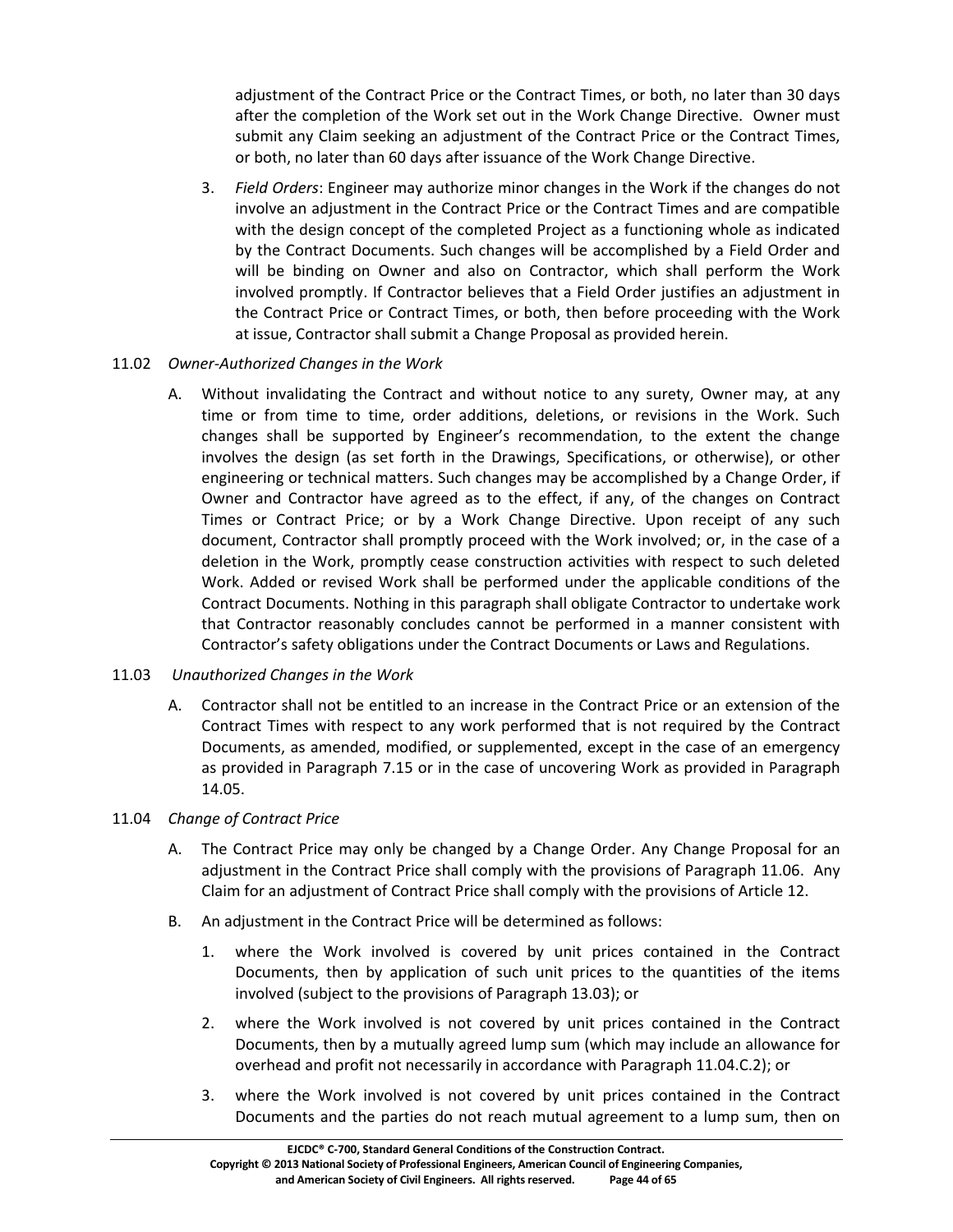the basis of the Cost of the Work (determined as provided in Paragraph 13.01) plus a Contractor's fee for overhead and profit (determined as provided in Paragraph 11.04.C).

- C. *Contractor's Fee*: When applicable, the Contractor's fee for overhead and profit shall be determined as follows:
	- 1. a mutually acceptable fixed fee; or
	- 2. if a fixed fee is not agreed upon, then a fee based on the following percentages of the various portions of the Cost of the Work:
		- a. for costs incurred under Paragraphs 13.01.B.1 and 13.01.B.2, the Contractor's fee shall be 15 percent;
		- b. for costs incurred under Paragraph 13.01.B.3, the Contractor's fee shall be five percent;
		- c. where one or more tiers of subcontracts are on the basis of Cost of the Work plus a fee and no fixed fee is agreed upon, the intent of Paragraphs 11.01.C.2.a and 11.01.C.2.b is that the Contractor's fee shall be based on: (1) a fee of 15 percent of the costs incurred under Paragraphs 13.01.A.1 and 13.01.A.2 by the Subcontractor that actually performs the Work, at whatever tier, and (2) with respect to Contractor itself and to any Subcontractors of a tier higher than that of the Subcontractor that actually performs the Work, a fee of five percent of the amount (fee plus underlying costs incurred) attributable to the next lower tier Subcontractor; provided, however, that for any such subcontracted work the maximum total fee to be paid by Owner shall be no greater than 27 percent of the costs incurred by the Subcontractor that actually performs the work;
		- d. no fee shall be payable on the basis of costs itemized under Paragraphs 13.01.B.4, 13.01.B.5, and 13.01.C;
		- e. the amount of credit to be allowed by Contractor to Owner for any change which results in a net decrease in cost will be the amount of the actual net decrease in cost plus a deduction in Contractor's fee by an amount equal to five percent of such net decrease; and
		- f. when both additions and credits are involved in any one change, the adjustment in Contractor's fee shall be computed on the basis of the net change in accordance with Paragraphs 11.04.C.2.a through 11.04.C.2.e, inclusive.

# 11.05 *Change of Contract Times*

- A. The Contract Times may only be changed by a Change Order. Any Change Proposal for an adjustment in the Contract Times shall comply with the provisions of Paragraph 11.06. Any Claim for an adjustment in the Contract Times shall comply with the provisions of Article 12.
- B. An adjustment of the Contract Times shall be subject to the limitations set forth in Paragraph 4.05, concerning delays in Contractor's progress.

# 11.06 *Change Proposals*

A. Contractor shall submit a Change Proposal to Engineer to request an adjustment in the Contract Times or Contract Price; appeal an initial decision by Engineer concerning the requirements of the Contract Documents or relating to the acceptability of the Work under the Contract Documents; contest a set‐off against payment due; or seek other relief under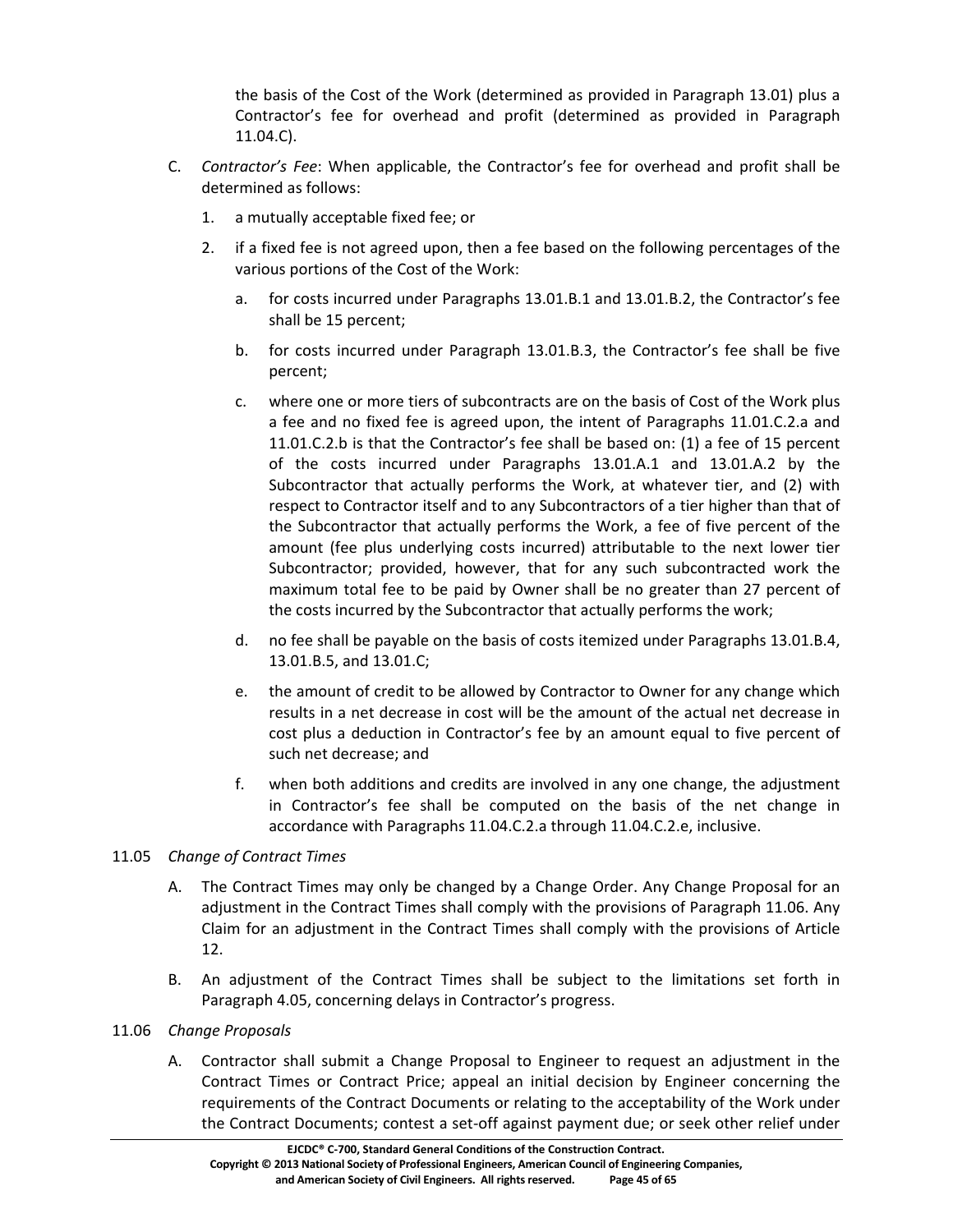the Contract. The Change Proposal shall specify any proposed change in Contract Times or Contract Price, or both, or other proposed relief, and explain the reason for the proposed change, with citations to any governing or applicable provisions of the Contract Documents.

- 1. *Procedures*: Contractor shall submit each Change Proposal to Engineer promptly (but in no event later than 30 days) after the start of the event giving rise thereto, or after such initial decision. The Contractor shall submit supporting data, including the proposed change in Contract Price or Contract Time (if any), to the Engineer and Owner within 15 days after the submittal of the Change Proposal. The supporting data shall be accompanied by a written statement that the supporting data are accurate and complete, and that any requested time or price adjustment is the entire adjustment to which Contractor believes it is entitled as a result of said event. Engineer will advise Owner regarding the Change Proposal, and consider any comments or response from Owner regarding the Change Proposal.
- 2. *Engineer's Action*: Engineer will review each Change Proposal and, within 30 days after receipt of the Contractor's supporting data, either deny the Change Proposal in whole, approve it in whole, or deny it in part and approve it in part. Such actions shall be in writing, with a copy provided to Owner and Contractor. If Engineer does not take action on the Change Proposal within 30 days, then either Owner or Contractor may at any time thereafter submit a letter to the other party indicating that as a result of Engineer's inaction the Change Proposal is deemed denied, thereby commencing the time for appeal of the denial under Article 12.
- 3. *Binding Decision*: Engineer's decision will be final and binding upon Owner and Contractor, unless Owner or Contractor appeals the decision by filing a Claim under Article 12.
- B. *Resolution of Certain Change Proposals*: If the Change Proposal does not involve the design (as set forth in the Drawings, Specifications, or otherwise), the acceptability of the Work, or other engineering or technical matters, then Engineer will notify the parties that the Engineer is unable to resolve the Change Proposal. For purposes of further resolution of such a Change Proposal, such notice shall be deemed a denial, and Contractor may choose to seek resolution under the terms of Article 12.

### 11.07 *Execution of Change Orders*

- A. Owner and Contractor shall execute appropriate Change Orders covering:
	- 1. changes in the Contract Price or Contract Times which are agreed to by the parties, including any undisputed sum or amount of time for Work actually performed in accordance with a Work Change Directive;
	- 2. changes in Contract Price resulting from an Owner set-off, unless Contractor has duly contested such set‐off;
	- 3. changes in the Work which are: (a) ordered by Owner pursuant to Paragraph 11.02, (b) required because of Owner's acceptance of defective Work under Paragraph 14.04 or Owner's correction of defective Work under Paragraph 14.07, or (c) agreed to by the parties, subject to the need for Engineer's recommendation if the change in the Work involves the design (as set forth in the Drawings, Specifications, or otherwise), or other engineering or technical matters; and
	- 4. changes in the Contract Price or Contract Times, or other changes, which embody the substance of any final and binding results under Paragraph 11.06, or Article 12.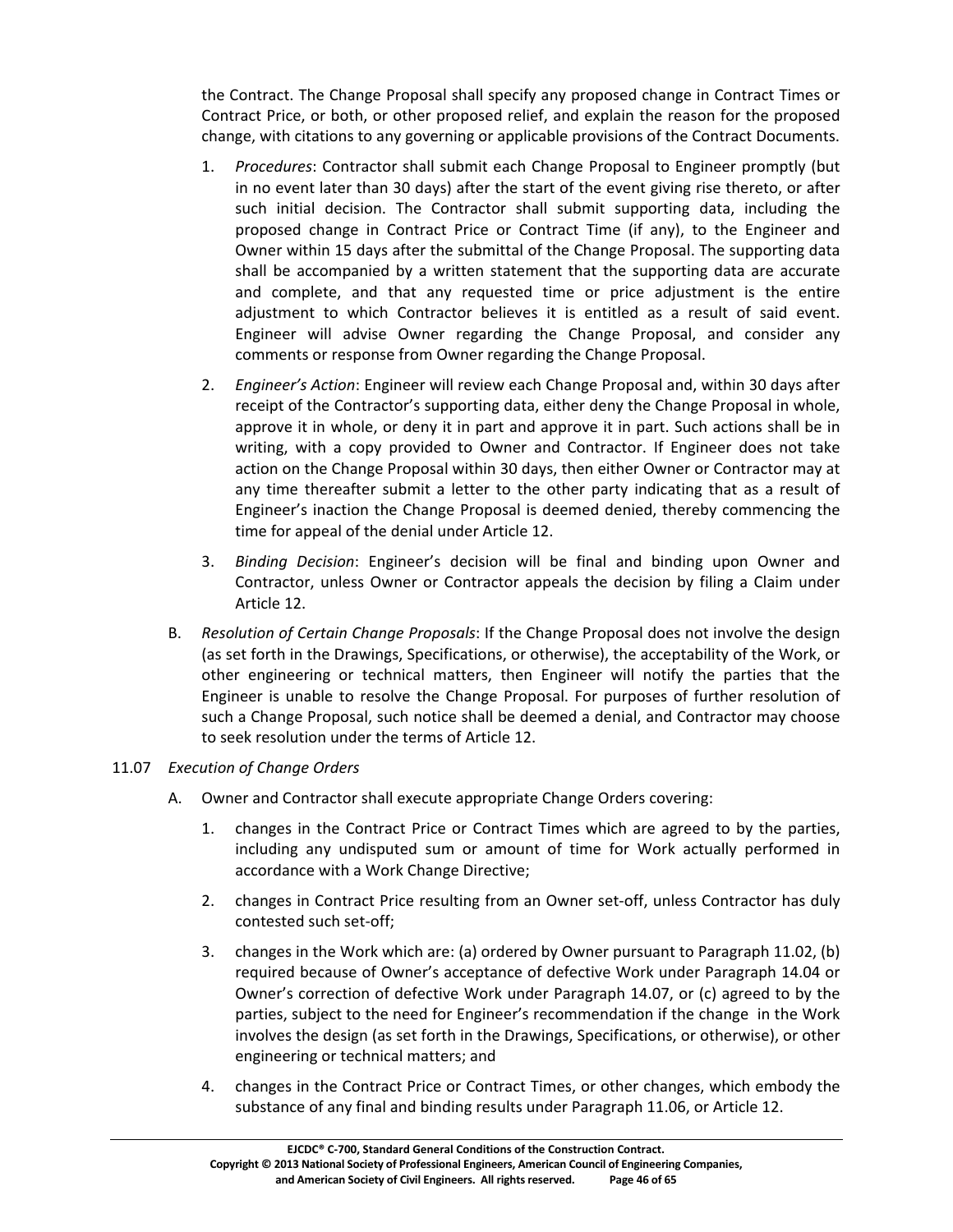- B. If Owner or Contractor refuses to execute a Change Order that is required to be executed under the terms of this Paragraph 11.07, it shall be deemed to be of full force and effect, as if fully executed.
- 11.08 *Notification to Surety*
	- A. If the provisions of any bond require notice to be given to a surety of any change affecting the general scope of the Work or the provisions of the Contract Documents (including, but not limited to, Contract Price or Contract Times), the giving of any such notice will be Contractor's responsibility. The amount of each applicable bond will be adjusted to reflect the effect of any such change.

# **ARTICLE 12 – CLAIMS**

- 12.01 *Claims*
	- A. *Claims Process*: The following disputes between Owner and Contractor shall be submitted to the Claims process set forth in this Article:
		- 1. Appeals by Owner or Contractor of Engineer's decisions regarding Change Proposals;
		- 2. Owner demands for adjustments in the Contract Price or Contract Times, or other relief under the Contract Documents; and
		- 3. Disputes that Engineer has been unable to address because they do not involve the design (as set forth in the Drawings, Specifications, or otherwise), the acceptability of the Work, or other engineering or technical matters.
	- B. *Submittal of Claim*: The party submitting a Claim shall deliver it directly to the other party to the Contract promptly (but in no event later than 30 days) after the start of the event giving rise thereto; in the case of appeals regarding Change Proposals within 30 days of the decision under appeal. The party submitting the Claim shall also furnish a copy to the Engineer, for its information only. The responsibility to substantiate a Claim shall rest with the party making the Claim. In the case of a Claim by Contractor seeking an increase in the Contract Times or Contract Price, or both, Contractor shall certify that the Claim is made in good faith, that the supporting data are accurate and complete, and that to the best of Contractor's knowledge and belief the amount of time or money requested accurately reflects the full amount to which Contractor is entitled.
	- C. *Review and Resolution*: The party receiving a Claim shall review it thoroughly, giving full consideration to its merits. The two parties shall seek to resolve the Claim through the exchange of information and direct negotiations. The parties may extend the time for resolving the Claim by mutual agreement. All actions taken on a Claim shall be stated in writing and submitted to the other party, with a copy to Engineer.
	- D. *Mediation*:
		- 1. At any time after initiation of a Claim, Owner and Contractor may mutually agree to mediation of the underlying dispute. The agreement to mediate shall stay the Claim submittal and response process.
		- 2. If Owner and Contractor agree to mediation, then after 60 days from such agreement, either Owner or Contractor may unilaterally terminate the mediation process, and the Claim submittal and decision process shall resume as of the date of the termination. If the mediation proceeds but is unsuccessful in resolving the dispute, the Claim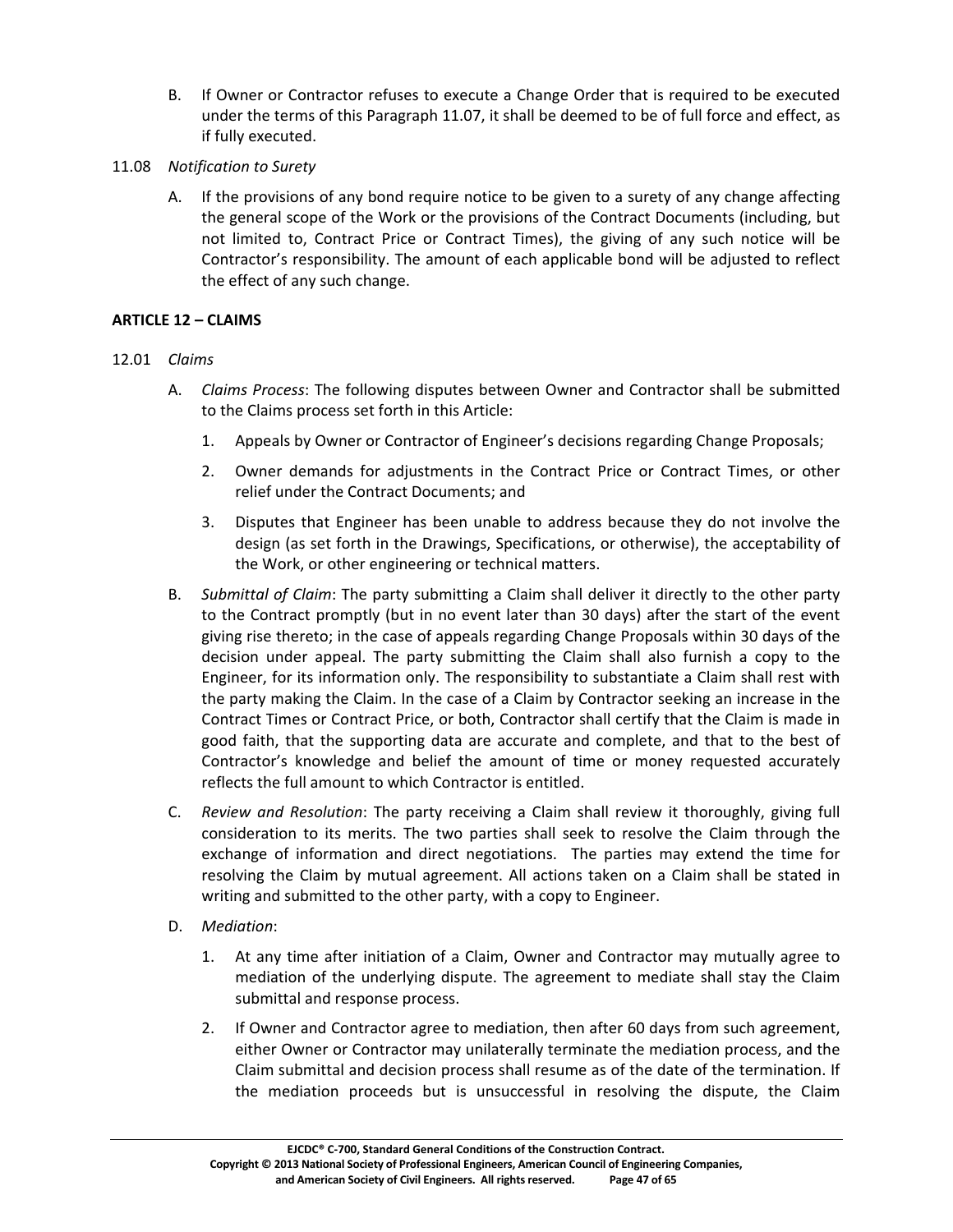submittal and decision process shall resume as of the date of the conclusion of the mediation, as determined by the mediator.

- 3. Owner and Contractor shall each pay one‐half of the mediator's fees and costs.
- E. *Partial Approval*: If the party receiving a Claim approves the Claim in part and denies it in part, such action shall be final and binding unless within 30 days of such action the other party invokes the procedure set forth in Article 17 for final resolution of disputes.
- F. *Denial of Claim*: If efforts to resolve a Claim are not successful, the party receiving the Claim may deny it by giving written notice of denial to the other party. If the receiving party does not take action on the Claim within 90 days, then either Owner or Contractor may at any time thereafter submit a letter to the other party indicating that as a result of the inaction, the Claim is deemed denied, thereby commencing the time for appeal of the denial. A denial of the Claim shall be final and binding unless within 30 days of the denial the other party invokes the procedure set forth in Article 17 for the final resolution of disputes.
- G. *Final and Binding Results*: If the parties reach a mutual agreement regarding a Claim, whether through approval of the Claim, direct negotiations, mediation, or otherwise; or if a Claim is approved in part and denied in part, or denied in full, and such actions become final and binding; then the results of the agreement or action on the Claim shall be incorporated in a Change Order to the extent they affect the Contract, including the Work, the Contract Times, or the Contract Price.

# **ARTICLE 13 – COST OF THE WORK; ALLOWANCES; UNIT PRICE WORK**

- 13.01 *Cost of the Work*
	- A. *Purposes for Determination of Cost of the Work*: The term Cost of the Work means the sum of all costs necessary for the proper performance of the Work at issue, as further defined below. The provisions of this Paragraph 13.01 are used for two distinct purposes:
		- 1. To determine Cost of the Work when Cost of the Work is a component of the Contract Price, under cost‐plus‐fee, time‐and‐materials, or other cost‐based terms; or
		- 2. To determine the value of a Change Order, Change Proposal, Claim, set-off, or other adjustment in Contract Price. When the value of any such adjustment is determined on the basis of Cost of the Work, Contractor is entitled only to those additional or incremental costs required because of the change in the Work or because of the event giving rise to the adjustment.
	- B. *Costs Included*: Except as otherwise may be agreed to in writing by Owner, costs included in the Cost of the Work shall be in amounts no higher than those prevailing in the locality of the Project, shall not include any of the costs itemized in Paragraph 13.01.C, and shall include only the following items:
		- 1. Payroll costs for employees in the direct employ of Contractor in the performance of the Work under schedules of job classifications agreed upon by Owner and Contractor. Such employees shall include, without limitation, superintendents, foremen, and other personnel employed full time on the Work. Payroll costs for employees not employed full time on the Work shall be apportioned on the basis of their time spent on the Work. Payroll costs shall include, but not be limited to, salaries and wages plus the cost of fringe benefits, which shall include social security contributions, unemployment, excise, and payroll taxes, workers' compensation, health and retirement benefits, bonuses, sick leave, and vacation and holiday pay applicable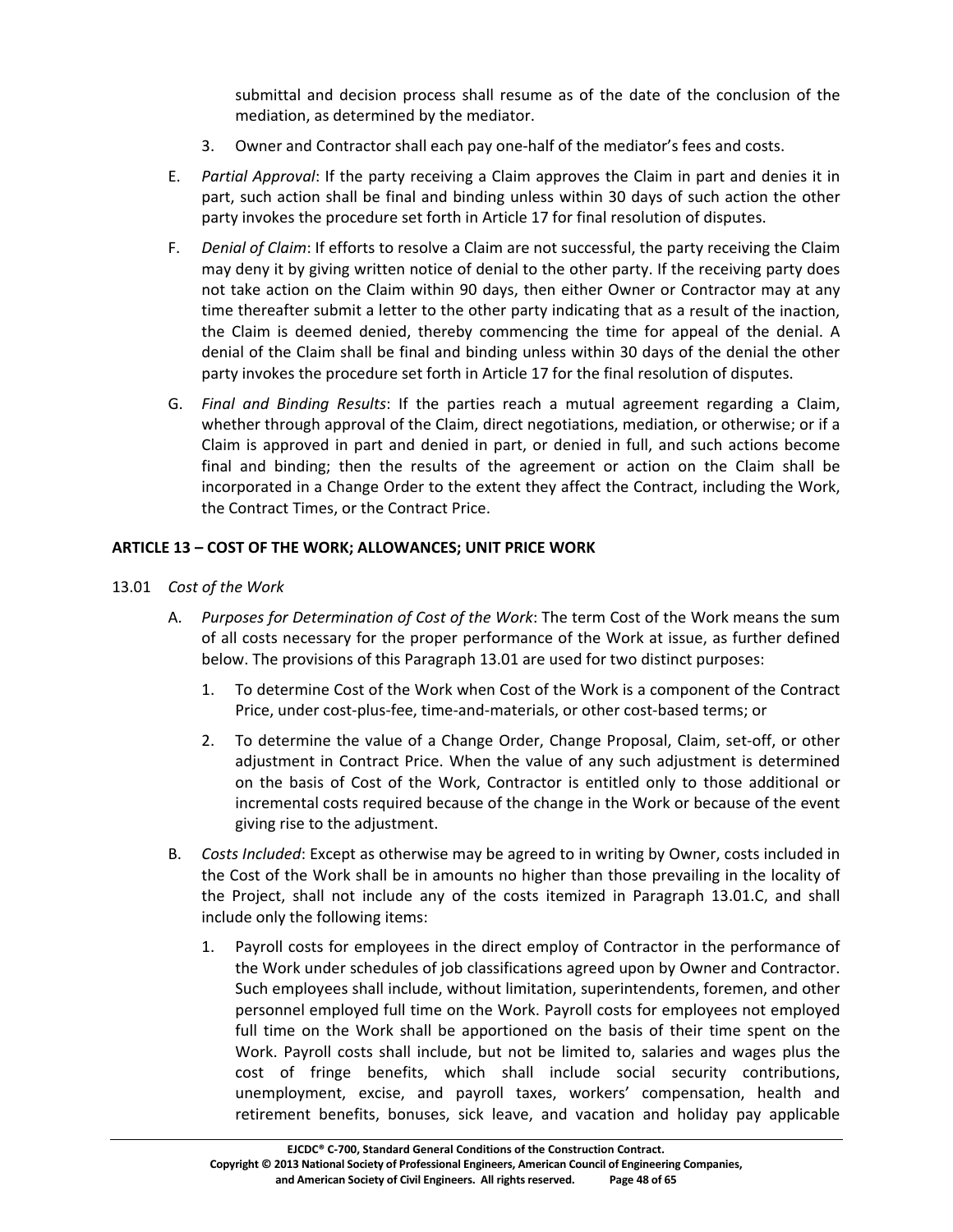thereto. The expenses of performing Work outside of regular working hours, on Saturday, Sunday, or legal holidays, shall be included in the above to the extent authorized by Owner.

- 2. Cost of all materials and equipment furnished and incorporated in the Work, including costs of transportation and storage thereof, and Suppliers' field services required in connection therewith. All cash discounts shall accrue to Contractor unless Owner deposits funds with Contractor with which to make payments, in which case the cash discounts shall accrue to Owner. All trade discounts, rebates, and refunds and returns from sale of surplus materials and equipment shall accrue to Owner, and Contractor shall make provisions so that they may be obtained.
- 3. Payments made by Contractor to Subcontractors for Work performed by Subcontractors. If required by Owner, Contractor shall obtain competitive bids from subcontractors acceptable to Owner and Contractor and shall deliver such bids to Owner, who will then determine, with the advice of Engineer, which bids, if any, will be acceptable. If any subcontract provides that the Subcontractor is to be paid on the basis of Cost of the Work plus a fee, the Subcontractor's Cost of the Work and fee shall be determined in the same manner as Contractor's Cost of the Work and fee as provided in this Paragraph 13.01.
- 4. Costs of special consultants (including but not limited to engineers, architects, testing laboratories, surveyors, attorneys, and accountants) employed for services specifically related to the Work.
- 5. Supplemental costs including the following:
	- a. The proportion of necessary transportation, travel, and subsistence expenses of Contractor's employees incurred in discharge of duties connected with the Work.
	- b. Cost, including transportation and maintenance, of all materials, supplies, equipment, machinery, appliances, office, and temporary facilities at the Site, and hand tools not owned by the workers, which are consumed in the performance of the Work, and cost, less market value, of such items used but not consumed which remain the property of Contractor.
	- c. Rentals of all construction equipment and machinery, and the parts thereof, whether rented from Contractor or others in accordance with rental agreements approved by Owner with the advice of Engineer, and the costs of transportation, loading, unloading, assembly, dismantling, and removal thereof. All such costs shall be in accordance with the terms of said rental agreements. The rental of any such equipment, machinery, or parts shall cease when the use thereof is no longer necessary for the Work.
	- d. Sales, consumer, use, and other similar taxes related to the Work, and for which Contractor is liable, as imposed by Laws and Regulations.
	- e. Deposits lost for causes other than negligence of Contractor, any Subcontractor, or anyone directly or indirectly employed by any of them or for whose acts any of them may be liable, and royalty payments and fees for permits and licenses.
	- f. Losses and damages (and related expenses) caused by damage to the Work, not compensated by insurance or otherwise, sustained by Contractor in connection with the performance of the Work (except losses and damages within the deductible amounts of property insurance established in accordance with Paragraph 6.05), provided such losses and damages have resulted from causes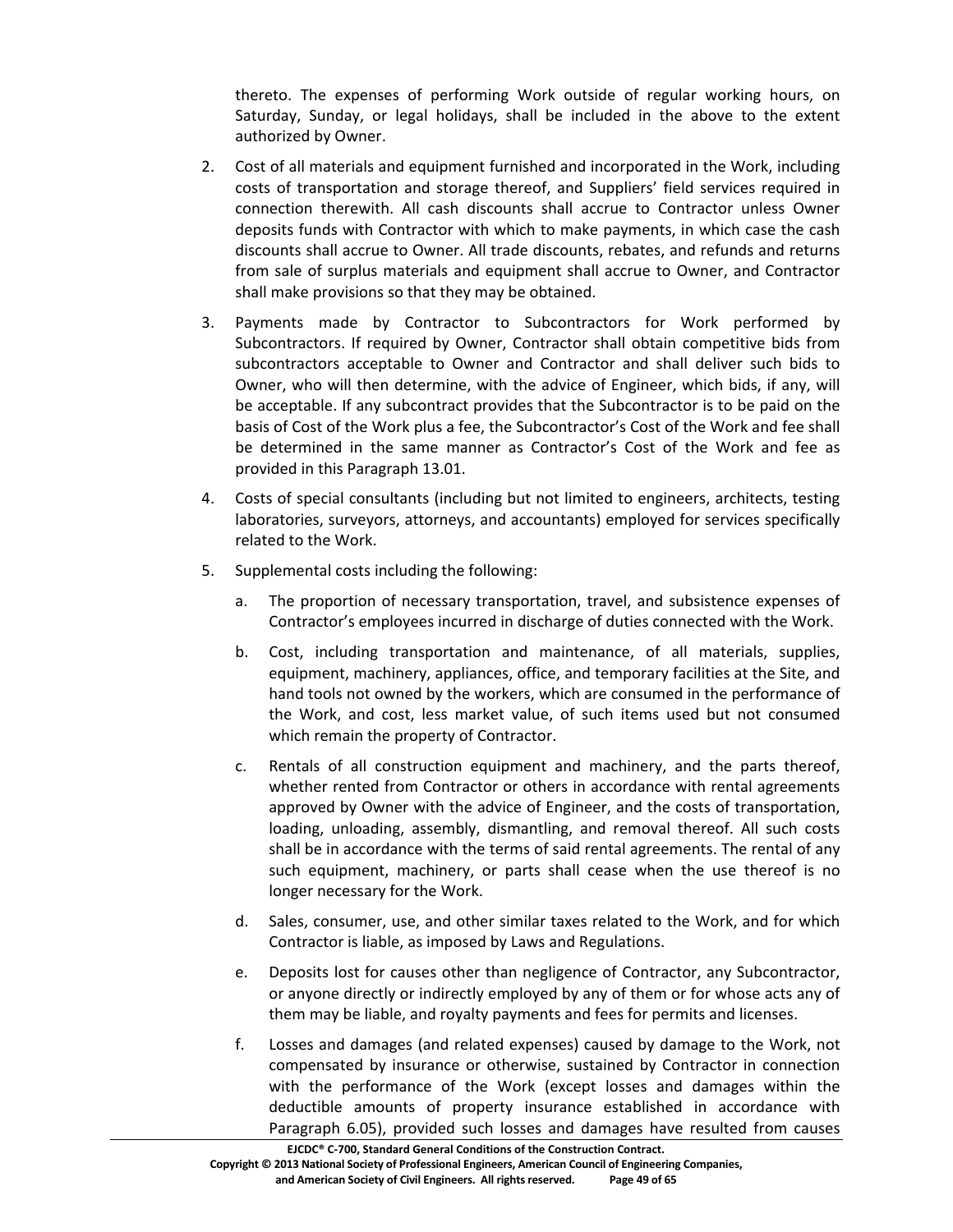other than the negligence of Contractor, any Subcontractor, or anyone directly or indirectly employed by any of them or for whose acts any of them may be liable. Such losses shall include settlements made with the written consent and approval of Owner. No such losses, damages, and expenses shall be included in the Cost of the Work for the purpose of determining Contractor's fee.

- g. The cost of utilities, fuel, and sanitary facilities at the Site.
- h. Minor expenses such as communication service at the Site, express and courier services, and similar petty cash items in connection with the Work.
- i. The costs of premiums for all bonds and insurance that Contractor is required by the Contract Documents to purchase and maintain.
- C. *Costs Excluded*: The term Cost of the Work shall not include any of the following items:
	- 1. Payroll costs and other compensation of Contractor's officers, executives, principals (of partnerships and sole proprietorships), general managers, safety managers, engineers, architects, estimators, attorneys, auditors, accountants, purchasing and contracting agents, expediters, timekeepers, clerks, and other personnel employed by Contractor, whether at the Site or in Contractor's principal or branch office for general administration of the Work and not specifically included in the agreed upon schedule of job classifications referred to in Paragraph 13.01.B.1 or specifically covered by Paragraph 13.01.B.4. The payroll costs and other compensation excluded here are to be considered administrative costs covered by the Contractor's fee.
	- 2. Expenses of Contractor's principal and branch offices other than Contractor's office at the Site.
	- 3. Any part of Contractor's capital expenses, including interest on Contractor's capital employed for the Work and charges against Contractor for delinquent payments.
	- 4. Costs due to the negligence of Contractor, any Subcontractor, or anyone directly or indirectly employed by any of them or for whose acts any of them may be liable, including but not limited to, the correction of defective Work, disposal of materials or equipment wrongly supplied, and making good any damage to property.
	- 5. Other overhead or general expense costs of any kind and the costs of any item not specifically and expressly included in Paragraph 13.01.B.
- D. *Contractor's Fee*: When the Work as a whole is performed on the basis of cost‐plus, Contractor's fee shall be determined as set forth in the Agreement. When the value of any Work covered by a Change Order, Change Proposal, Claim, set‐off, or other adjustment in Contract Price is determined on the basis of Cost of the Work, Contractor's fee shall be determined as set forth in Paragraph 11.04.C.
- E. *Documentation*: Whenever the Cost of the Work for any purpose is to be determined pursuant to this Article 13, Contractor will establish and maintain records thereof in accordance with generally accepted accounting practices and submit in a form acceptable to Engineer an itemized cost breakdown together with supporting data.

### 13.02 *Allowances*

A. It is understood that Contractor has included in the Contract Price all allowances so named in the Contract Documents and shall cause the Work so covered to be performed for such sums and by such persons or entities as may be acceptable to Owner and Engineer.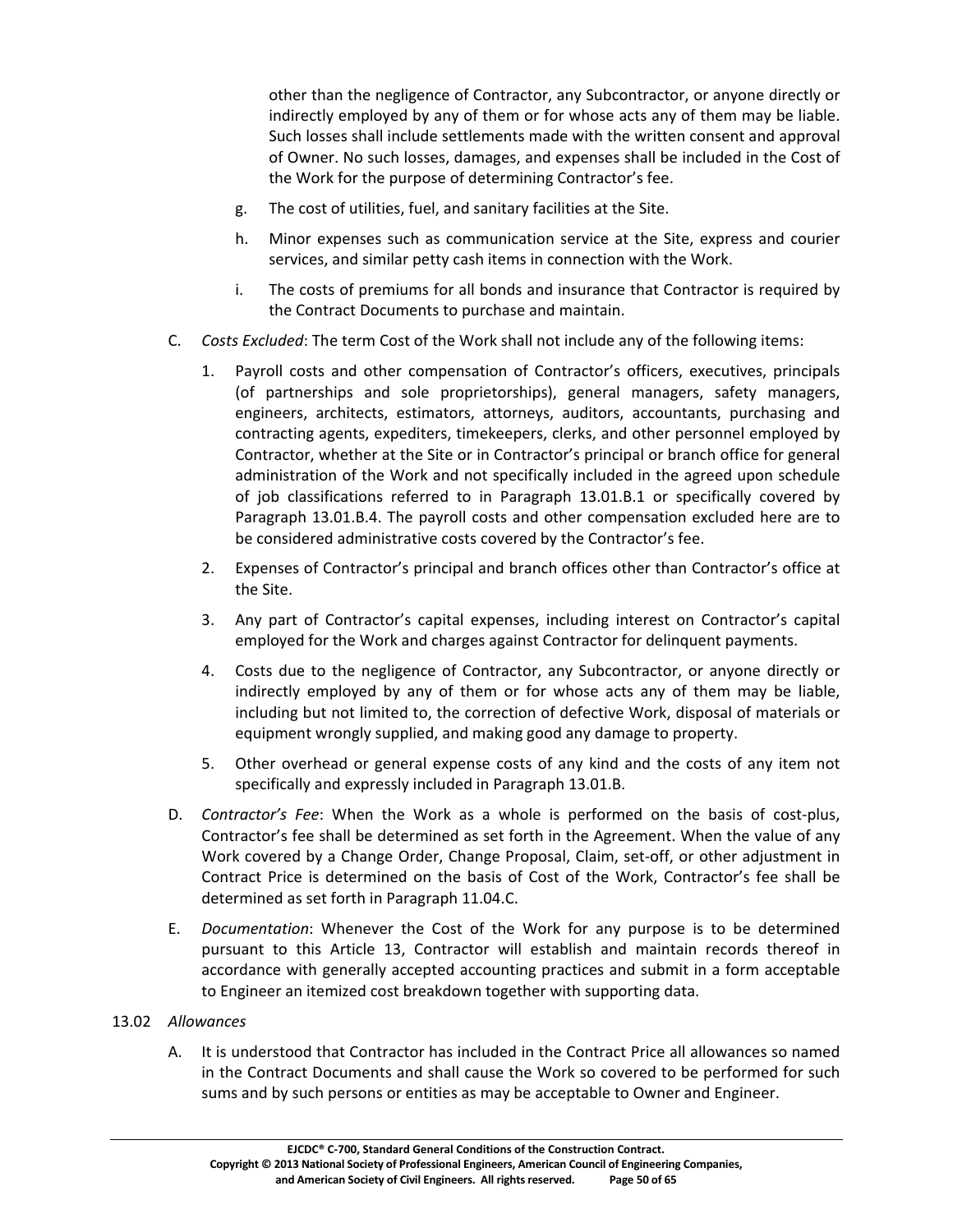- B. *Cash Allowances*: Contractor agrees that:
	- 1. the cash allowances include the cost to Contractor (less any applicable trade discounts) of materials and equipment required by the allowances to be delivered at the Site, and all applicable taxes; and
	- 2. Contractor's costs for unloading and handling on the Site, labor, installation, overhead, profit, and other expenses contemplated for the cash allowances have been included in the Contract Price and not in the allowances, and no demand for additional payment on account of any of the foregoing will be valid.
- C. *Contingency Allowance*: Contractor agrees that a contingency allowance, if any, is for the sole use of Owner to cover unanticipated costs.
- D. Prior to final payment, an appropriate Change Order will be issued as recommended by Engineer to reflect actual amounts due Contractor on account of Work covered by allowances, and the Contract Price shall be correspondingly adjusted.

### 13.03 *Unit Price Work*

- A. Where the Contract Documents provide that all or part of the Work is to be Unit Price Work, initially the Contract Price will be deemed to include for all Unit Price Work an amount equal to the sum of the unit price for each separately identified item of Unit Price Work times the estimated quantity of each item as indicated in the Agreement.
- B. The estimated quantities of items of Unit Price Work are not guaranteed and are solely for the purpose of comparison of Bids and determining an initial Contract Price. Payments to Contractor for Unit Price Work will be based on actual quantities.
- C. Each unit price will be deemed to include an amount considered by Contractor to be adequate to cover Contractor's overhead and profit for each separately identified item.
- D. Engineer will determine the actual quantities and classifications of Unit Price Work performed by Contractor. Engineer will review with Contractor the Engineer's preliminary determinations on such matters before rendering a written decision thereon (by recommendation of an Application for Payment or otherwise). Engineer's written decision thereon will be final and binding (except as modified by Engineer to reflect changed factual conditions or more accurate data) upon Owner and Contractor, subject to the provisions of the following paragraph.
- E. Within 30 days of Engineer's written decision under the preceding paragraph, Contractor may submit a Change Proposal, or Owner may file a Claim, seeking an adjustment in the Contract Price if:
	- 1. the quantity of any item of Unit Price Work performed by Contractor differs materially and significantly from the estimated quantity of such item indicated in the Agreement;
	- 2. there is no corresponding adjustment with respect to any other item of Work; and
	- 3. Contractor believes that it is entitled to an increase in Contract Price as a result of having incurred additional expense or Owner believes that Owner is entitled to a decrease in Contract Price, and the parties are unable to agree as to the amount of any such increase or decrease.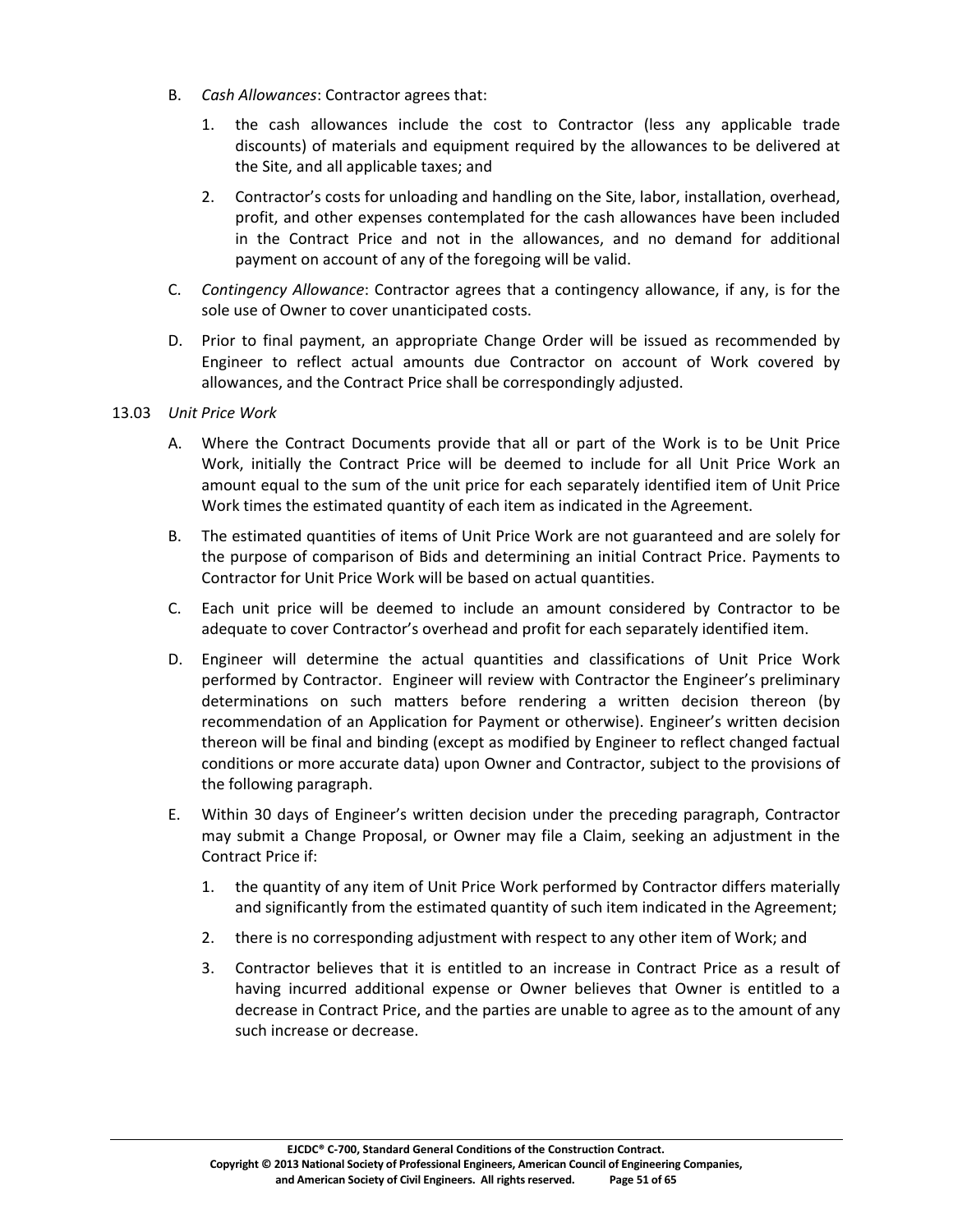### **ARTICLE 14 – TESTS AND INSPECTIONS; CORRECTION, REMOVAL OR ACCEPTANCE OF DEFECTIVE WORK**

- 14.01 *Access to Work*
	- A. Owner, Engineer, their consultants and other representatives and personnel of Owner, independent testing laboratories, and authorities having jurisdiction will have access to the Site and the Work at reasonable times for their observation, inspection, and testing. Contractor shall provide them proper and safe conditions for such access and advise them of Contractor's safety procedures and programs so that they may comply therewith as applicable.
- 14.02 *Tests, Inspections, and Approvals*
	- A. Contractor shall give Engineer timely notice of readiness of the Work (or specific parts thereof) for all required inspections and tests, and shall cooperate with inspection and testing personnel to facilitate required inspections and tests.
	- B. Owner shall retain and pay for the services of an independent inspector, testing laboratory, or other qualified individual or entity to perform all inspections and tests expressly required by the Contract Documents to be furnished and paid for by Owner, except that costs incurred in connection with tests or inspections of covered Work shall be governed by the provisions of Paragraph 14.05.
	- C. If Laws or Regulations of any public body having jurisdiction require any Work (or part thereof) specifically to be inspected, tested, or approved by an employee or other representative of such public body, Contractor shall assume full responsibility for arranging and obtaining such inspections, tests, or approvals, pay all costs in connection therewith, and furnish Engineer the required certificates of inspection or approval.
	- D. Contractor shall be responsible for arranging, obtaining, and paying for all inspections and tests required:
		- 1. by the Contract Documents, unless the Contract Documents expressly allocate responsibility for a specific inspection or test to Owner;
		- 2. to attain Owner's and Engineer's acceptance of materials or equipment to be incorporated in the Work;
		- 3. by manufacturers of equipment furnished under the Contract Documents;
		- 4. for testing, adjusting, and balancing of mechanical, electrical, and other equipment to be incorporated into the Work; and
		- 5. for acceptance of materials, mix designs, or equipment submitted for approval prior to Contractor's purchase thereof for incorporation in the Work.

Such inspections and tests shall be performed by independent inspectors, testing laboratories, or other qualified individuals or entities acceptable to Owner and Engineer.

- E. If the Contract Documents require the Work (or part thereof) to be approved by Owner, Engineer, or another designated individual or entity, then Contractor shall assume full responsibility for arranging and obtaining such approvals.
- F. If any Work (or the work of others) that is to be inspected, tested, or approved is covered by Contractor without written concurrence of Engineer, Contractor shall, if requested by Engineer, uncover such Work for observation. Such uncovering shall be at Contractor's expense unless Contractor had given Engineer timely notice of Contractor's intention to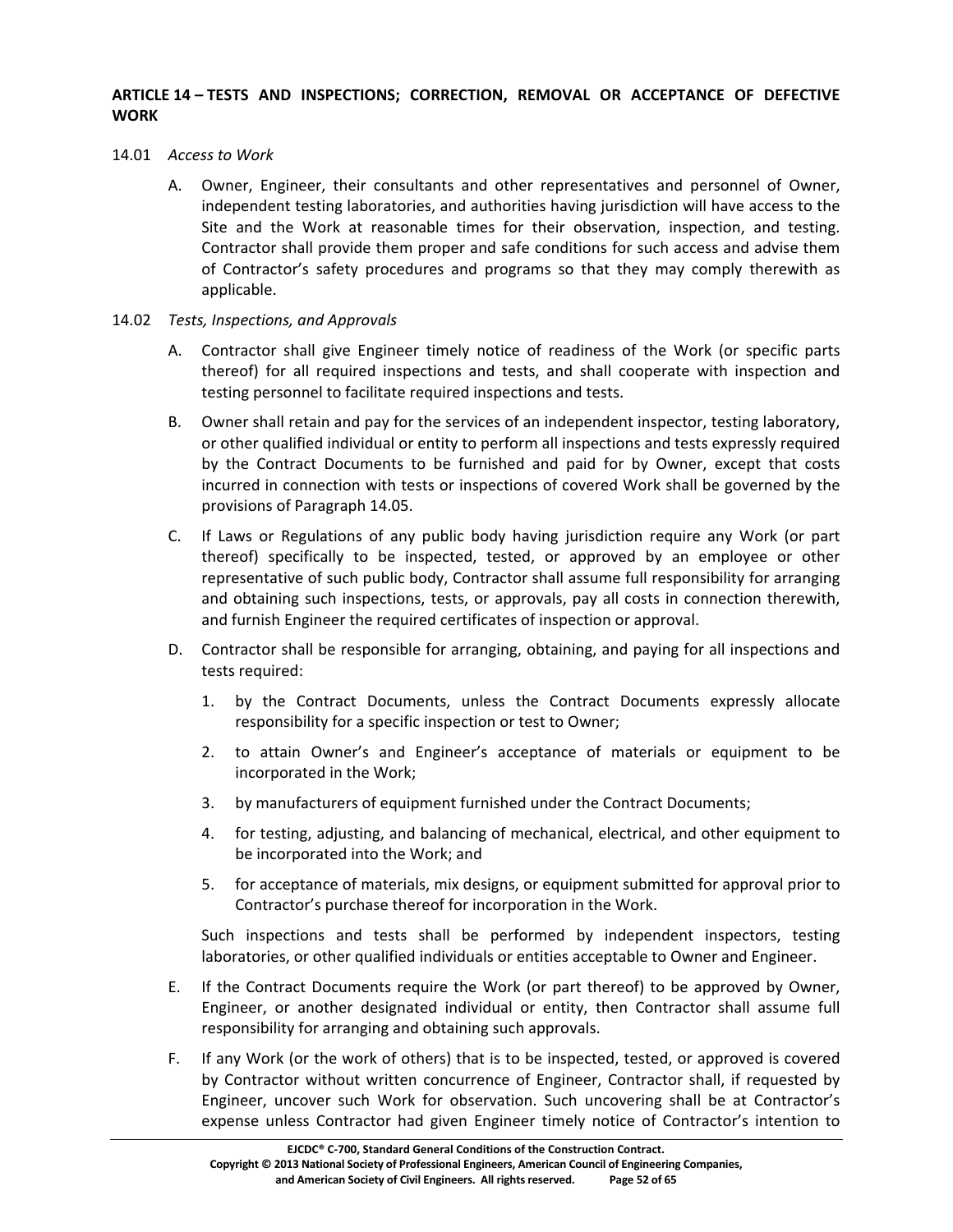cover the same and Engineer had not acted with reasonable promptness in response to such notice.

### 14.03 *Defective Work*

- A. *Contractor's Obligation*: It is Contractor's obligation to assure that the Work is not defective.
- B. *Engineer's Authority*: Engineer has the authority to determine whether Work is defective, and to reject defective Work.
- C. *Notice of Defects*: Prompt notice of all defective Work of which Owner or Engineer has actual knowledge will be given to Contractor.
- D. *Correction, or Removal and Replacement*: Promptly after receipt of written notice of defective Work, Contractor shall correct all such defective Work, whether or not fabricated, installed, or completed, or, if Engineer has rejected the defective Work, remove it from the Project and replace it with Work that is not defective.
- E. *Preservation of Warranties*: When correcting defective Work, Contractor shall take no action that would void or otherwise impair Owner's special warranty and guarantee, if any, on said Work.
- F. *Costs and Damages*: In addition to its correction, removal, and replacement obligations with respect to defective Work, Contractor shall pay all claims, costs, losses, and damages arising out of or relating to defective Work, including but not limited to the cost of the inspection, testing, correction, removal, replacement, or reconstruction of such defective Work, fines levied against Owner by governmental authorities because the Work is defective, and the costs of repair or replacement of work of others resulting from defective Work. Prior to final payment, if Owner and Contractor are unable to agree as to the measure of such claims, costs, losses, and damages resulting from defective Work, then Owner may impose a reasonable set‐off against payments due under Article 15.

### 14.04 *Acceptance of Defective Work*

A. If, instead of requiring correction or removal and replacement of defective Work, Owner prefers to accept it, Owner may do so (subject, if such acceptance occurs prior to final payment, to Engineer's confirmation that such acceptance is in general accord with the design intent and applicable engineering principles, and will not endanger public safety). Contractor shall pay all claims, costs, losses, and damages attributable to Owner's evaluation of and determination to accept such defective Work (such costs to be approved by Engineer as to reasonableness), and for the diminished value of the Work to the extent not otherwise paid by Contractor. If any such acceptance occurs prior to final payment, the necessary revisions in the Contract Documents with respect to the Work shall be incorporated in a Change Order. If the parties are unable to agree as to the decrease in the Contract Price, reflecting the diminished value of Work so accepted, then Owner may impose a reasonable set-off against payments due under Article 15. If the acceptance of defective Work occurs after final payment, Contractor shall pay an appropriate amount to Owner.

### 14.05 *Uncovering Work*

A. Engineer has the authority to require special inspection or testing of the Work, whether or not the Work is fabricated, installed, or completed.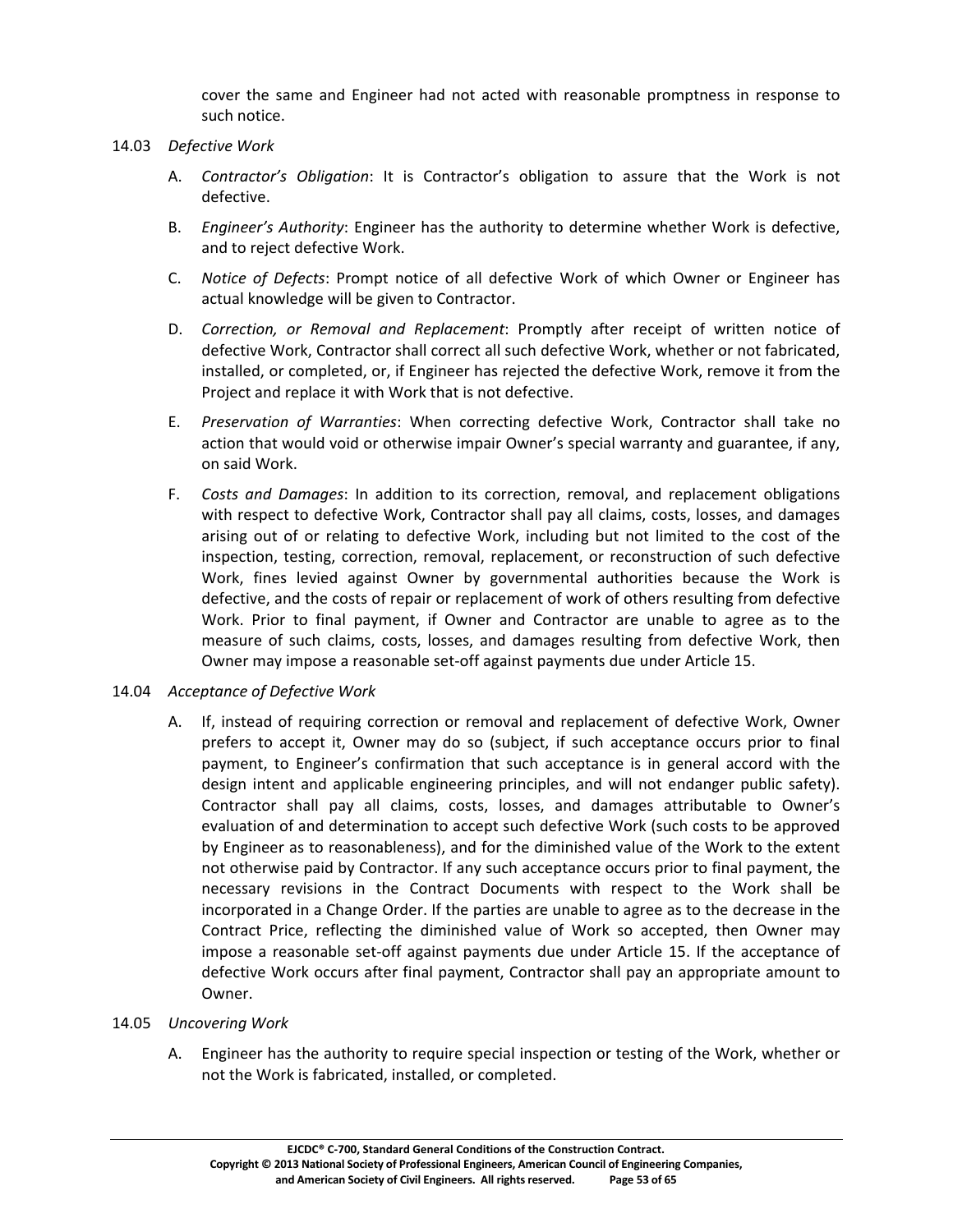- B. If any Work is covered contrary to the written request of Engineer, then Contractor shall, if requested by Engineer, uncover such Work for Engineer's observation, and then replace the covering, all at Contractor's expense.
- C. If Engineer considers it necessary or advisable that covered Work be observed by Engineer or inspected or tested by others, then Contractor, at Engineer's request, shall uncover, expose, or otherwise make available for observation, inspection, or testing as Engineer may require, that portion of the Work in question, and provide all necessary labor, material, and equipment.
	- 1. If it is found that the uncovered Work is defective, Contractor shall be responsible for all claims, costs, losses, and damages arising out of or relating to such uncovering, exposure, observation, inspection, and testing, and of satisfactory replacement or reconstruction (including but not limited to all costs of repair or replacement of work of others); and pending Contractor's full discharge of this responsibility the Owner shall be entitled to impose a reasonable set-off against payments due under Article 15.
	- 2. If the uncovered Work is not found to be defective, Contractor shall be allowed an increase in the Contract Price or an extension of the Contract Times, or both, directly attributable to such uncovering, exposure, observation, inspection, testing, replacement, and reconstruction. If the parties are unable to agree as to the amount or extent thereof, then Contractor may submit a Change Proposal within 30 days of the determination that the Work is not defective.

# 14.06 *Owner May Stop the Work*

- A. If the Work is defective, or Contractor fails to supply sufficient skilled workers or suitable materials or equipment, or fails to perform the Work in such a way that the completed Work will conform to the Contract Documents, then Owner may order Contractor to stop the Work, or any portion thereof, until the cause for such order has been eliminated; however, this right of Owner to stop the Work shall not give rise to any duty on the part of Owner to exercise this right for the benefit of Contractor, any Subcontractor, any Supplier, any other individual or entity, or any surety for, or employee or agent of any of them.
- 14.07 *Owner May Correct Defective Work*
	- A. If Contractor fails within a reasonable time after written notice from Engineer to correct defective Work, or to remove and replace rejected Work as required by Engineer, or if Contractor fails to perform the Work in accordance with the Contract Documents, or if Contractor fails to comply with any other provision of the Contract Documents, then Owner may, after seven days written notice to Contractor, correct or remedy any such deficiency.
	- B. In exercising the rights and remedies under this Paragraph 14.07, Owner shall proceed expeditiously. In connection with such corrective or remedial action, Owner may exclude Contractor from all or part of the Site, take possession of all or part of the Work and suspend Contractor's services related thereto, and incorporate in the Work all materials and equipment stored at the Site or for which Owner has paid Contractor but which are stored elsewhere. Contractor shall allow Owner, Owner's representatives, agents and employees, Owner's other contractors, and Engineer and Engineer's consultants access to the Site to enable Owner to exercise the rights and remedies under this paragraph.
	- C. All claims, costs, losses, and damages incurred or sustained by Owner in exercising the rights and remedies under this Paragraph 14.07 will be charged against Contractor as setoffs against payments due under Article 15. Such claims, costs, losses and damages will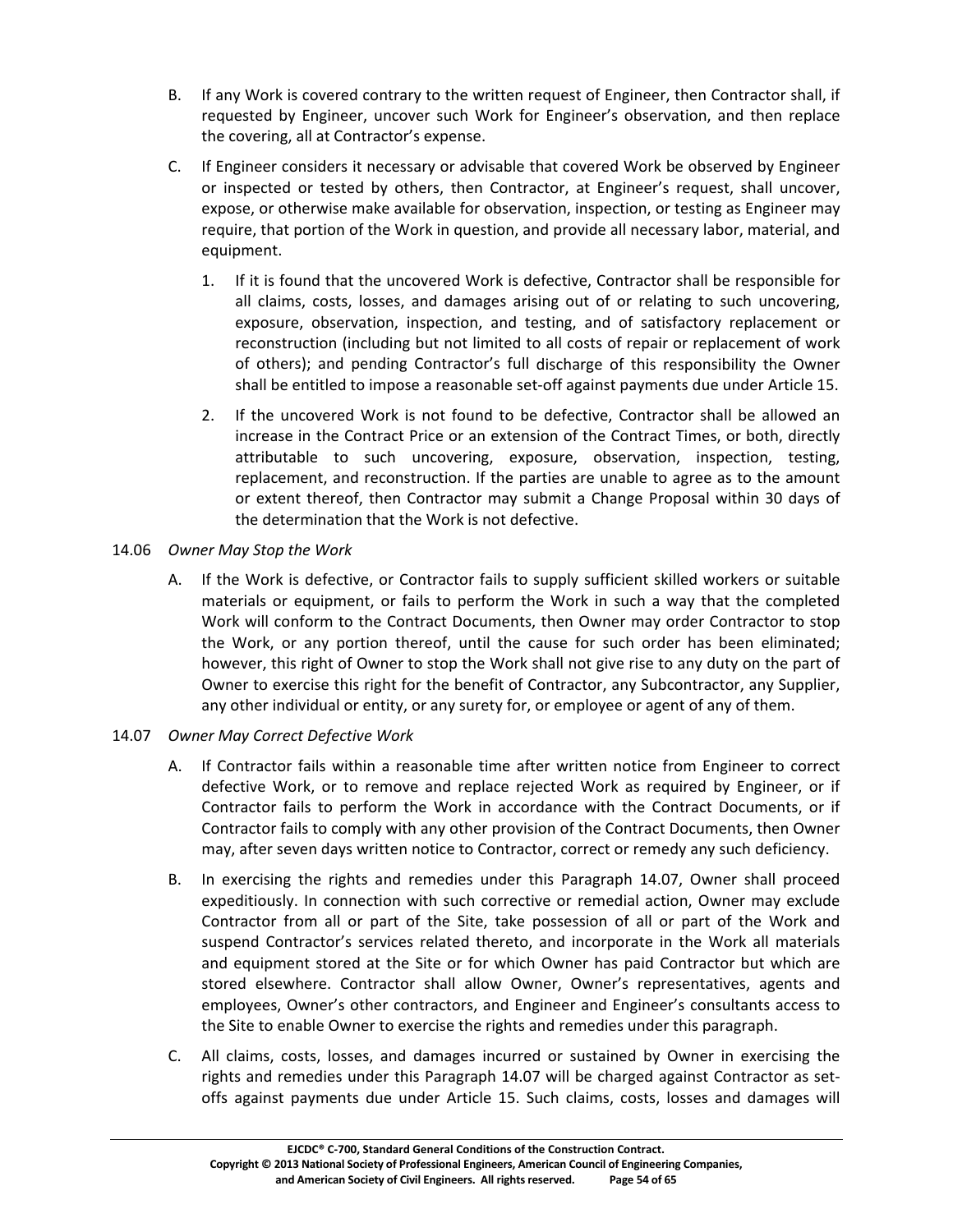include but not be limited to all costs of repair, or replacement of work of others destroyed or damaged by correction, removal, or replacement of Contractor's defective Work.

D. Contractor shall not be allowed an extension of the Contract Times because of any delay in the performance of the Work attributable to the exercise by Owner of Owner's rights and remedies under this Paragraph 14.07.

# **ARTICLE 15 – PAYMENTS TO CONTRACTOR; SET‐OFFS; COMPLETION; CORRECTION PERIOD**

- 15.01 *Progress Payments*
	- A. *Basis for Progress Payments*: The Schedule of Values established as provided in Article 2 will serve as the basis for progress payments and will be incorporated into a form of Application for Payment acceptable to Engineer. Progress payments on account of Unit Price Work will be based on the number of units completed during the pay period, as determined under the provisions of Paragraph 13.03. Progress payments for cost-based Work will be based on Cost of the Work completed by Contractor during the pay period.
	- B. *Applications for Payments*:
		- 1. At least 20 days before the date established in the Agreement for each progress payment (but not more often than once a month), Contractor shall submit to Engineer for review an Application for Payment filled out and signed by Contractor covering the Work completed as of the date of the Application and accompanied by such supporting documentation as is required by the Contract Documents. If payment is requested on the basis of materials and equipment not incorporated in the Work but delivered and suitably stored at the Site or at another location agreed to in writing, the Application for Payment shall also be accompanied by a bill of sale, invoice, or other documentation warranting that Owner has received the materials and equipment free and clear of all Liens, and evidence that the materials and equipment are covered by appropriate property insurance, a warehouse bond, or other arrangements to protect Owner's interest therein, all of which must be satisfactory to Owner.
		- 2. Beginning with the second Application for Payment, each Application shall include an affidavit of Contractor stating that all previous progress payments received on account of the Work have been applied on account to discharge Contractor's legitimate obligations associated with prior Applications for Payment.
		- 3. The amount of retainage with respect to progress payments will be as stipulated in the Agreement.
	- C. *Review of Applications*:
		- 1. Engineer will, within 10 days after receipt of each Application for Payment, including each resubmittal, either indicate in writing a recommendation of payment and present the Application to Owner, or return the Application to Contractor indicating in writing Engineer's reasons for refusing to recommend payment. In the latter case, Contractor may make the necessary corrections and resubmit the Application.
		- 2. Engineer's recommendation of any payment requested in an Application for Payment will constitute a representation by Engineer to Owner, based on Engineer's observations of the executed Work as an experienced and qualified design professional, and on Engineer's review of the Application for Payment and the accompanying data and schedules, that to the best of Engineer's knowledge, information and belief: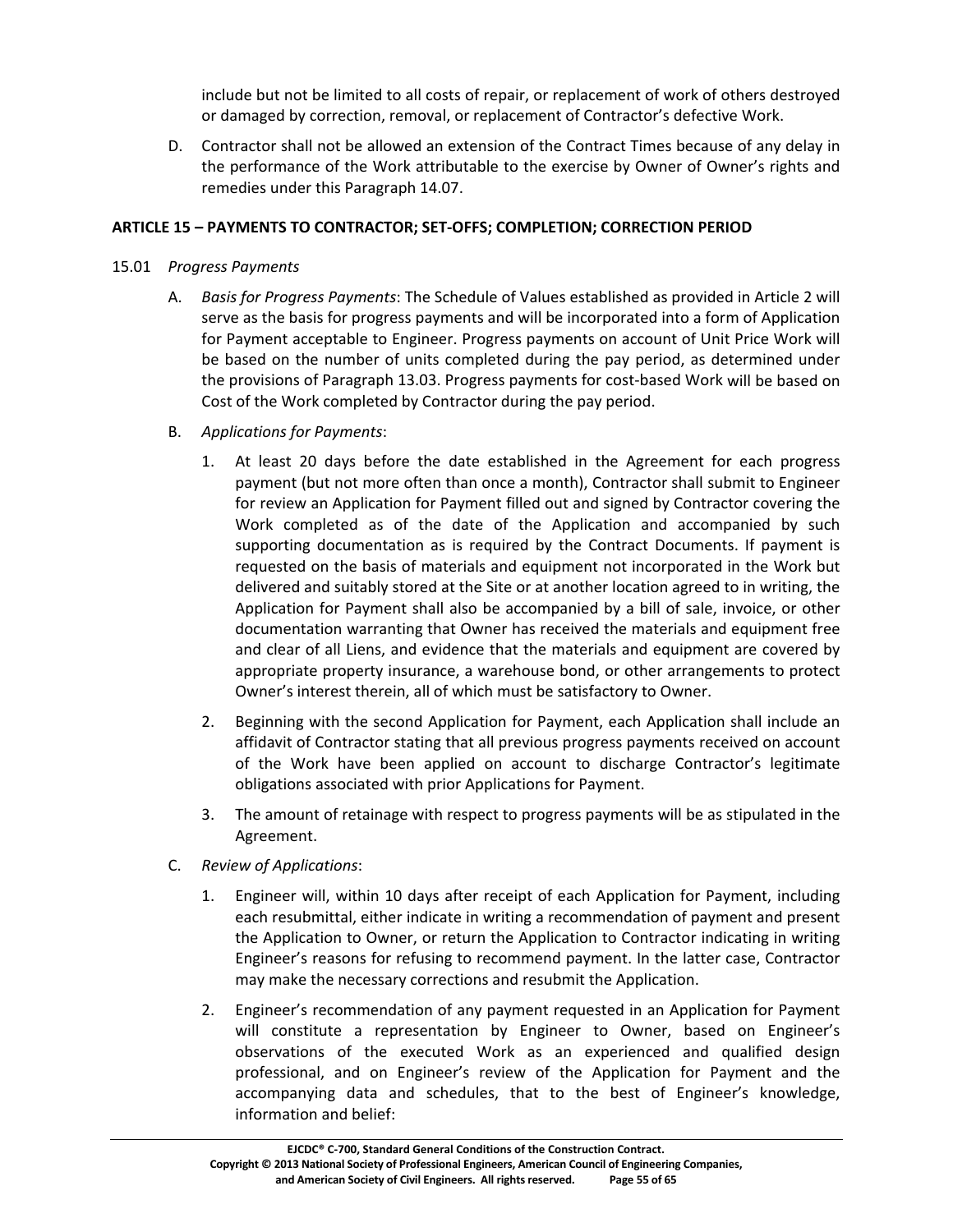- a. the Work has progressed to the point indicated;
- b. the quality of the Work is generally in accordance with the Contract Documents (subject to an evaluation of the Work as a functioning whole prior to or upon Substantial Completion, the results of any subsequent tests called for in the Contract Documents, a final determination of quantities and classifications for Unit Price Work under Paragraph 13.03, and any other qualifications stated in the recommendation); and
- c. the conditions precedent to Contractor's being entitled to such payment appear to have been fulfilled in so far as it is Engineer's responsibility to observe the Work.
- 3. By recommending any such payment Engineer will not thereby be deemed to have represented that:
	- a. inspections made to check the quality or the quantity of the Work as it has been performed have been exhaustive, extended to every aspect of the Work in progress, or involved detailed inspections of the Work beyond the responsibilities specifically assigned to Engineer in the Contract; or
	- b. there may not be other matters or issues between the parties that might entitle Contractor to be paid additionally by Owner or entitle Owner to withhold payment to Contractor.
- 4. Neither Engineer's review of Contractor's Work for the purposes of recommending payments nor Engineer's recommendation of any payment, including final payment, will impose responsibility on Engineer:
	- a. to supervise, direct, or control the Work, or
	- b. for the means, methods, techniques, sequences, or procedures of construction, or the safety precautions and programs incident thereto, or
	- c. for Contractor's failure to comply with Laws and Regulations applicable to Contractor's performance of the Work, or
	- d. to make any examination to ascertain how or for what purposes Contractor has used the money paid on account of the Contract Price, or
	- e. to determine that title to any of the Work, materials, or equipment has passed to Owner free and clear of any Liens.
- 5. Engineer may refuse to recommend the whole or any part of any payment if, in Engineer's opinion, it would be incorrect to make the representations to Owner stated in Paragraph 15.01.C.2.
- 6. Engineer will recommend reductions in payment (set‐offs) necessary in Engineer's opinion to protect Owner from loss because:
	- a. the Work is defective, requiring correction or replacement;
	- b. the Contract Price has been reduced by Change Orders;
	- c. Owner has been required to correct defective Work in accordance with Paragraph 14.07, or has accepted defective Work pursuant to Paragraph 14.04;
	- d. Owner has been required to remove or remediate a Hazardous Environmental Condition for which Contractor is responsible; or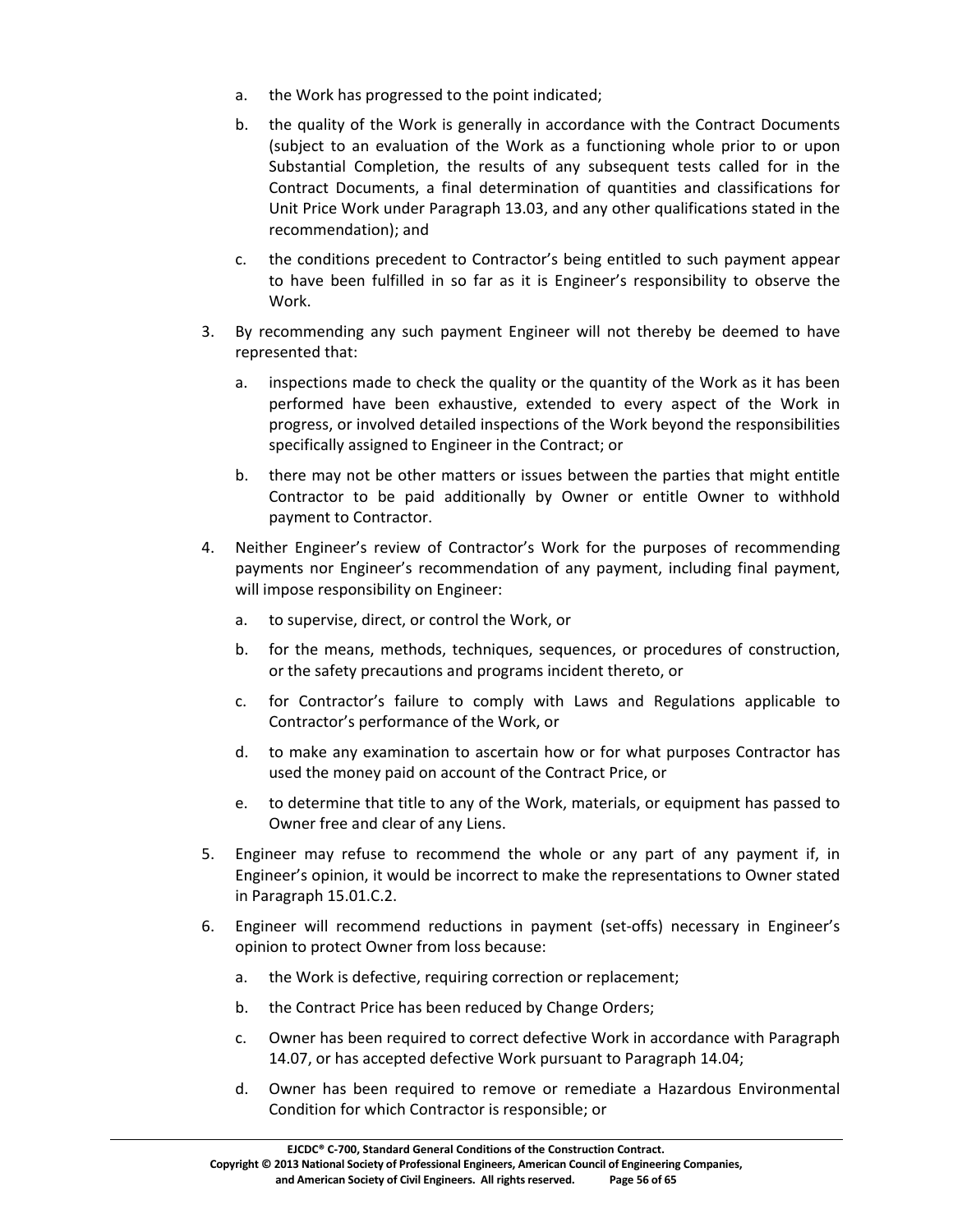- e. Engineer has actual knowledge of the occurrence of any of the events that would constitute a default by Contractor and therefore justify termination for cause under the Contract Documents.
- D. *Payment Becomes Due*:
	- 1. Ten days after presentation of the Application for Payment to Owner with Engineer's recommendation, the amount recommended (subject to any Owner set‐offs) will become due, and when due will be paid by Owner to Contractor.
- E. *Reductions in Payment by Owner*:
	- 1. In addition to any reductions in payment (set‐offs) recommended by Engineer, Owner is entitled to impose a set‐off against payment based on any of the following:
		- a. claims have been made against Owner on account of Contractor's conduct in the performance or furnishing of the Work, or Owner has incurred costs, losses, or damages on account of Contractor's conduct in the performance or furnishing of the Work, including but not limited to claims, costs, losses, or damages from workplace injuries, adjacent property damage, non‐compliance with Laws and Regulations, and patent infringement;
		- b. Contractor has failed to take reasonable and customary measures to avoid damage, delay, disruption, and interference with other work at or adjacent to the Site;
		- c. Contractor has failed to provide and maintain required bonds or insurance;
		- d. Owner has been required to remove or remediate a Hazardous Environmental Condition for which Contractor is responsible;
		- e. Owner has incurred extra charges or engineering costs related to submittal reviews, evaluations of proposed substitutes, tests and inspections, or return visits to manufacturing or assembly facilities;
		- f. the Work is defective, requiring correction or replacement;
		- g. Owner has been required to correct defective Work in accordance with Paragraph 14.07, or has accepted defective Work pursuant to Paragraph 14.04;
		- h. the Contract Price has been reduced by Change Orders;
		- i. an event that would constitute a default by Contractor and therefore justify a termination for cause has occurred;
		- j. liquidated damages have accrued as a result of Contractor's failure to achieve Milestones, Substantial Completion, or final completion of the Work;
		- k. Liens have been filed in connection with the Work, except where Contractor has delivered a specific bond satisfactory to Owner to secure the satisfaction and discharge of such Liens;
		- l. there are other items entitling Owner to a set off against the amount recommended.
	- 2. If Owner imposes any set‐off against payment, whether based on its own knowledge or on the written recommendations of Engineer, Owner will give Contractor immediate written notice (with a copy to Engineer) stating the reasons for such action and the specific amount of the reduction, and promptly pay Contractor any amount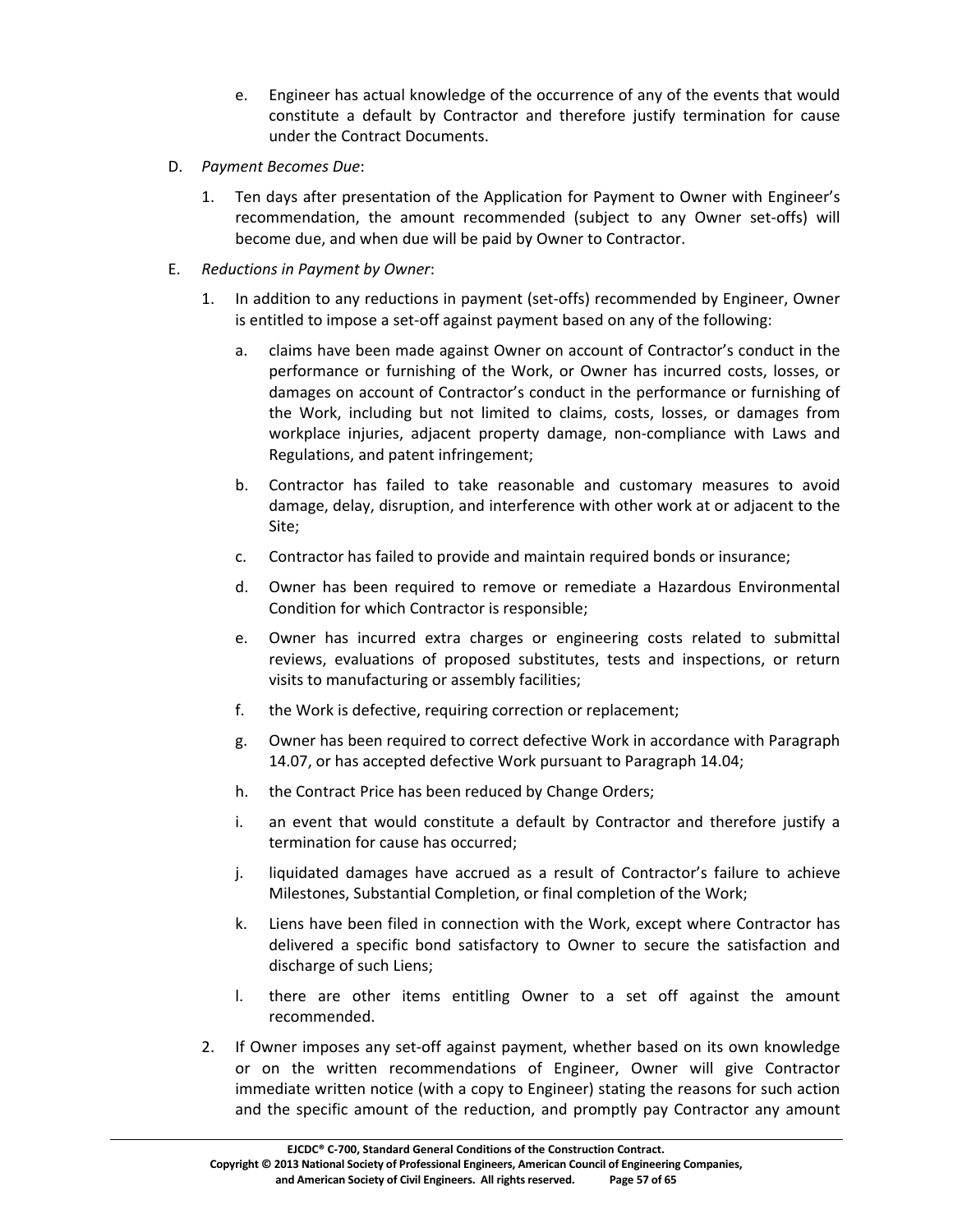remaining after deduction of the amount so withheld. Owner shall promptly pay Contractor the amount so withheld, or any adjustment thereto agreed to by Owner and Contractor, if Contractor remedies the reasons for such action. The reduction imposed shall be binding on Contractor unless it duly submits a Change Proposal contesting the reduction.

3. Upon a subsequent determination that Owner's refusal of payment was not justified, the amount wrongfully withheld shall be treated as an amount due as determined by Paragraph 15.01.C.1 and subject to interest as provided in the Agreement.

### 15.02 *Contractor's Warranty of Title*

A. Contractor warrants and guarantees that title to all Work, materials, and equipment furnished under the Contract will pass to Owner free and clear of (1) all Liens and other title defects, and (2) all patent, licensing, copyright, or royalty obligations, no later than seven days after the time of payment by Owner.

### 15.03 *Substantial Completion*

- A. When Contractor considers the entire Work ready for its intended use Contractor shall notify Owner and Engineer in writing that the entire Work is substantially complete and request that Engineer issue a certificate of Substantial Completion. Contractor shall at the same time submit to Owner and Engineer an initial draft of punch list items to be completed or corrected before final payment.
- B. Promptly after Contractor's notification, Owner, Contractor, and Engineer shall make an inspection of the Work to determine the status of completion. If Engineer does not consider the Work substantially complete, Engineer will notify Contractor in writing giving the reasons therefor.
- C. If Engineer considers the Work substantially complete, Engineer will deliver to Owner a preliminary certificate of Substantial Completion which shall fix the date of Substantial Completion. Engineer shall attach to the certificate a punch list of items to be completed or corrected before final payment. Owner shall have seven days after receipt of the preliminary certificate during which to make written objection to Engineer as to any provisions of the certificate or attached punch list. If, after considering the objections to the provisions of the preliminary certificate, Engineer concludes that the Work is not substantially complete, Engineer will, within 14 days after submission of the preliminary certificate to Owner, notify Contractor in writing that the Work is not substantially complete, stating the reasons therefor. If Owner does not object to the provisions of the certificate, or if despite consideration of Owner's objections Engineer concludes that the Work is substantially complete, then Engineer will, within said 14 days, execute and deliver to Owner and Contractor a final certificate of Substantial Completion (with a revised punch list of items to be completed or corrected) reflecting such changes from the preliminary certificate as Engineer believes justified after consideration of any objections from Owner.
- D. At the time of receipt of the preliminary certificate of Substantial Completion, Owner and Contractor will confer regarding Owner's use or occupancy of the Work following Substantial Completion, review the builder's risk insurance policy with respect to the end of the builder's risk coverage, and confirm the transition to coverage of the Work under a permanent property insurance policy held by Owner. Unless Owner and Contractor agree otherwise in writing, Owner shall bear responsibility for security, operation, protection of the Work, property insurance, maintenance, heat, and utilities upon Owner's use or occupancy of the Work.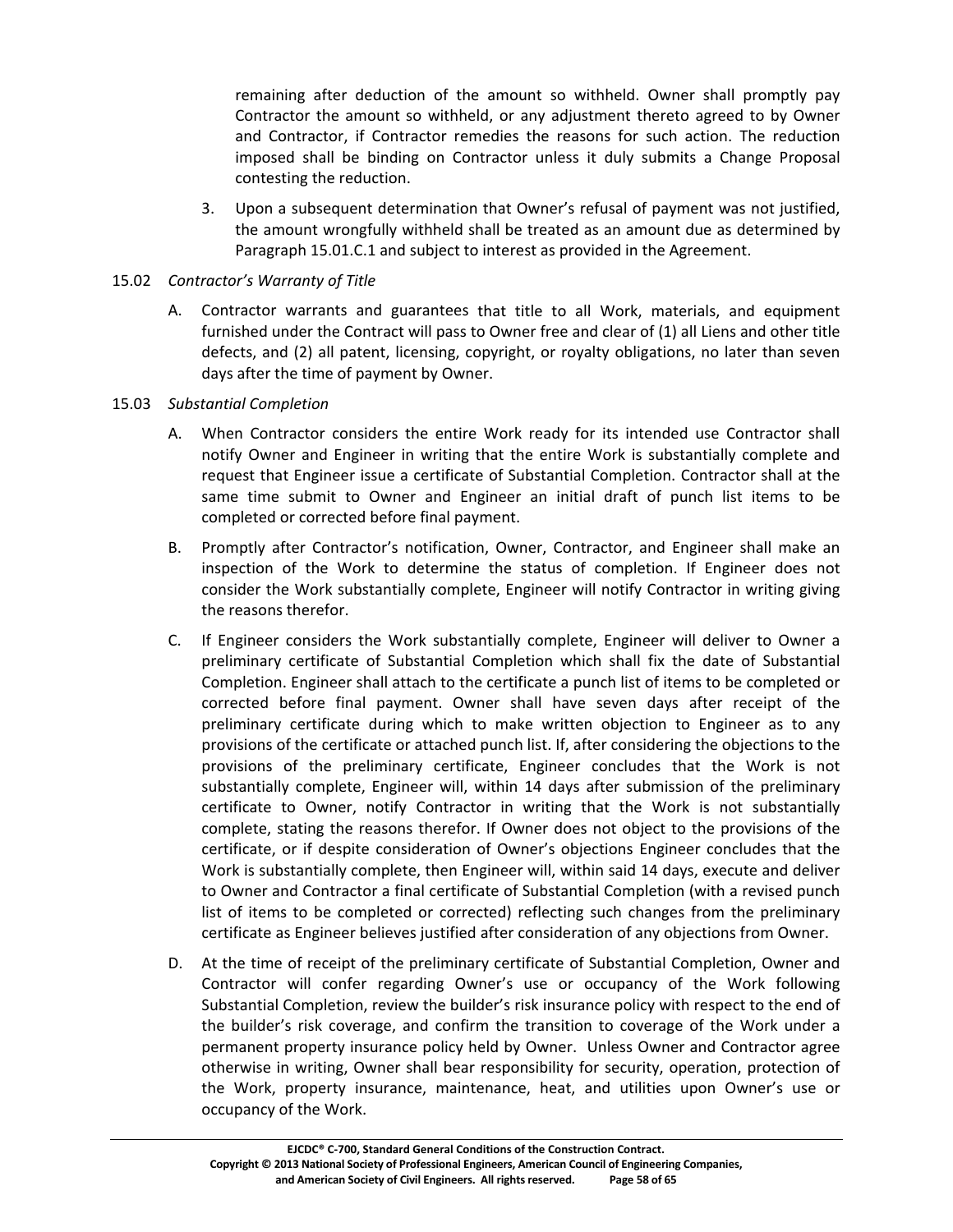- E. After Substantial Completion the Contractor shall promptly begin work on the punch list of items to be completed or corrected prior to final payment. In appropriate cases Contractor may submit monthly Applications for Payment for completed punch list items, following the progress payment procedures set forth above.
- F. Owner shall have the right to exclude Contractor from the Site after the date of Substantial Completion subject to allowing Contractor reasonable access to remove its property and complete or correct items on the punch list.

# 15.04 *Partial Use or Occupancy*

- A. Prior to Substantial Completion of all the Work, Owner may use or occupy any substantially completed part of the Work which has specifically been identified in the Contract Documents, or which Owner, Engineer, and Contractor agree constitutes a separately functioning and usable part of the Work that can be used by Owner for its intended purpose without significant interference with Contractor's performance of the remainder of the Work, subject to the following conditions:
	- 1. At any time Owner may request in writing that Contractor permit Owner to use or occupy any such part of the Work that Owner believes to be substantially complete. If and when Contractor agrees that such part of the Work is substantially complete, Contractor, Owner, and Engineer will follow the procedures of Paragraph 15.03.A through E for that part of the Work.
	- 2. At any time Contractor may notify Owner and Engineer in writing that Contractor considers any such part of the Work substantially complete and request Engineer to issue a certificate of Substantial Completion for that part of the Work.
	- 3. Within a reasonable time after either such request, Owner, Contractor, and Engineer shall make an inspection of that part of the Work to determine its status of completion. If Engineer does not consider that part of the Work to be substantially complete, Engineer will notify Owner and Contractor in writing giving the reasons therefor. If Engineer considers that part of the Work to be substantially complete, the provisions of Paragraph 15.03 will apply with respect to certification of Substantial Completion of that part of the Work and the division of responsibility in respect thereof and access thereto.
	- 4. No use or occupancy or separate operation of part of the Work may occur prior to compliance with the requirements of Paragraph 6.05 regarding builder's risk or other property insurance.

# 15.05 *Final Inspection*

A. Upon written notice from Contractor that the entire Work or an agreed portion thereof is complete, Engineer will promptly make a final inspection with Owner and Contractor and will notify Contractor in writing of all particulars in which this inspection reveals that the Work, or agreed portion thereof, is incomplete or defective. Contractor shall immediately take such measures as are necessary to complete such Work or remedy such deficiencies.

# 15.06 *Final Payment*

- A. *Application for Payment*:
	- 1. After Contractor has, in the opinion of Engineer, satisfactorily completed all corrections identified during the final inspection and has delivered, in accordance with the Contract Documents, all maintenance and operating instructions, schedules, guarantees, bonds, certificates or other evidence of insurance, certificates of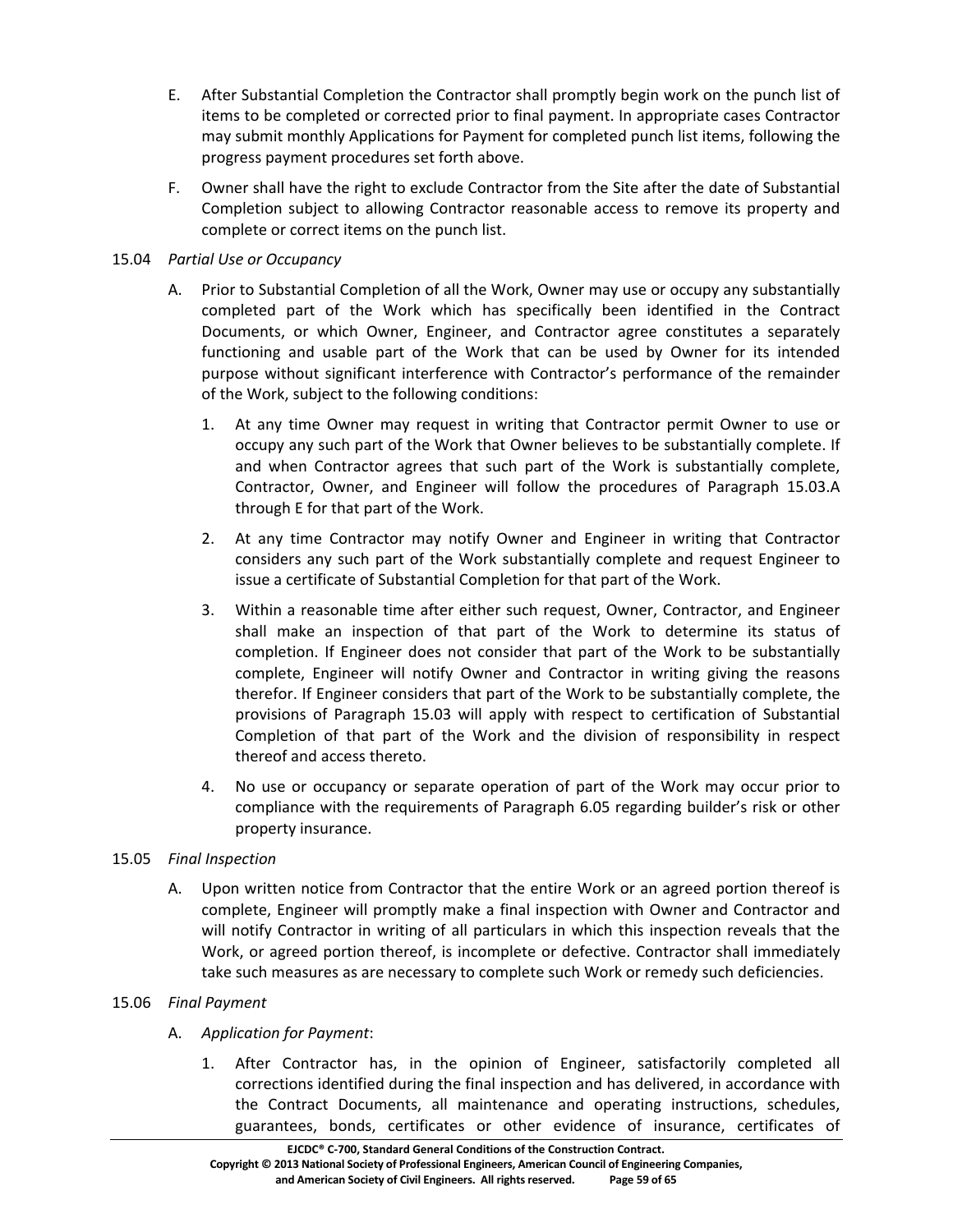inspection, annotated record documents (as provided in Paragraph 7.11), and other documents, Contractor may make application for final payment.

- 2. The final Application for Payment shall be accompanied (except as previously delivered) by:
	- a. all documentation called for in the Contract Documents;
	- b. consent of the surety, if any, to final payment;
	- c. satisfactory evidence that all title issues have been resolved such that title to all Work, materials, and equipment has passed to Owner free and clear of any Liens or other title defects, or will so pass upon final payment.
	- d. a list of all disputes that Contractor believes are unsettled; and
	- e. complete and legally effective releases or waivers (satisfactory to Owner) of all Lien rights arising out of the Work, and of Liens filed in connection with the Work.
- 3. In lieu of the releases or waivers of Liens specified in Paragraph 15.06.A.2 and as approved by Owner, Contractor may furnish receipts or releases in full and an affidavit of Contractor that: (a) the releases and receipts include all labor, services, material, and equipment for which a Lien could be filed; and (b) all payrolls, material and equipment bills, and other indebtedness connected with the Work for which Owner might in any way be responsible, or which might in any way result in liens or other burdens on Owner's property, have been paid or otherwise satisfied. If any Subcontractor or Supplier fails to furnish such a release or receipt in full, Contractor may furnish a bond or other collateral satisfactory to Owner to indemnify Owner against any Lien, or Owner at its option may issue joint checks payable to Contractor and specified Subcontractors and Suppliers.
- B. *Engineer's Review of Application and Acceptance*:
	- 1. If, on the basis of Engineer's observation of the Work during construction and final inspection, and Engineer's review of the final Application for Payment and accompanying documentation as required by the Contract Documents, Engineer is satisfied that the Work has been completed and Contractor's other obligations under the Contract have been fulfilled, Engineer will, within ten days after receipt of the final Application for Payment, indicate in writing Engineer's recommendation of final payment and present the Application for Payment to Owner for payment. Such recommendation shall account for any set‐offs against payment that are necessary in Engineer's opinion to protect Owner from loss for the reasons stated above with respect to progress payments. At the same time Engineer will also give written notice to Owner and Contractor that the Work is acceptable, subject to the provisions of Paragraph 15.07. Otherwise, Engineer will return the Application for Payment to Contractor, indicating in writing the reasons for refusing to recommend final payment, in which case Contractor shall make the necessary corrections and resubmit the Application for Payment.
- C. *Completion of Work*: The Work is complete (subject to surviving obligations) when it is ready for final payment as established by the Engineer's written recommendation of final payment.
- D. *Payment Becomes Due*: Thirty days after the presentation to Owner of the final Application for Payment and accompanying documentation, the amount recommended by Engineer (less any further sum Owner is entitled to set off against Engineer's recommendation,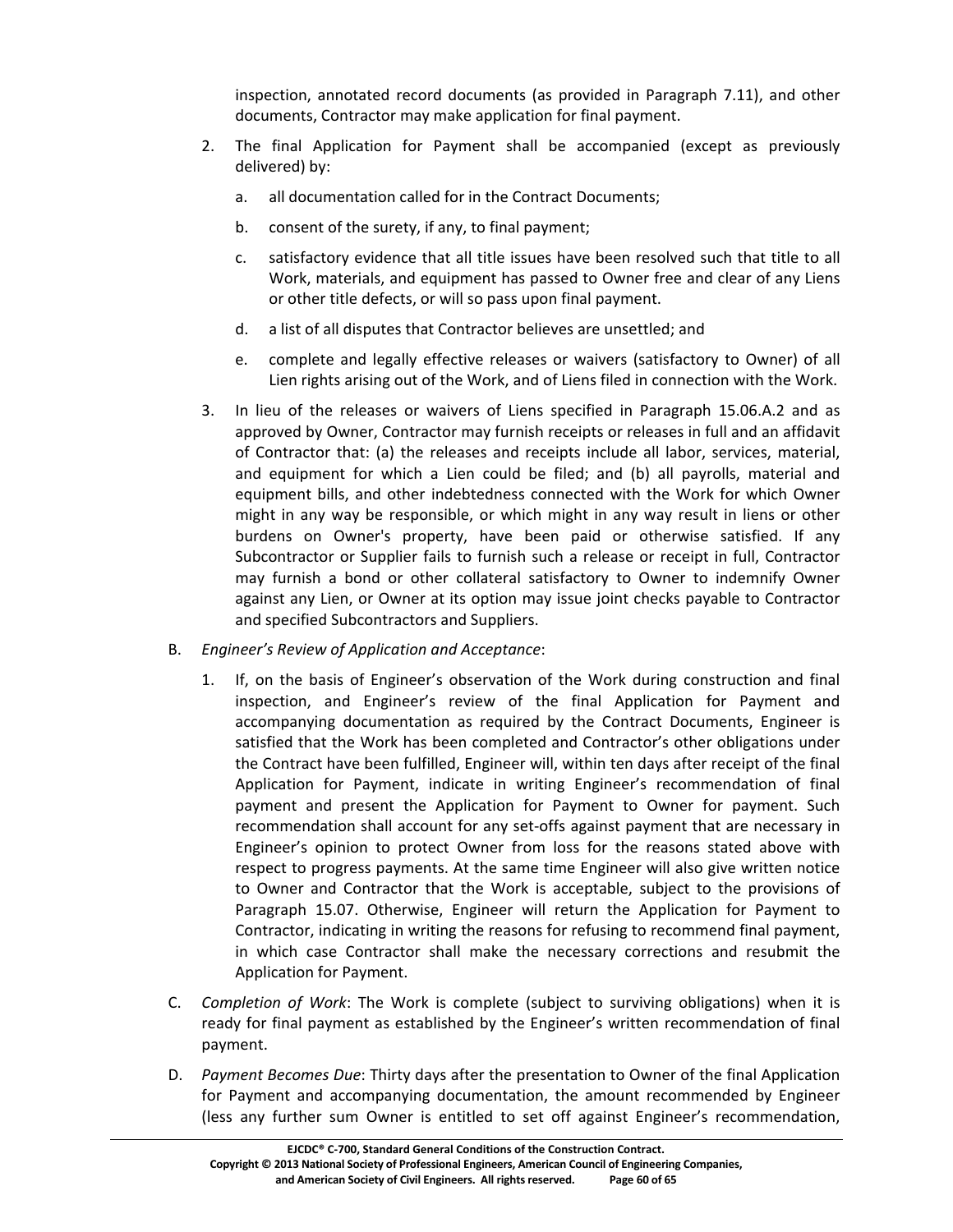including but not limited to set‐offs for liquidated damages and set‐offs allowed under the provisions above with respect to progress payments) will become due and shall be paid by Owner to Contractor.

- 15.07 *Waiver of Claims*
	- A. The making of final payment will not constitute a waiver by Owner of claims or rights against Contractor. Owner expressly reserves claims and rights arising from unsettled Liens, from defective Work appearing after final inspection pursuant to Paragraph 15.05, from Contractor's failure to comply with the Contract Documents or the terms of any special guarantees specified therein, from outstanding Claims by Owner, or from Contractor's continuing obligations under the Contract Documents.
	- B. The acceptance of final payment by Contractor will constitute a waiver by Contractor of all claims and rights against Owner other than those pending matters that have been duly submitted or appealed under the provisions of Article 17.

### 15.08 *Correction Period*

- A. If within one year after the date of Substantial Completion (or such longer period of time as may be prescribed by the terms of any applicable special guarantee required by the Contract Documents, or by any specific provision of the Contract Documents), any Work is found to be defective, or if the repair of any damages to the Site, adjacent areas that Contractor has arranged to use through construction easements or otherwise, and other adjacent areas used by Contractor as permitted by Laws and Regulations, is found to be defective, then Contractor shall promptly, without cost to Owner and in accordance with Owner's written instructions:
	- 1. correct the defective repairs to the Site or such other adjacent areas;
	- 2. correct such defective Work;
	- 3. if the defective Work has been rejected by Owner, remove it from the Project and replace it with Work that is not defective, and
	- 4. satisfactorily correct or repair or remove and replace any damage to other Work, to the work of others, or to other land or areas resulting therefrom.
- B. If Contractor does not promptly comply with the terms of Owner's written instructions, or in an emergency where delay would cause serious risk of loss or damage, Owner may have the defective Work corrected or repaired or may have the rejected Work removed and replaced. Contractor shall pay all claims, costs, losses, and damages (including but not limited to all fees and charges of engineers, architects, attorneys, and other professionals and all court or arbitration or other dispute resolution costs) arising out of or relating to such correction or repair or such removal and replacement (including but not limited to all costs of repair or replacement of work of others).
- C. In special circumstances where a particular item of equipment is placed in continuous service before Substantial Completion of all the Work, the correction period for that item may start to run from an earlier date if so provided in the Specifications.
- D. Where defective Work (and damage to other Work resulting therefrom) has been corrected or removed and replaced under this paragraph, the correction period hereunder with respect to such Work will be extended for an additional period of one year after such correction or removal and replacement has been satisfactorily completed.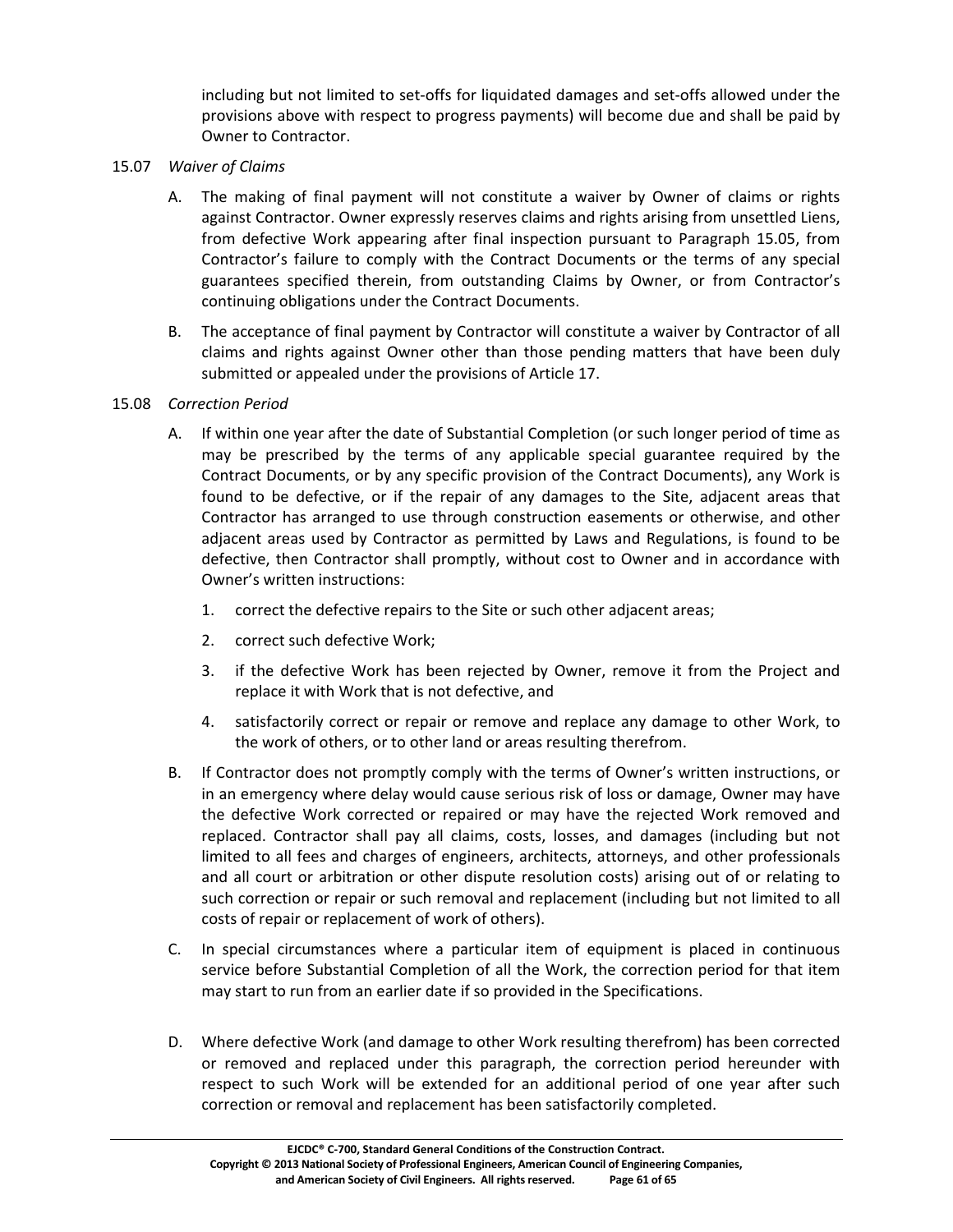E. Contractor's obligations under this paragraph are in addition to all other obligations and warranties. The provisions of this paragraph shall not be construed as a substitute for, or a waiver of, the provisions of any applicable statute of limitation or repose.

# **ARTICLE 16 – SUSPENSION OF WORK AND TERMINATION**

- 16.01 *Owner May Suspend Work*
	- A. At any time and without cause, Owner may suspend the Work or any portion thereof for a period of not more than 90 consecutive days by written notice to Contractor and Engineer. Such notice will fix the date on which Work will be resumed. Contractor shall resume the Work on the date so fixed. Contractor shall be entitled to an adjustment in the Contract Price or an extension of the Contract Times, or both, directly attributable to any such suspension. Any Change Proposal seeking such adjustments shall be submitted no later than 30 days after the date fixed for resumption of Work.

# 16.02 *Owner May Terminate for Cause*

- A. The occurrence of any one or more of the following events will constitute a default by Contractor and justify termination for cause:
	- 1. Contractor's persistent failure to perform the Work in accordance with the Contract Documents (including, but not limited to, failure to supply sufficient skilled workers or suitable materials or equipment or failure to adhere to the Progress Schedule);
	- 2. Failure of Contractor to perform or otherwise to comply with a material term of the Contract Documents;
	- 3. Contractor's disregard of Laws or Regulations of any public body having jurisdiction; or
	- 4. Contractor's repeated disregard of the authority of Owner or Engineer.
- B. If one or more of the events identified in Paragraph 16.02.A occurs, then after giving Contractor (and any surety) ten days written notice that Owner is considering a declaration that Contractor is in default and termination of the contract, Owner may proceed to:
	- 1. declare Contractor to be in default, and give Contractor (and any surety) notice that the Contract is terminated; and
	- 2. enforce the rights available to Owner under any applicable performance bond.
- C. Subject to the terms and operation of any applicable performance bond, if Owner has terminated the Contract for cause, Owner may exclude Contractor from the Site, take possession of the Work, incorporate in the Work all materials and equipment stored at the Site or for which Owner has paid Contractor but which are stored elsewhere, and complete the Work as Owner may deem expedient.
- D. Owner may not proceed with termination of the Contract under Paragraph 16.02.B if Contractor within seven days of receipt of notice of intent to terminate begins to correct its failure to perform and proceeds diligently to cure such failure.
- E. If Owner proceeds as provided in Paragraph 16.02.B, Contractor shall not be entitled to receive any further payment until the Work is completed. If the unpaid balance of the Contract Price exceeds the cost to complete the Work, including all related claims, costs, losses, and damages (including but not limited to all fees and charges of engineers, architects, attorneys, and other professionals) sustained by Owner, such excess will be paid to Contractor. If the cost to complete the Work including such related claims, costs, losses,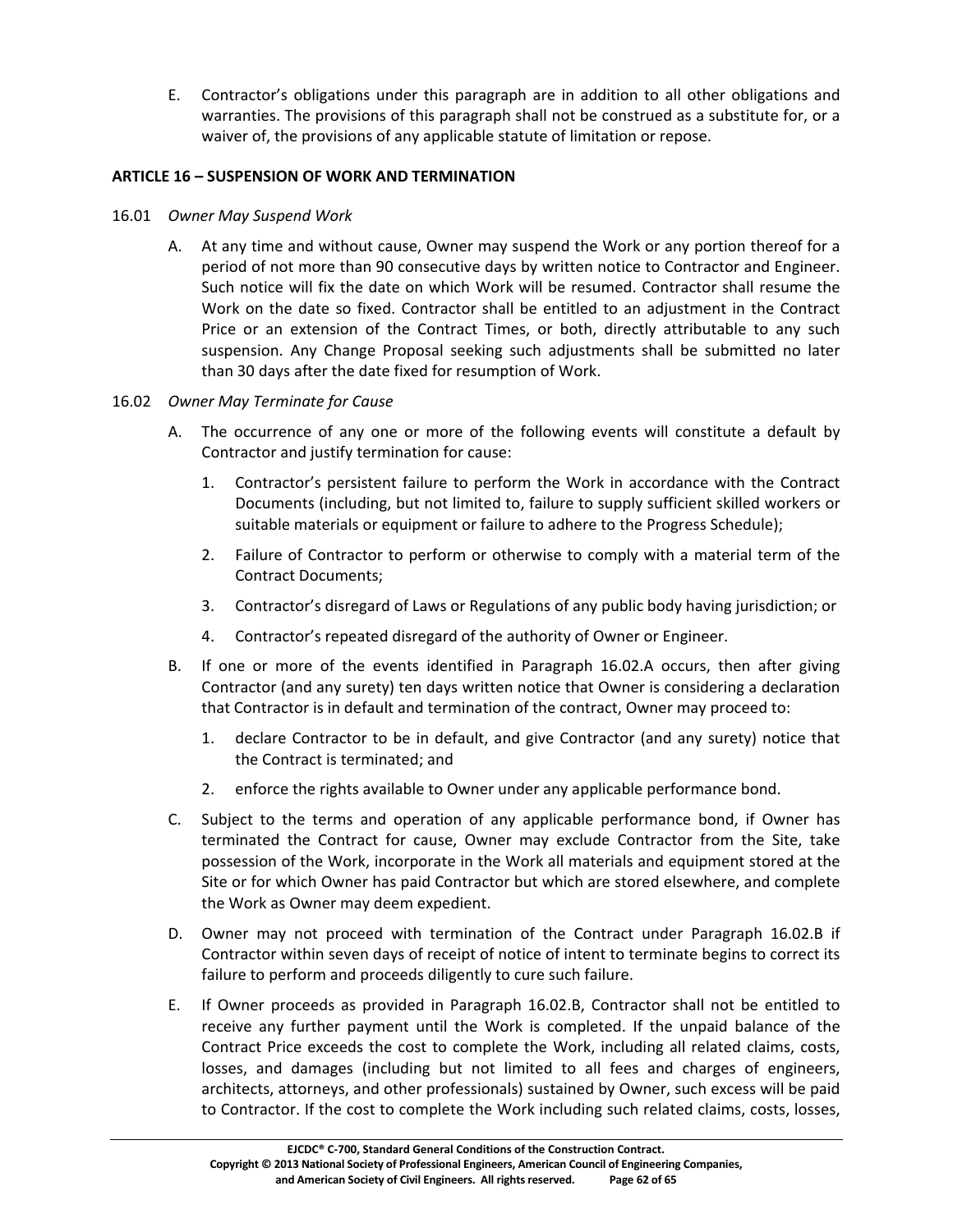and damages exceeds such unpaid balance, Contractor shall pay the difference to Owner. Such claims, costs, losses, and damages incurred by Owner will be reviewed by Engineer as to their reasonableness and, when so approved by Engineer, incorporated in a Change Order. When exercising any rights or remedies under this paragraph, Owner shall not be required to obtain the lowest price for the Work performed.

- F. Where Contractor's services have been so terminated by Owner, the termination will not affect any rights or remedies of Owner against Contractor then existing or which may thereafter accrue, or any rights or remedies of Owner against Contractor or any surety under any payment bond or performance bond. Any retention or payment of money due Contractor by Owner will not release Contractor from liability.
- G. If and to the extent that Contractor has provided a performance bond under the provisions of Paragraph 6.01.A, the provisions of that bond shall govern over any inconsistent provisions of Paragraphs 16.02.B and 16.02.D.
- 16.03 *Owner May Terminate For Convenience*
	- A. Upon seven days written notice to Contractor and Engineer, Owner may, without cause and without prejudice to any other right or remedy of Owner, terminate the Contract. In such case, Contractor shall be paid for (without duplication of any items):
		- 1. completed and acceptable Work executed in accordance with the Contract Documents prior to the effective date of termination, including fair and reasonable sums for overhead and profit on such Work;
		- 2. expenses sustained prior to the effective date of termination in performing services and furnishing labor, materials, or equipment as required by the Contract Documents in connection with uncompleted Work, plus fair and reasonable sums for overhead and profit on such expenses; and
		- 3. other reasonable expenses directly attributable to termination, including costs incurred to prepare a termination for convenience cost proposal.
	- B. Contractor shall not be paid on account of loss of anticipated overhead, profits, or revenue, or other economic loss arising out of or resulting from such termination.

# 16.04 *Contractor May Stop Work or Terminate*

- A. If, through no act or fault of Contractor, (1) the Work is suspended for more than 90 consecutive days by Owner or under an order of court or other public authority, or (2) Engineer fails to act on any Application for Payment within 30 days after it is submitted, or (3) Owner fails for 30 days to pay Contractor any sum finally determined to be due, then Contractor may, upon seven days written notice to Owner and Engineer, and provided Owner or Engineer do not remedy such suspension or failure within that time, terminate the contract and recover from Owner payment on the same terms as provided in Paragraph 16.03.
- B. In lieu of terminating the Contract and without prejudice to any other right or remedy, if Engineer has failed to act on an Application for Payment within 30 days after it is submitted, or Owner has failed for 30 days to pay Contractor any sum finally determined to be due, Contractor may, seven days after written notice to Owner and Engineer, stop the Work until payment is made of all such amounts due Contractor, including interest thereon. The provisions of this paragraph are not intended to preclude Contractor from submitting a Change Proposal for an adjustment in Contract Price or Contract Times or otherwise for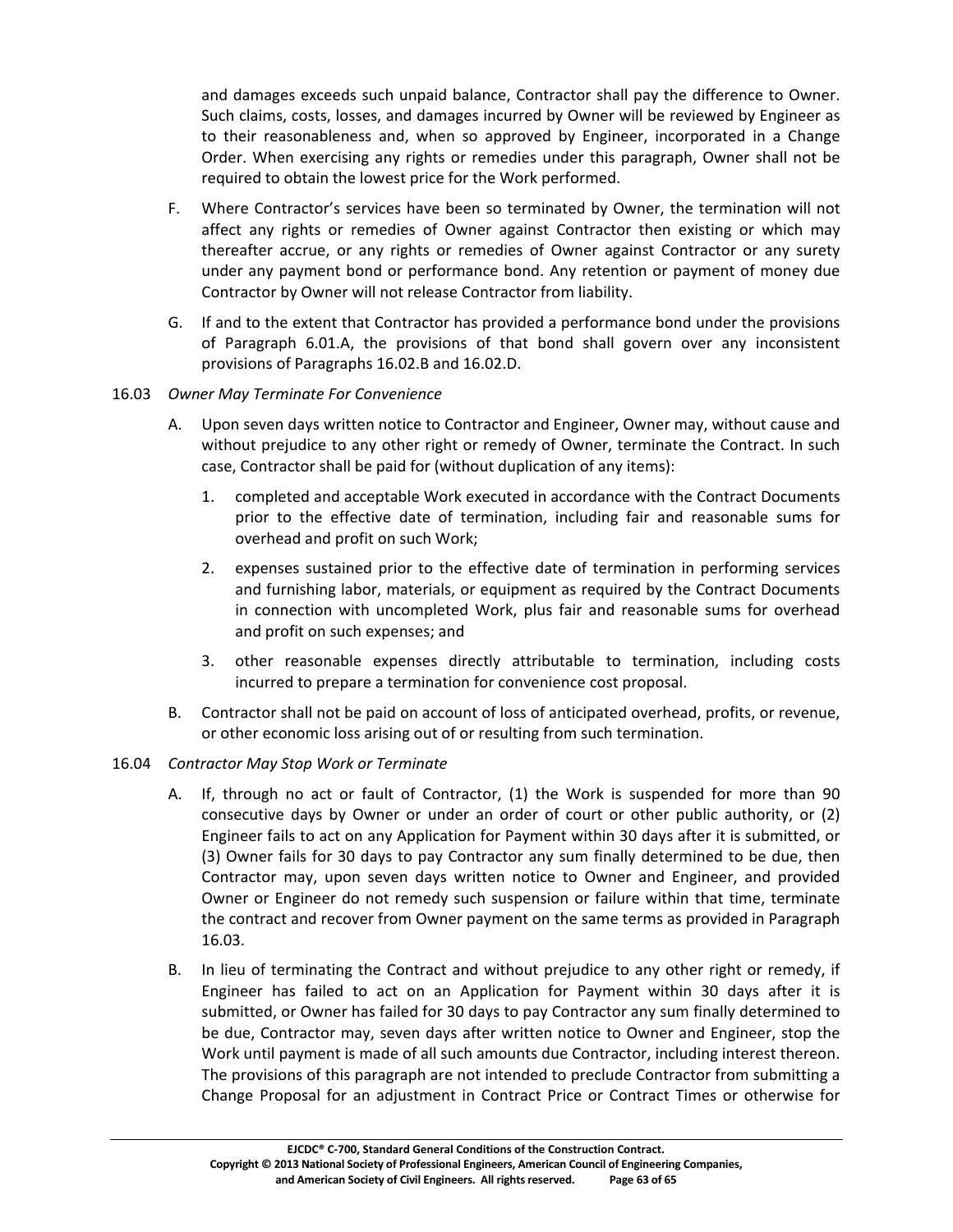expenses or damage directly attributable to Contractor's stopping the Work as permitted by this paragraph.

### **ARTICLE 17 – FINAL RESOLUTION OF DISPUTES**

#### 17.01 *Methods and Procedures*

- A. *Disputes Subject to Final Resolution*: The following disputed matters are subject to final resolution under the provisions of this Article:
	- 1. A timely appeal of an approval in part and denial in part of a Claim, or of a denial in full; and
	- 2. Disputes between Owner and Contractor concerning the Work or obligations under the Contract Documents, and arising after final payment has been made.
- B. *Final Resolution of Disputes*: For any dispute subject to resolution under this Article, Owner or Contractor may:
	- 1. elect in writing to invoke the dispute resolution process provided for in the Supplementary Conditions; or
	- 2. agree with the other party to submit the dispute to another dispute resolution process; or
	- 3. if no dispute resolution process is provided for in the Supplementary Conditions or mutually agreed to, give written notice to the other party of the intent to submit the dispute to a court of competent jurisdiction.

#### **ARTICLE 18 – MISCELLANEOUS**

- 18.01 *Giving Notice*
	- A. Whenever any provision of the Contract Documents requires the giving of written notice, it will be deemed to have been validly given if:
		- 1. delivered in person, by a commercial courier service or otherwise, to the individual or to a member of the firm or to an officer of the corporation for which it is intended; or
		- 2. delivered at or sent by registered or certified mail, postage prepaid, to the last business address known to the sender of the notice.

### 18.02 *Computation of Times*

- A. When any period of time is referred to in the Contract by days, it will be computed to exclude the first and include the last day of such period. If the last day of any such period falls on a Saturday or Sunday or on a day made a legal holiday by the law of the applicable jurisdiction, such day will be omitted from the computation.
- 18.03 *Cumulative Remedies*
	- A. The duties and obligations imposed by these General Conditions and the rights and remedies available hereunder to the parties hereto are in addition to, and are not to be construed in any way as a limitation of, any rights and remedies available to any or all of them which are otherwise imposed or available by Laws or Regulations, by special warranty or guarantee, or by other provisions of the Contract. The provisions of this paragraph will be as effective as if repeated specifically in the Contract Documents in connection with each particular duty, obligation, right, and remedy to which they apply.